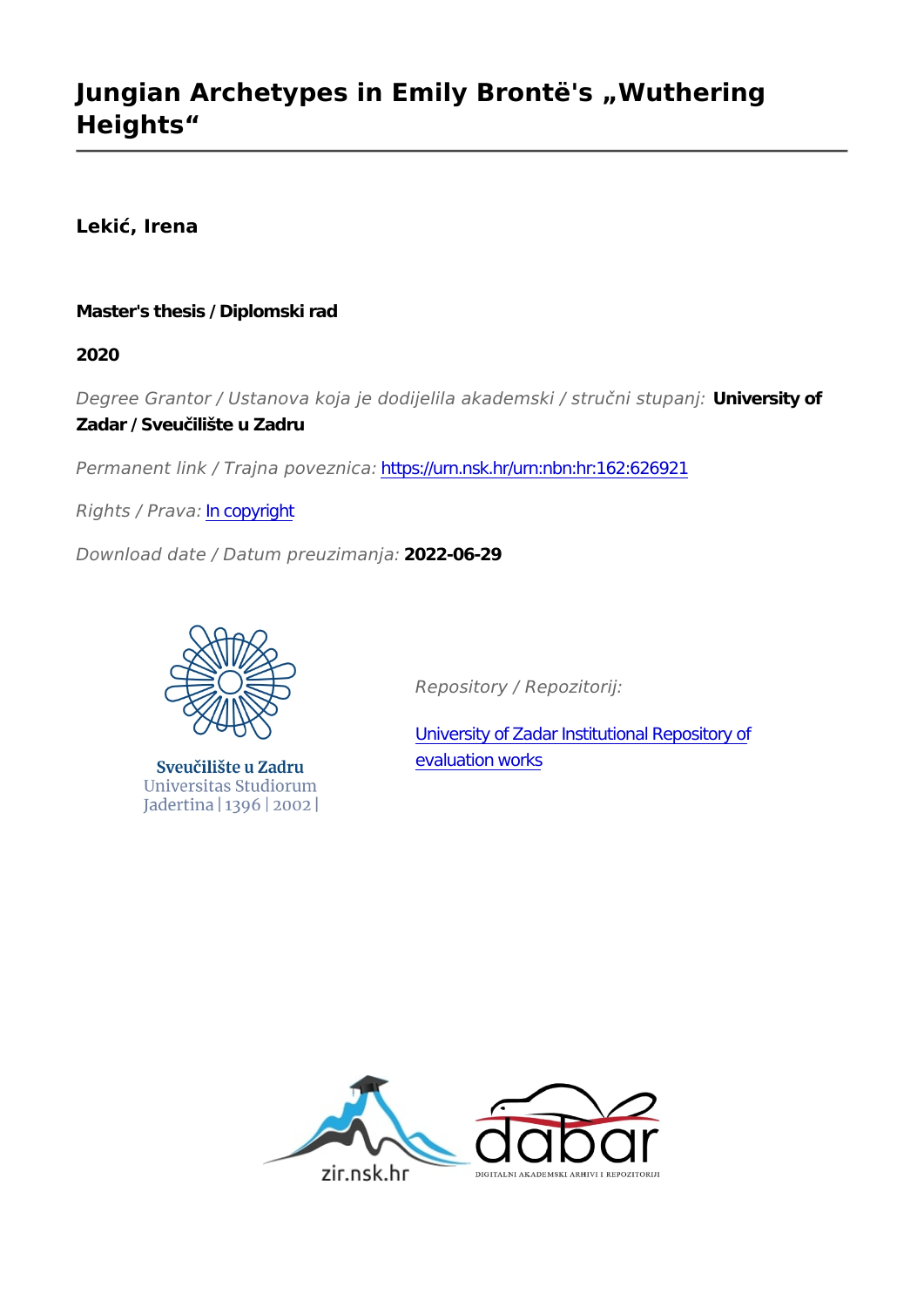### Sveučilište u Zadru

Odjel za anglistiku Studij engleskoga jezika i knjževnosti



Zadar, 2020.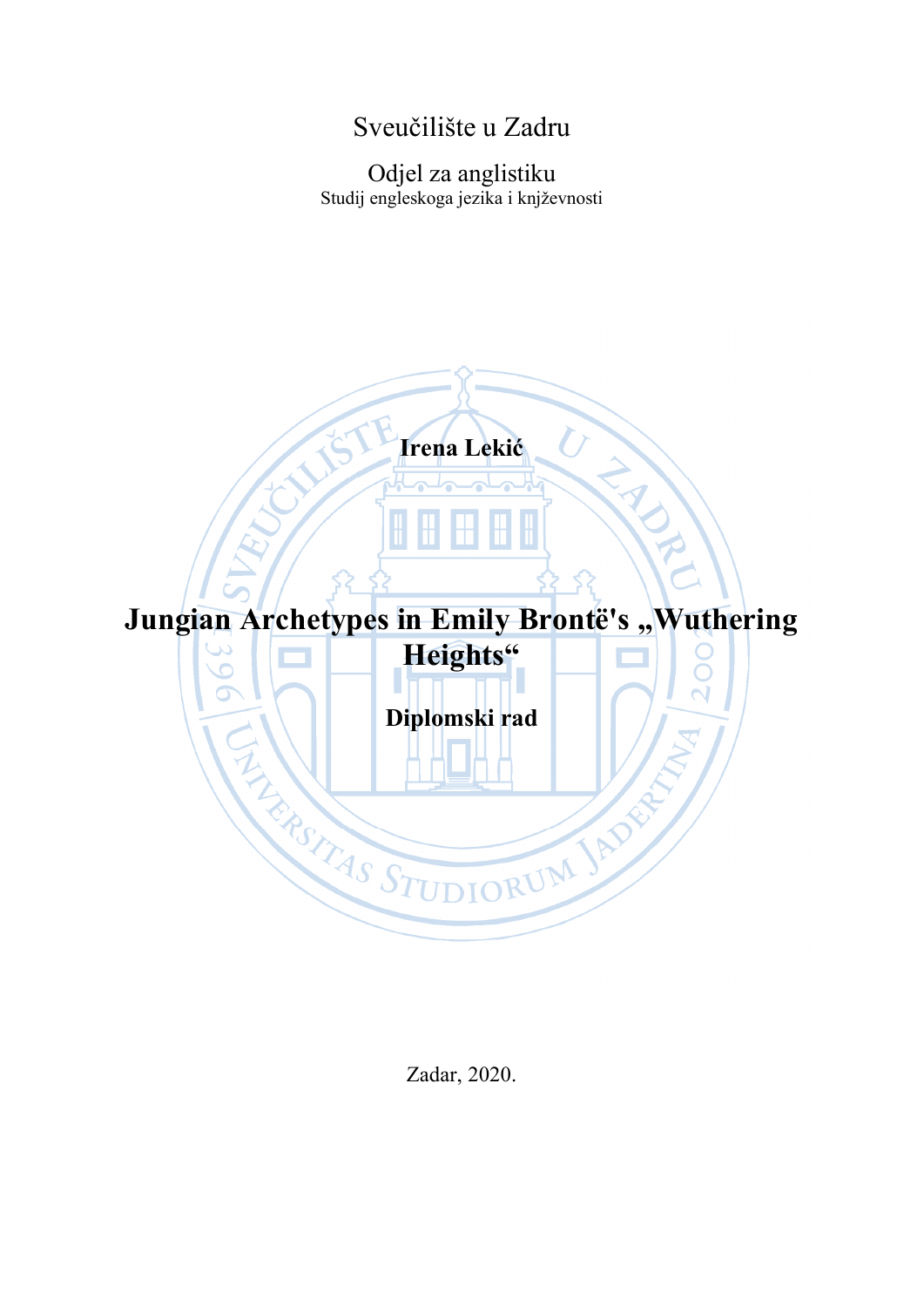### Sveučilište u Zadru

Odjel za anglistiku Studij engleskoga jezika i književnosti

Jungian Archetypes in Emily Brontë's "Wuthering Heights"

Diplomski rad

Studentica: Irena Lekić Mentorica: dr.sc. Vesna Ukić-Košta

Zadar, 2020.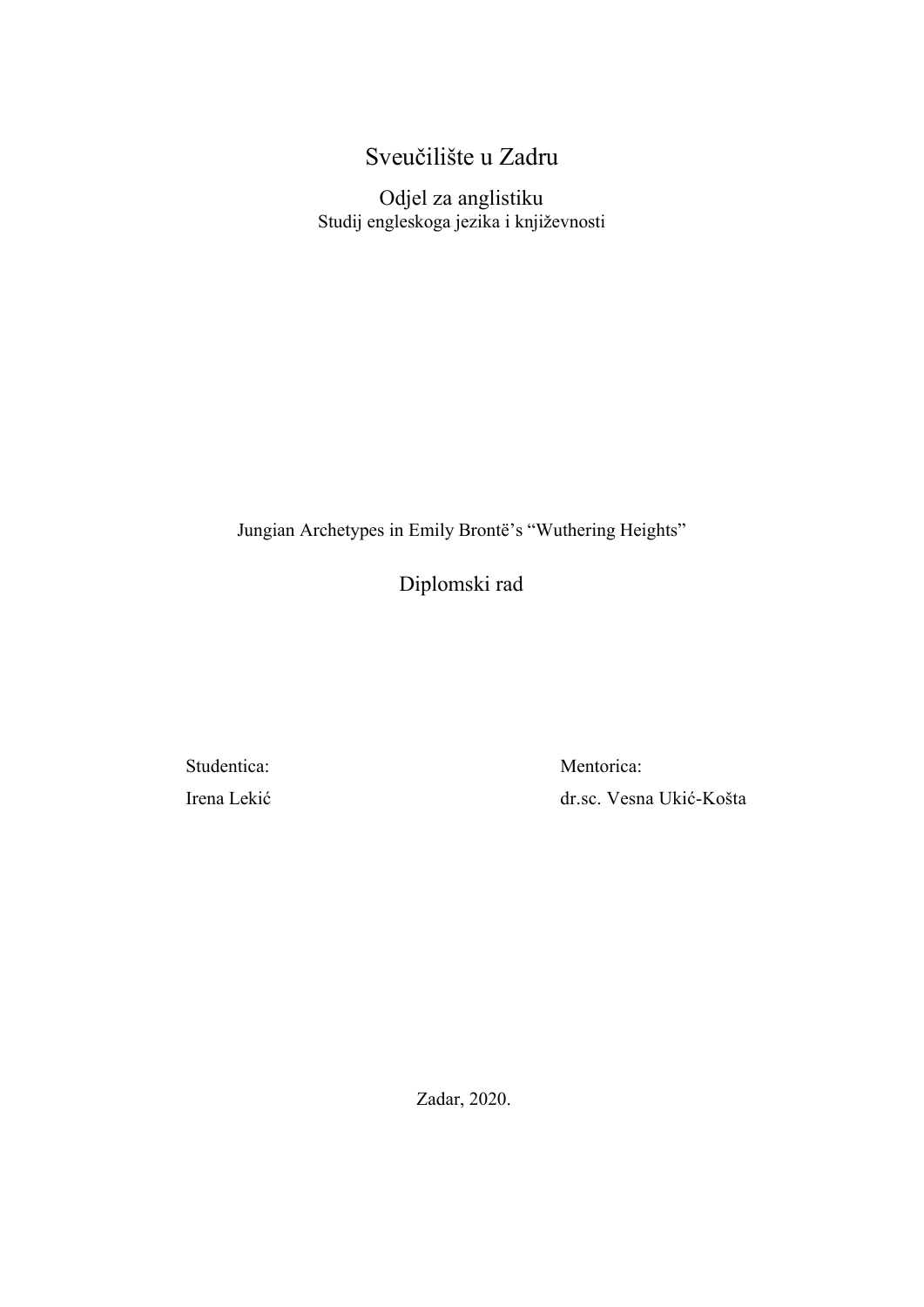

### **Izjava o akademskoj čestitosti**

Ja, **Irena Lekić,** ovime izjavljujem da je moj **diplomski** rad pod naslovom **Jungian Archetypes in Emily Brontë's "Wuthering Heights"**rezultat mojega vlastitog rada, da se temelji na mojim istraživanjima te da se oslanja na izvore i radove navedene u bilješkama i popisu literature. Ni jedan dio mojega rada nije napisan na nedopušten način, odnosno nije prepisan iz necitiranih radova i ne krši bilo čija autorska prava.

Izjavljujem da ni jedan dio ovoga rada nije iskorišten u kojem drugom radu pri bilo kojoj drugoj visokoškolskoj, znanstvenoj, obrazovnoj ili inoj ustanovi.

Sadržaj mojega rada u potpunosti odgovara sadržaju obranjenoga i nakon obrane uređenoga rada.

Zadar, 5. lipanj 2020.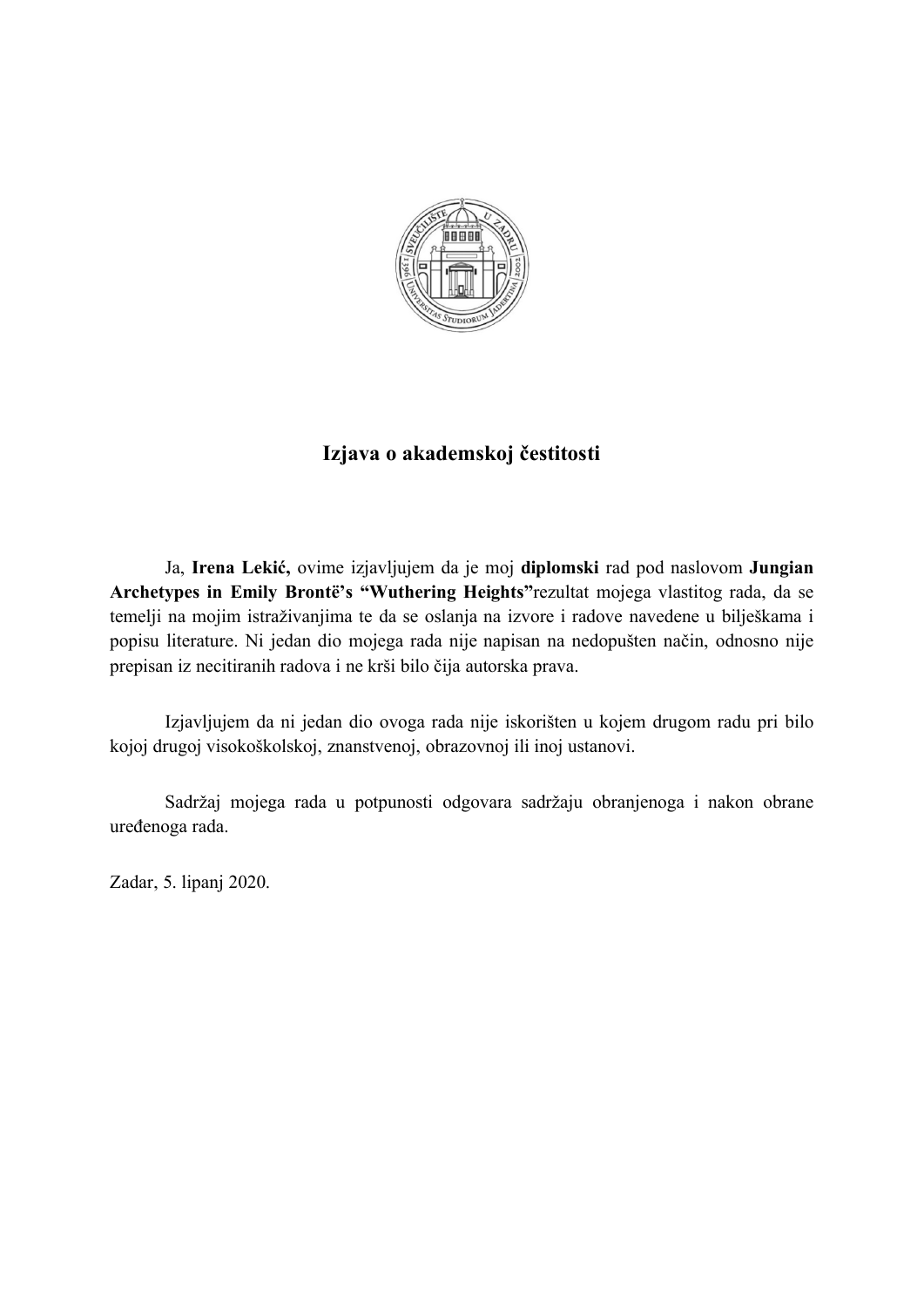### Table of contents:

| 1. |                                                                            |
|----|----------------------------------------------------------------------------|
|    | 1.1. The effect of abandonment and trauma on character development 11      |
|    |                                                                            |
|    |                                                                            |
|    |                                                                            |
|    |                                                                            |
|    |                                                                            |
|    |                                                                            |
|    | 4. Catherine and Heathcliff as embodiments of the anima/animus archetype31 |
|    | 5. Social conformity and self-denial giving rise to animus possession33    |
|    |                                                                            |
|    |                                                                            |
|    |                                                                            |
|    | JUNGIAN ARCHETYPES IN EMILY BRONTË'S WUTHERING HEIGHTS: Summary and        |
|    |                                                                            |
|    | JUNGOVI ARHETIPOVI U ORKANSKIM VISOVIMA EMILY BRONTË: Sažetak i ključne    |
|    |                                                                            |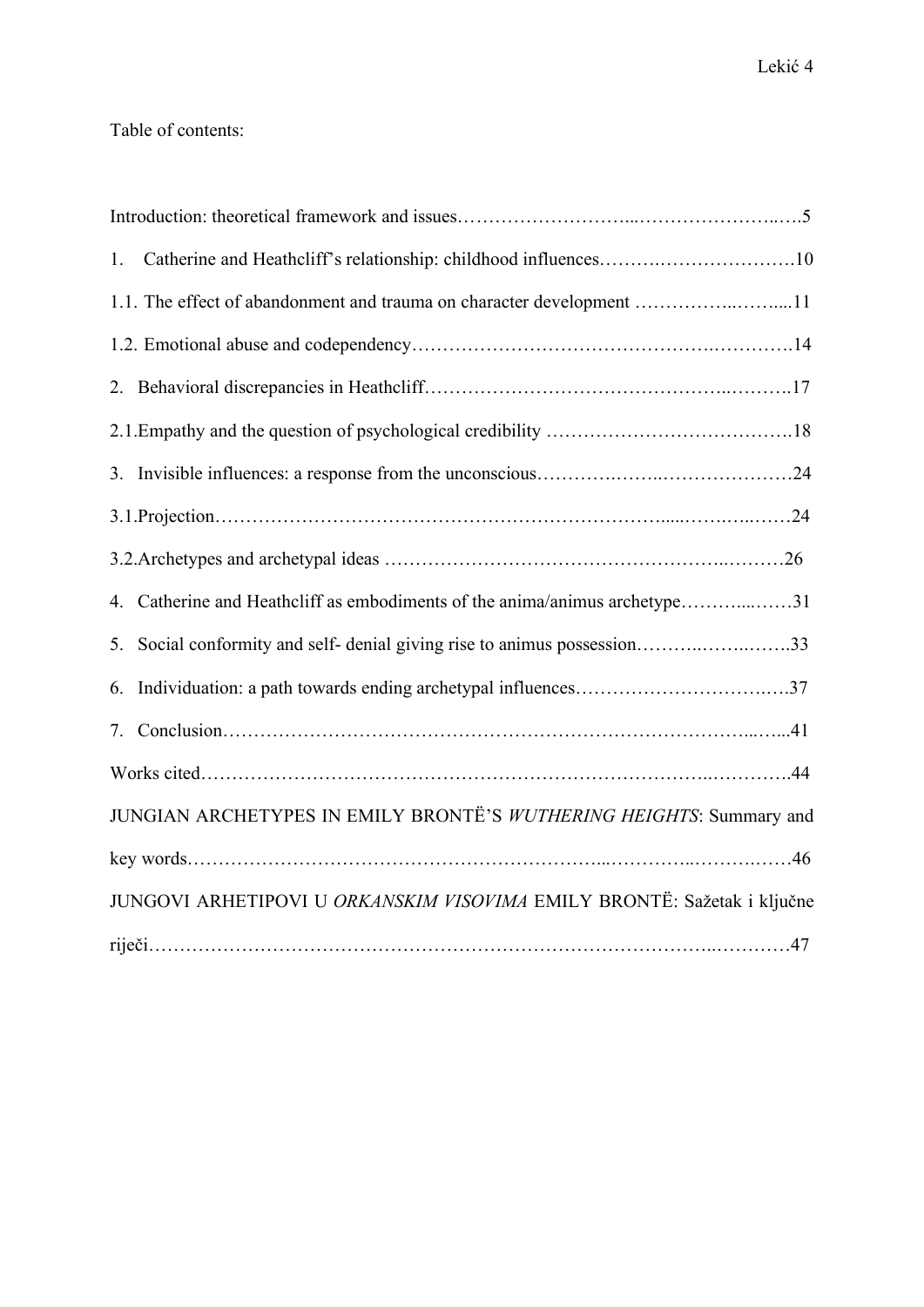#### **Introduction: theoretical framework and issues**

Almost two hundred years after its publication, Emily Brontë's *Wuthering Heights* (1847) continues to capture the interest of readers and stir heated discussions among critics. The novel seems to provoke diverse reactions with its style of narration, eerie atmosphere, emotional intensity and the outrageous, often violent nature of the characters. Just like Heathcliff's displays of boundless, inconceivable, unearthly love for Catherine strongly counteract his just as intense hatred towards his enemies, so do the readers rarely respond to this novel with indifference and usually find it either extremely appalling or absolutely amazing.

The story revolves around two families: the Earnshaws living at Wuthering Heights and the Lintons, whose home is the nearby Thrushcross Grange. The polarity articulated throughout the novel is at the broadest level mirrored in the two households, contrasting order and chaos, harmony and destruction, gentleness and cruelty, with one being "the land of storm" and the other "the home of calm" as Lord David Cecil describes it (173). Heathcliff is an orphan picked up by Mr. Earnshaw in the streets of Liverpool and brought to Wuthering Heights to join the Earnshaw family. Facing disapproval, coldness and rejection by most of the family members, he founds a true soul kinship in the relationship with Catherine, Mr. Earnshaw's daughter. However, the injustice and mistreatment experienced in his new family reach a culmination point when Heathcliff's benefactor dies and he is left on the mercy of his son Hindley. The surge of hatred that is then directed towards him in the form of abuse, degradation and deprivation of his rights magnify his attachment to Catherine. Therefore, united in a shared trauma and lack of parental love and understanding, they grow more attached to each other as the days go by.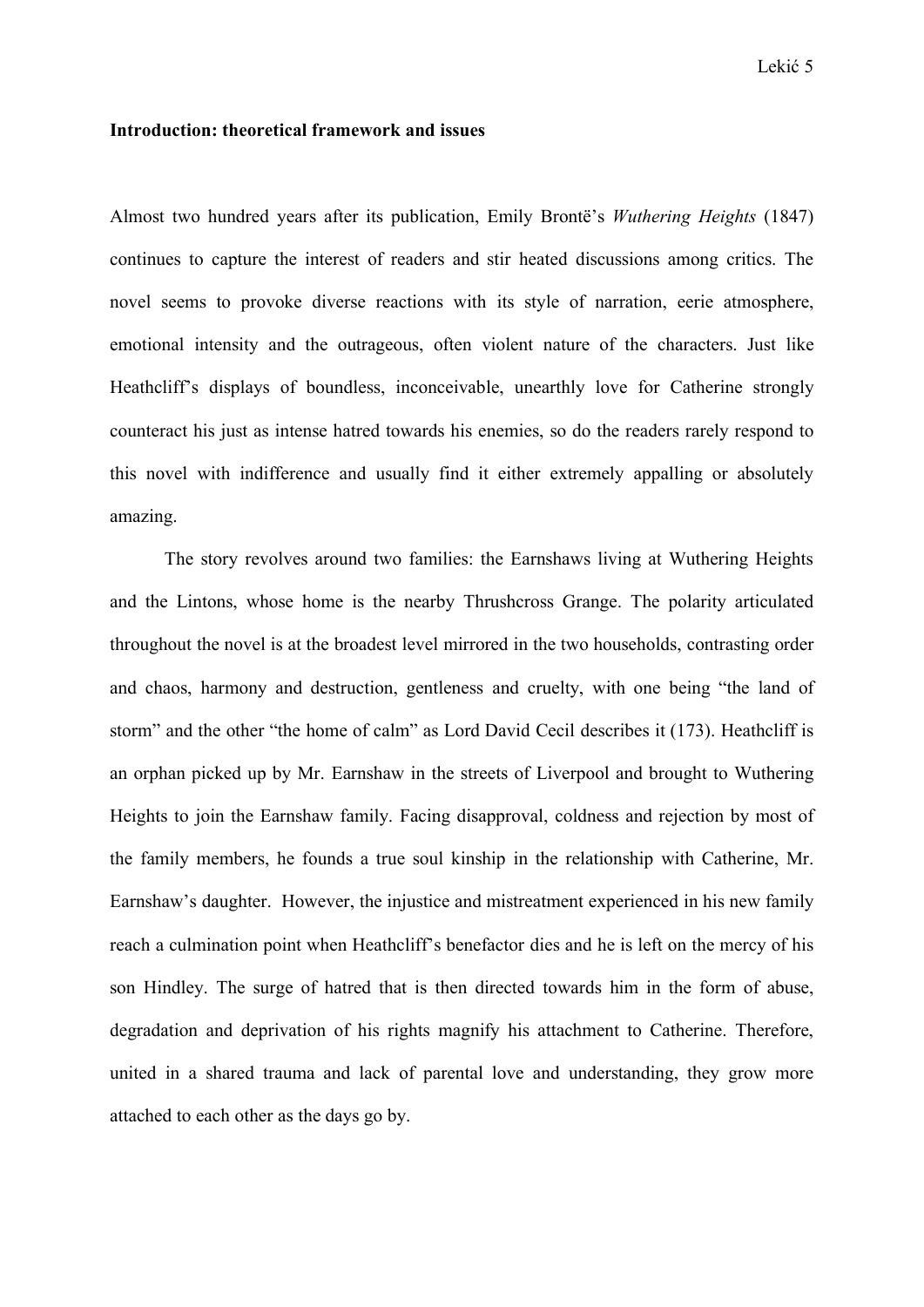Many critics believe that Brontë included the vivid childhood depictions in order to evoke our compassion and win the sympathies for her protagonists in one way or another. Arnold Kettle claims that "despite everything he does and is, we continue to sympathize with Heathcliff- not obviously, to admire or defend him, but to give him our inmost sympathy" (Hagan 305). Moreover, whereas Al Balola et al. argue that the sympathy is reinforced by the cruel reception by his new family members (350), John Hagan believes our sympathies to be enlisted by his pain in adulthood (320) and his "futile yearning" (321). The cause of his pain in adulthood, however, appears to have less to do with scars from childhood and more with a recent loss.

 One of the major plot twists occurs when Catherine decides to marry rich and cultivated, but dispassionate Edgar Linton who lives at Thrushcross Grange. Hurt beyond expression, Heathcliff runs away and returns after three years a completely changed man. Strong, powerful and vindictive, having neither forgiveness nor compassion, his only goal is revenge. However, having no mercy for those who harmed him, Heathcliff finds himself still powerlessly governed by the feelings for his old childhood ally, Catherine. What is more, Brontë demonstrates the intensity of his feelings, clearly indicating that the monster in him is deterred solely by her presence, but ready to break free the moment he loses her and spare no one from destruction, not even their children. Subsequently, a tragic chain of events beginning with Heathcliff's decision to marry Isabella Linton leads to Catherine's illness and death. Left with nothing to live for, and nothing to love about life, Heathcliff's only drive is the desire for revenge and a morbid yearning for Catherine's ghost to haunt him.

 The structural and psychological complexity of the novel, as well as the abundance of themes, motifs and symbols to be explored has resulted in much controversy surrounding the understanding of the characters and the plot itself. Critics have analysed it from various perspectives, using different approaches that have led to a diversity of possible interpretations.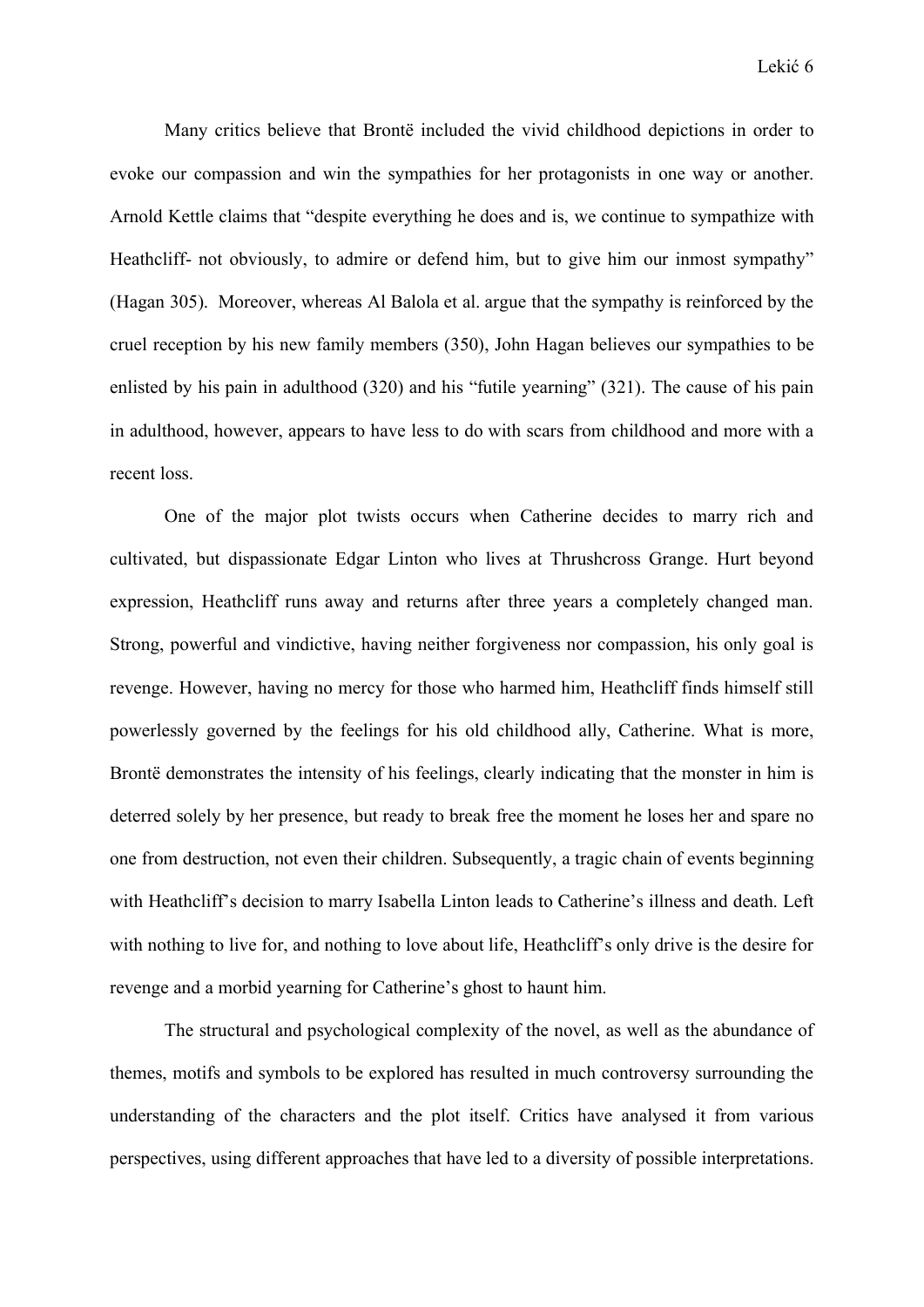Many critics emphasize the importance of Heathcliff's character arguing that the way he is understood determines the understanding of the novel itself. For instance, Melvin R. Watson sees the novel as a psychological study of Heathcliff (89). Moreover, readings which focus on him as a romanticized hero are common as well as those which demonize him. Charlotte Brontë herself described him as "a mere demon" (Bloom 7), whereas Kaitlin Brittany Wood compares his role in the first half of the novel with that of a *Bildungsroman* hero (9). Besides, various theoretical approaches have been employed by critics in the attempt to understand Brontë's fiction. In the article "The Portrayal of Heathcliff's Character in 'Wuthering Heights'", Al Balola et al. use what they call 'the descriptive analytical method', whereas, in his book *Imagined Human Beings: a Psychological Approach to Character and Conflict in Literature* (1997) Bernard Paris refers to psychology of Karen Horney aided with concepts developed by Abraham Maslow.

 The main theoretical frame for my analysis of *Wuthering Heights* in this final paper will be the theory of archetypes and the collective unconscious, developed by Swiss psychiatrist and psychoanalyst Carl Gustav Jung. As Harold Bloom claims, the mutual affinity between Brontë's protagonists is essential to the understanding of the story (7) and, therefore, Jungian analysis aims to shed light on their mysterious attachment. More specifically, the controversial relationship in the novel will be explored in reference to the role and influence of the anima/animus archetype. However, since the phenomenon of archetypes is nowadays discussed by many authors for various purposes, it is not uncommon to find theories that noticeably differ from the original one. Therefore, the emphasis will be put on the work of Carl Gustav Jung, who was the first to develop this concept and coin the word *archetype.* As one of the most powerful ones in Jung's psychology, the animus/anima archetype is believed to deeply affect precisely romantic relationships. It operates on the principle of complementaritiy of opposites and represents two polarities within the psyche,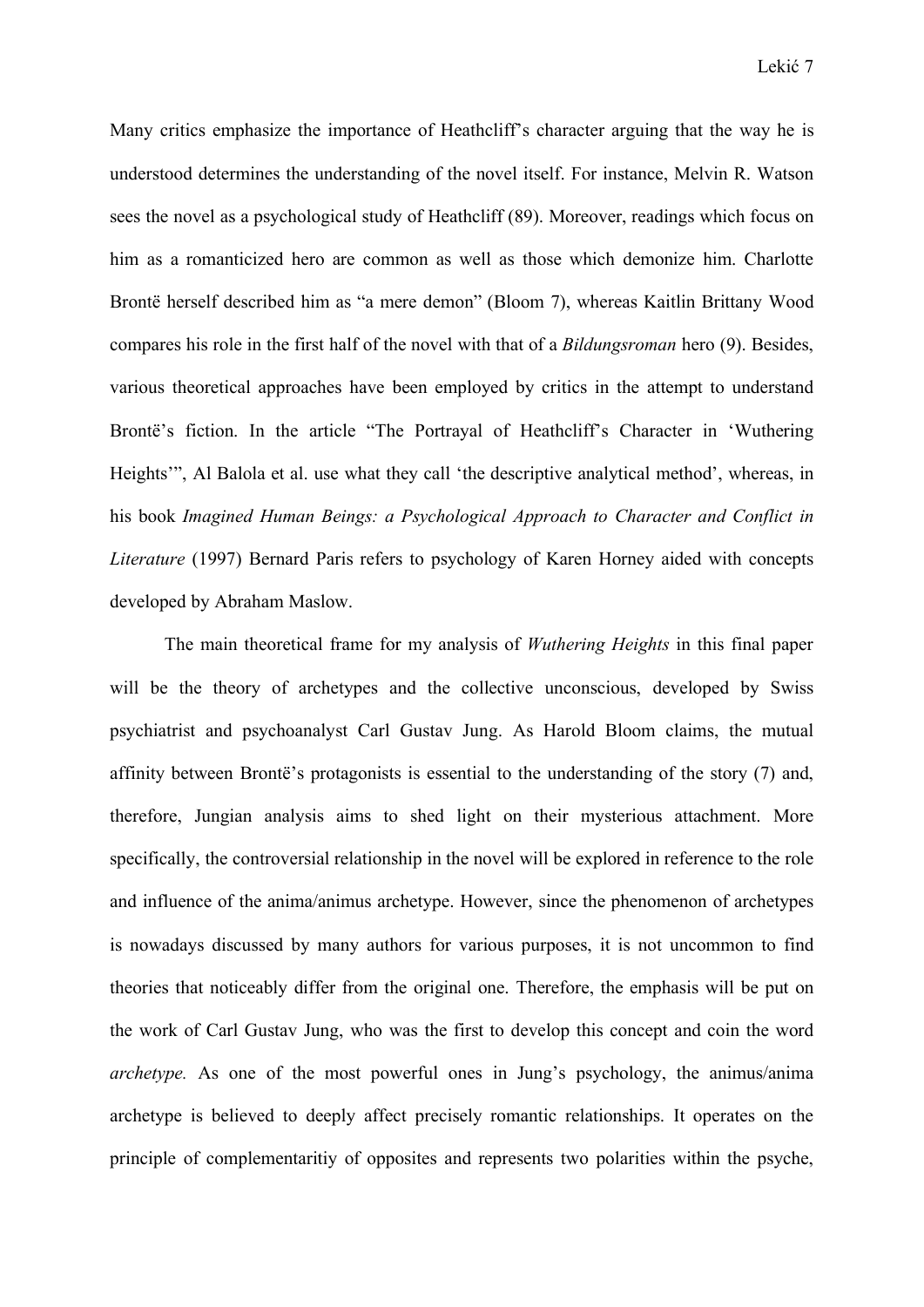with the animus being the masculine principle in women, and the anima the feminine principle in men. Arguing that its hidden, unconscious influences, in fact, govern the relationship dynamic of the two main protagonists, the analysis will rely not only on Jung's work, but also on the works of his students and analysts, such as Anthony Stevens, Lucy Huskinson and Marie-Luise Franz.

 According to Jung, archetypal influences are indisputable in the life of every individual, with the difference being only that of degree. Nevertheless, Brontë's characters deviate from common stereotypes in many ways. They cannot be easily labelled or categorized. Their uncontrollable, unpredictable and wild nature creates a sense of distance between them and the reader. Bordering heroes and villains, it is in many respects difficult to relate to them, but even more difficult to understand them. Moreover, it is also difficult to decide *how* to understand them. The intensity of their reactions often seems non-human and their radical behaviour calls for questioning their credibility. Bernard Paris calls them "imagined human beings", claiming that they can be understood in motivational terms, which is to say, as realistically drawn figures. However, he also argues that the failure of critics to make sense of their behaviour is often a result of not considering the fact that Brontë's intuitive knowledge of psychology may go beyond our conceptual understanding (242). Therefore, this thesis aims to examine the psychology of Brontë's protagonists' in the light of psychoanalytical theory in order to deepen the understanding of their characters. It will attempt to shed light on *what* kind of beings they are, *why* they behave in the way they do and *how* their bond can be explained.

 The focus of the novel, the relationship between the main two protagonists appears to cause the major difficulties in the analysis. What is particularly striking is the fact that despite the obvious *selfishness* of both of them, they are capable to love one another *selflessly*. Moreover, the intensity of their love, as well as the degree to which they identify with each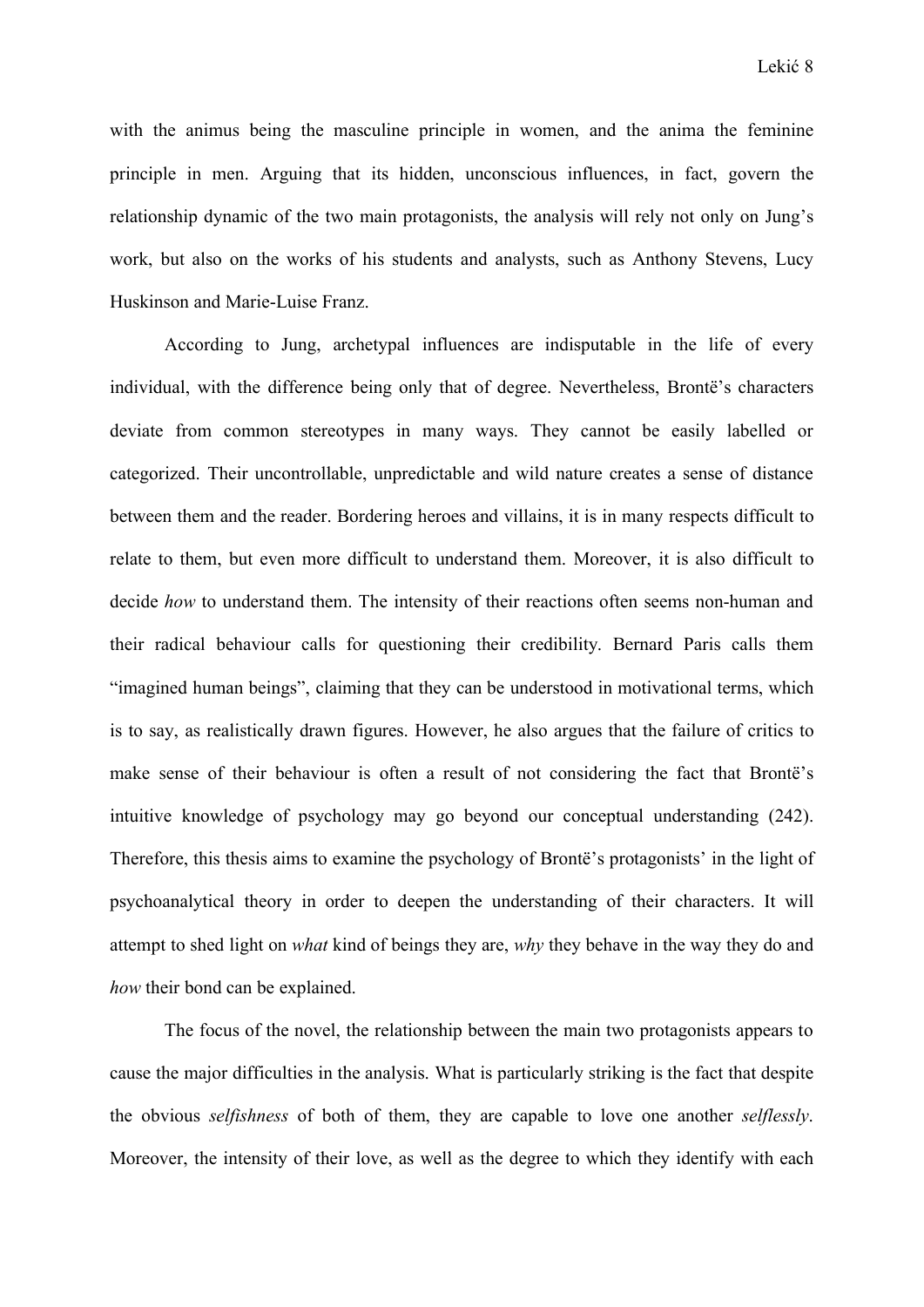other, somehow creates an impression that they are, in fact, one and the same person. Therefore, this paper will use Jung's theory in order to argue that Catherine and Heathcliff represent a female and a male principle of the same archetype, the *anima* and the *animus.*  Therefore, they seem to form a unit without which this kind of analysis would not be possible.

 Since Jung's psychology in general emphasizes childhood as a strong factor in one's adult life, the analysis begins by exploring the early years in the life of Brontë's protagonists and the circumstances in which they were raised. Considering the fact that notions such as origin, abandonment and trauma are high on the scale of relevance with regard to psychoemotional processes and the development of character, they are also explored and referred to in the analysis. Furthermore, the issue of Heathcliff's empathy is discussed with the aim of challenging Paris' claim that he is a realistically drawn figure, easily understood in motivational terms. The analysis is then taken further by connecting the notions of empathy and sympathy, extending beyond the characters and encompassing the readers as well. Sympathy in the novel is explored relying on John Hagan (1967), Al Balola et al. (2017), Wood (2018) and Catherine's hysteria with regard to the findings of Sarah Pearce (2017), Abigail Moeller (2015), Margaret Homans (1978) and others. Moreover, examining the notion of empathy, one is led to the problem of identification, which is believed to represent one of the crucial points in the reading. When Catherine says: "I am Heathcliff!" (59), what does she mean by this and what does this represent in the broader context of the novel? Therefore, this problem is tackled in reference to and by considering and connecting all the mentioned aspects of identity formation and character development. Finally, Jung's theory of archetypes is applied in the hope of explaining Catherine and Heathcliff's seemingly illogical actions, solving the riddle of their mysterious bond and "filling-in the blanks" that have led critics to doubt their credibility.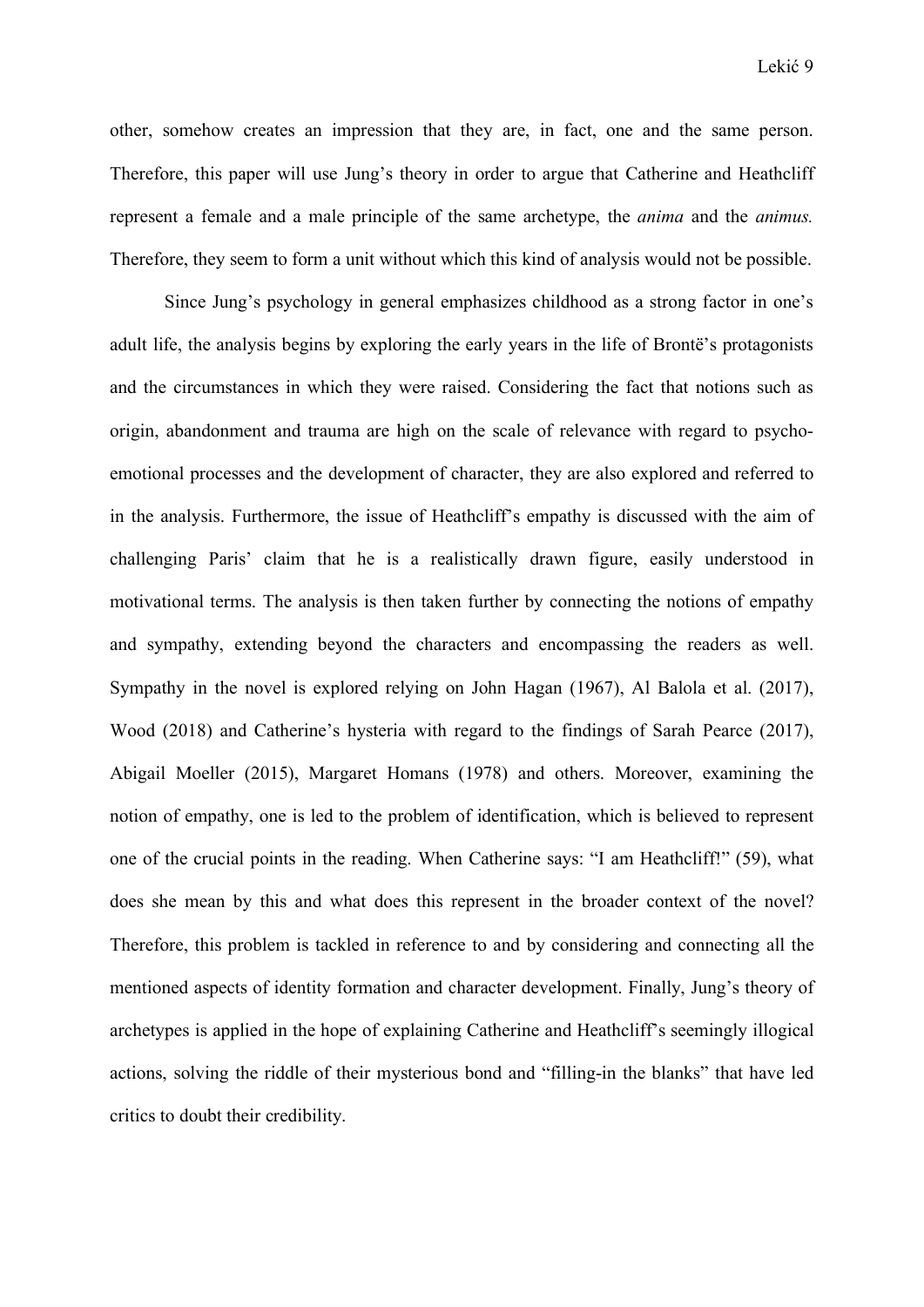#### **1. Catherine and Heathcliff's relationship: childhood influences**

 In an attempt to better understand Heathcliff and Catherine's relationship and the motivation behind their actions, it seems necessary to contemplate the circumstances in which they were raised. As already mentioned, Heathcliff entered the Earnshaw family as a foundling. The property of Wuthering Heights- eerie as it sounds will soon become both his refuge and his prison, a place of greatest happiness and the most awful sorrow, of love, of friendship and joy, but also a place of the worst trauma, tragedy and degradation. It will, in the course of his life, forever be the center of his strivings, either for love or hate, and to him, it will always stay, despite both joys and sufferings, just like his love for Catherine, cursed. Brontë describes his and Catherine's early years at Wuthering Heights, portraying a detailed picture of her protagonists' childhood with a remarkable precision. Her rich and elaborate descriptions provide an ideal ground for the study of character and the sense of importance with which she imbues descriptions of Catherine and Heathcliff's early years appears almost as a prophecy of the tragedy that will come upon them. There is a general impression present that every aspect of their childhood mentioned in the novel somehow becomes relevant later in their lives, in one way or another.

 Furthermore, apart from being a love story and a story about revenge, from the psychological standpoint *Wuthering Heights* also seems to be a story about the 'making' of a bully. In his book *Imagined Human Beings. A Psychological Approach to Character and Conflict in Literature*, Bernard J. Paris argues that Brontë's characters can be regarded as realistically drawn figures because she clearly demonstrates that cruelty arises from misery, providing evidences that "bad treatment leads to vindictiveness" (241). This can be seen as an attempt to explain or even excuse their evil and manipulative actions, especially Heathcliff's. Nevertheless, not all critics agree on this. For instance, in the article "The Portrayal of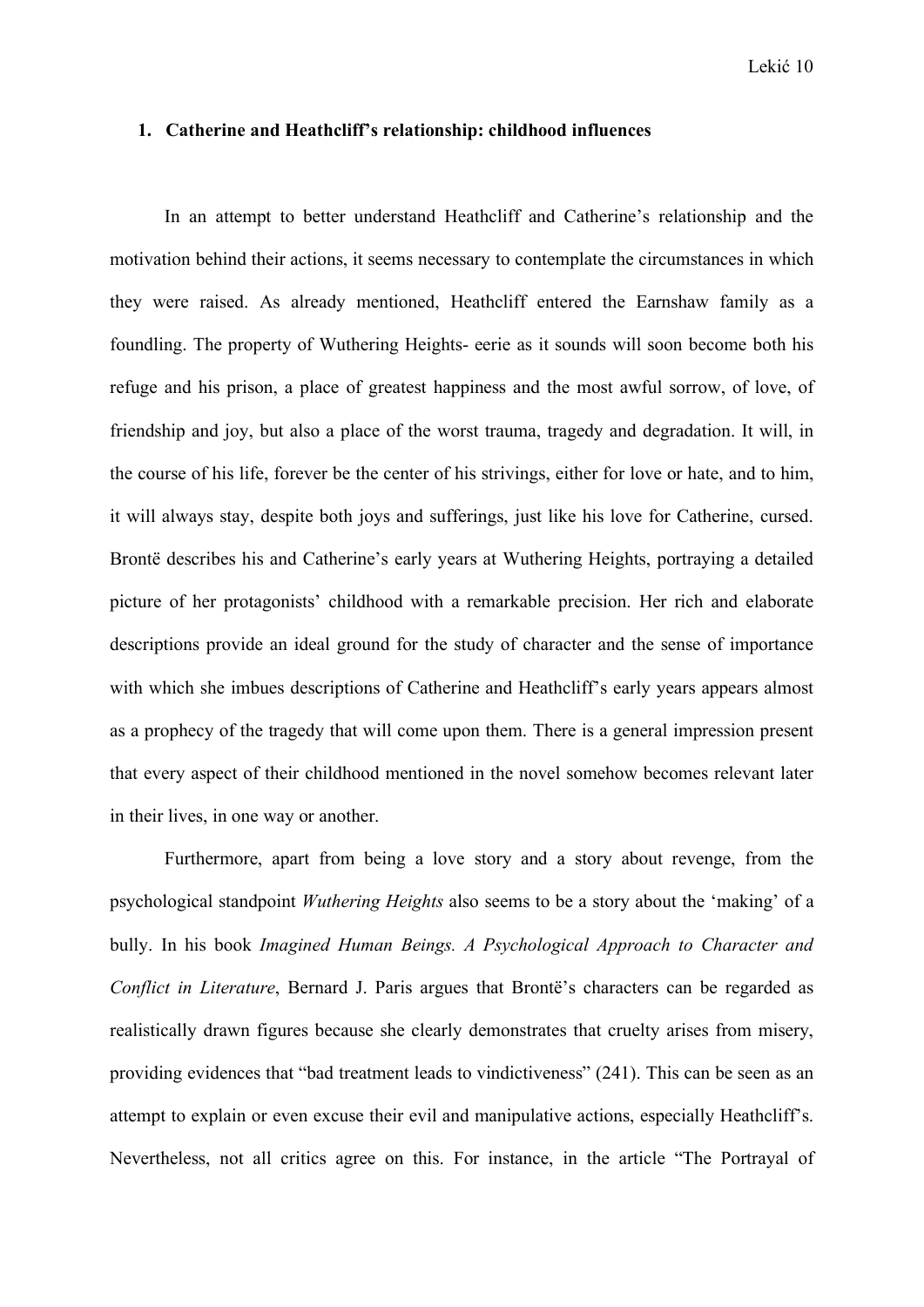Heathcliff's Character in *Wuthering Heights*", although recognizing the role of psychological defense mechanisms, such as denial and repression (356), Al Balola et al. describe Heathcliff as an 'arch-villain of Wuthering Heights' believing his cruel nature to be inherent (355).

 Nevertheless, there are several factors that really do seem to play a significant role, not only in the later development of Heathcliff's character, but also with regard to how he is perceived by the readers. Paris argues that the circumstances of his entering the Earnshaw family, his origin and early childhood had a profound effect on his identity, and, therefore, influenced his actions in adulthood. He mentions the abandonment by the biological parents, as well as the deprivation of the most basic needs as causes of a trauma that shaped his character and gave rise to his cruelty (242). Whereas Paris' focuses on psychological credibility, Wood believes that the detailed descriptions of childhood suffering represent one of several techniques that Brontë uses with the aim to evoke our sympathy for the main protagonist (3).

#### **1.1.The effect of abandonment and trauma on character development**

 Indeed, we are faced with the fact that Mr. Earnshaw did find him alone and abandoned in the streets of Liverpool. The narrator Nelly Dean, who is a servant at the house of Earnshaws during Heathcliff and Catherine's childhood, provides a detailed insight into the way they were raised from the moment Heathcliff came to the family until his escape and Catherine's marriage to Edgar Linton. She provides a detailed account on how they were treated and sheds light on the relationship between the two in those early years, often revealing details that seem to foreshadow their future. She begins her story by recalling that the only information about Heathcliff's origins provided by the master, when he brought him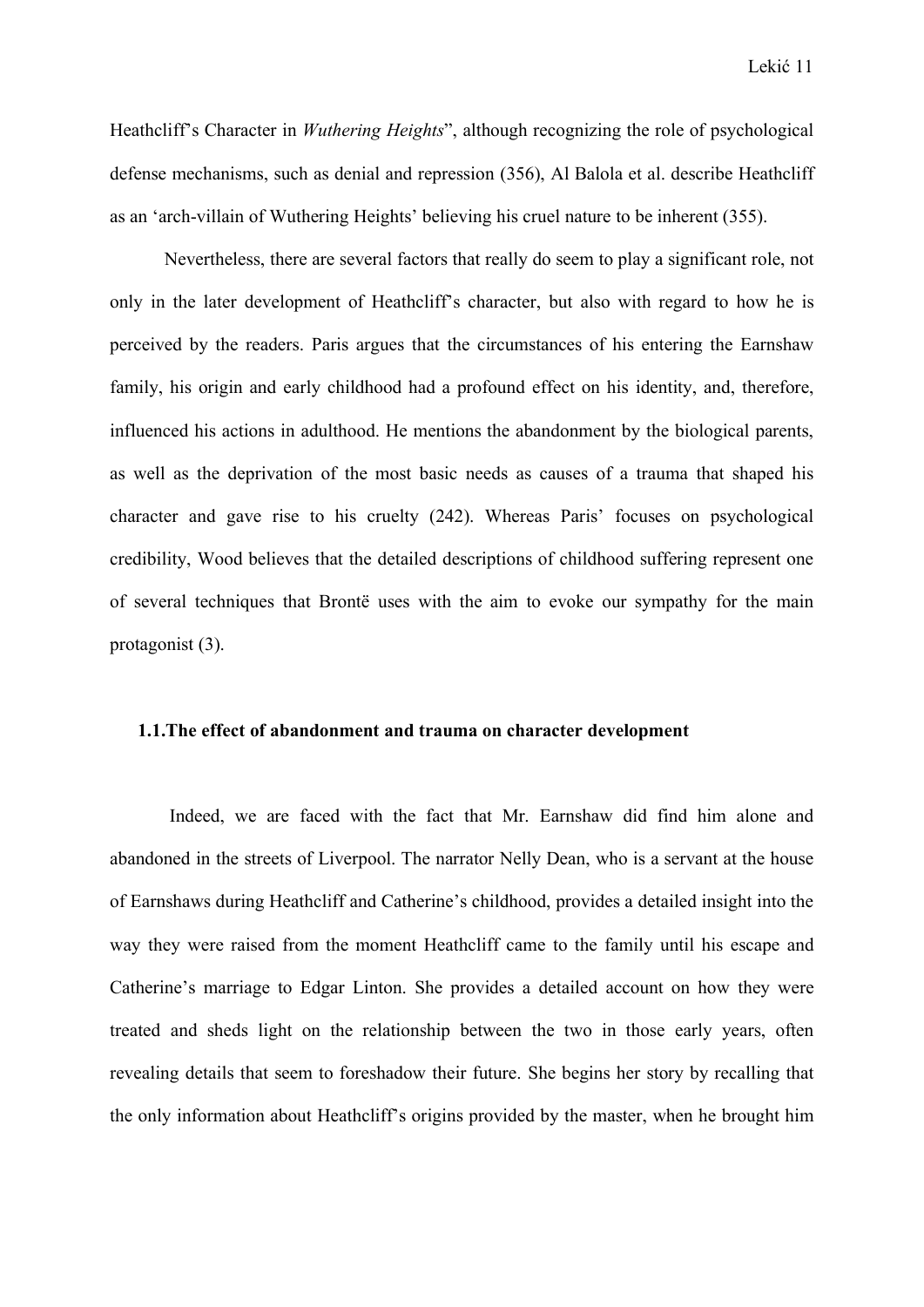home was "a tale of his seeing it starving, and houseless, and as good as dumb, in the streets of Liverpool, where he picked it up and inquired for its owner." (25).

 The circumstances of those first, most delicate years of Heathcliff's life have already been marked with abandonment and suffering, prior to becoming a member of the Earnshaw family. It is revealed that he was found 'starving' and 'houseless', an information that, according to Paris, is important for two reasons. Firstly, both food and shelter belong to the most basic needs that have to be met in order for a healthy development of the child to take place (Paris 242). Secondly, it also reveals that his parents were not with him, which means that he was either neglected or completely abandoned. Both of these facts, his abandonment by the two most important figures in his life at that stage, as well as the fact that he was deprived of basic needs have to be kept in mind as causes of the state of unimaginable vulnerability and helplessness in which he must have found himself.

 Such an intense state of vulnerability, however, is not sustainable. Most critics agree on explaining this (at least to some degree) with the aid of psychological defense mechanisms, which are to ensure some kind of compensation, either through hardness or indifference. In Heathcliff's case it seems to be both. This can be traced back to Nelly's description of his early childhood: "Cathy and her brother harassed me terribly; *he* was uncomplaining as a lamb, though hardness, not gentleness made him give little trouble." (27). Furthermore, Heathcliff faced rejection by most of the family members from the moment he entered the house and the family of Earnshaws, with Mrs Earnshaw naming him 'a gypsy brat' and calling her husband 'mad' for bringing *it* home.

 However, having brought Heathchliff to Wuthering Heights, Mr. Earnshaw displays strong fondness towards the boy, providing him with love, attention and security, which Heathcliff so much needed, and yet, spent a significant part of his childhood deprived of. Nevertheless, as soon becomes apparent, the happiness will not last for long. With Mr.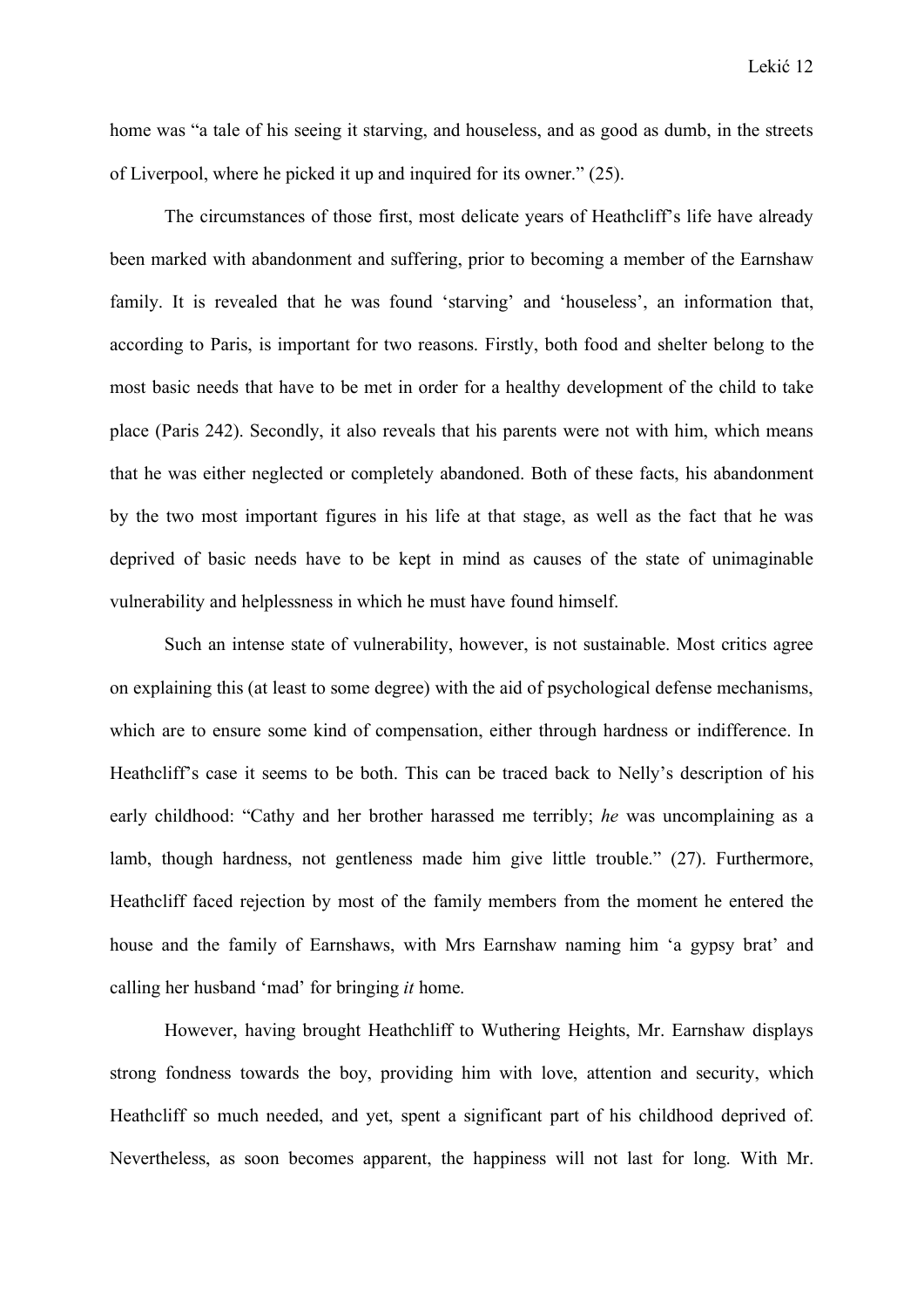Earnshaw's death, Heathcliff is left to the mercy of his son Hindley, who is determined to impoverish his adopted brother. Moreover, hatred caused by the sibling rivalry soon gives rise to revenge and reaches its culmination when Hindley brings home a wife who dislikes Heathcliff too:

Hindley became tyrannical. A few words from her, evincing a dislike to Heathcliff, were enough to rouse in him all his old hatred for the boy. He drove him from their company to the servants, deprived him of the instructions of the curate, and insisted that he should labour out of doors instead; compelling him to do so hard as any other lad on the farm. (32)

 There is no doubt that factors indicating childhood trauma could be seen as Emily Brontë's attempt to evoke the readers' sympathy. It is difficult to condemn Heathcliff, especially in the initial stages of his 'revenge', knowing that the cause of his cruelty is the fact that life was cruel to him. In the first part of the novel we are led to believe that his suffering will somehow inspire him to become a better person, that it will make him stronger and eventually result in his transformation into a hero of the novel, or in Wood's words "a *Bildungsroman* hero" (9). It is obvious that Heathcliff's degradation by Hindley in his childhood was severe and affected every aspect of his life. The fact that he was forced to work hard seems even insignificant in comparison to the damage caused by lack of education and shunning away from the family. In a way, he became an orphan and an outcast once again. Moreover, Wood's proposition that he is expected to become a *Bildungsroman* hero seems to be reinforced by the fact that his feelings of unworthiness at this point are easily mistaken for modesty or spiritual strength.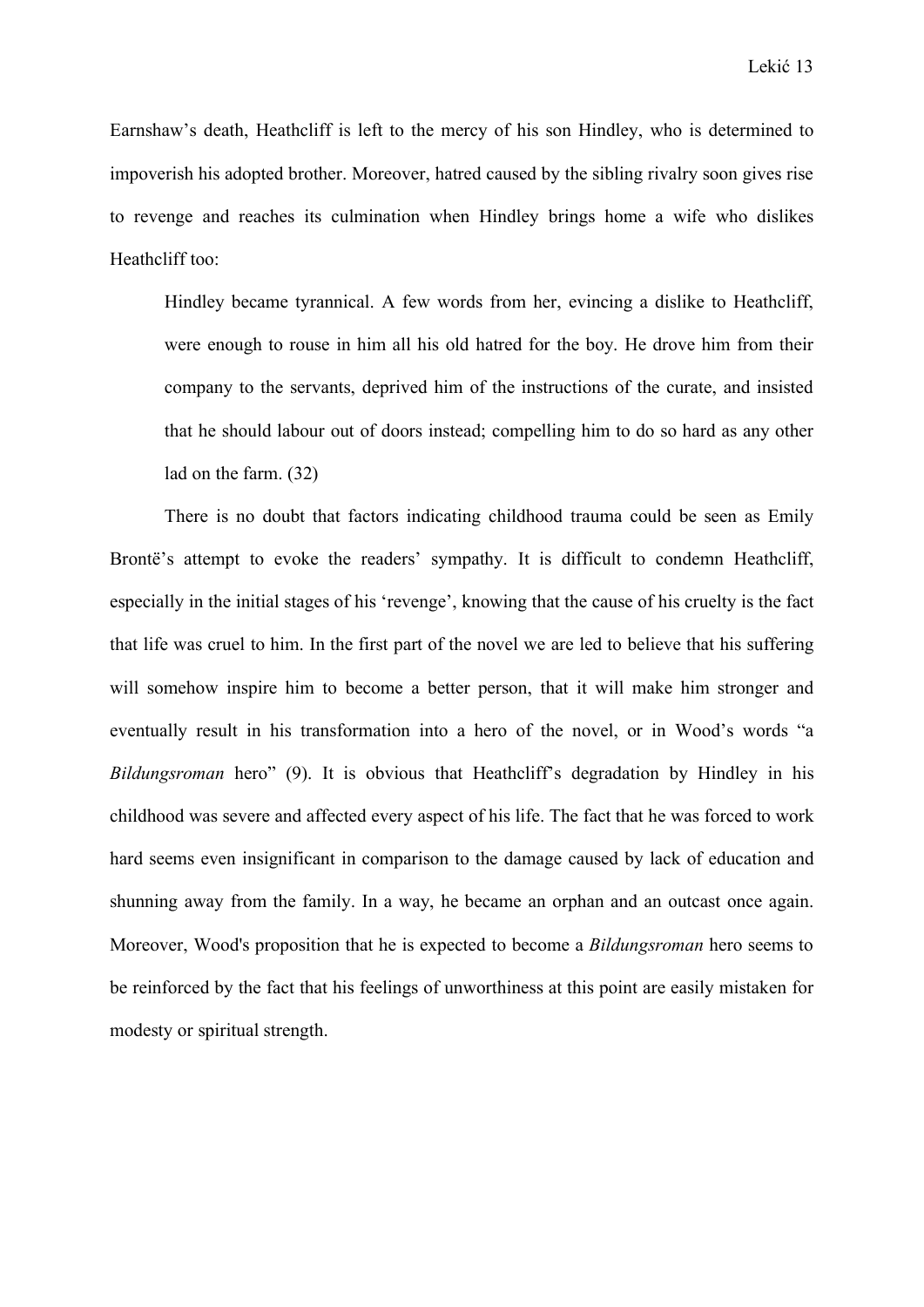#### Lekić 14

#### **1.2.Emotional abuse and codependency**

 Without a doubt, as a neglected and abused child, Heathcliff saw Catherine as his only source of support. Misunderstood, shunned, disliked and mistreated, he sees her as his only ally:

Miss Cathy and he were now very thick; but Hindley hated him: and to say the truth I did the same; and we plagued and went on with him shamefully: for I wasn't reasonable enough to feel my injustice, and the mistress never put in a word on his behalf when she saw him wronged. (26)

Abandoned by all, it is not surprising that he becomes devoted to Catherine so much. Moreover, she seems to understand him so well presumably due to the strong resemblance between the two of them. In addition, she is an 'outcast' in the family as well. Nelly often emphasizes her naughtiness and selfishness, which is especially evident during early childhood. Because of her directness and arrogance, Nelly often doubts Catherine's ability of ever becoming lady-like. Her wild nature does not seem in accordance with the image of 'a good girl' her family expects her to be. In many ways, she is misunderstood herself: "That made her cry, at first; and then, being repulsed continually hardened her, and she laughed if I told her to say she was sorry for her faults, and beg to be forgiven." (29).

 The fact that Brontë allows us to witness this and similar scenes is suggestive of an endeavor to portray Catherine's character as psychologically convincing and maybe again evoke our sympathy, justifying her later actions by showing that she was misunderstood and rejected. Explicitly stating that Catherine first cried, but then in the course of time started reacting sarcastically to any attempt of moralization can be traced back to Paris' claim that the lack of proper care and understanding in childhood leads to cruelty and moral decadence in adulthood. Throughout the novel, her reactions are often so extreme that many critics discuss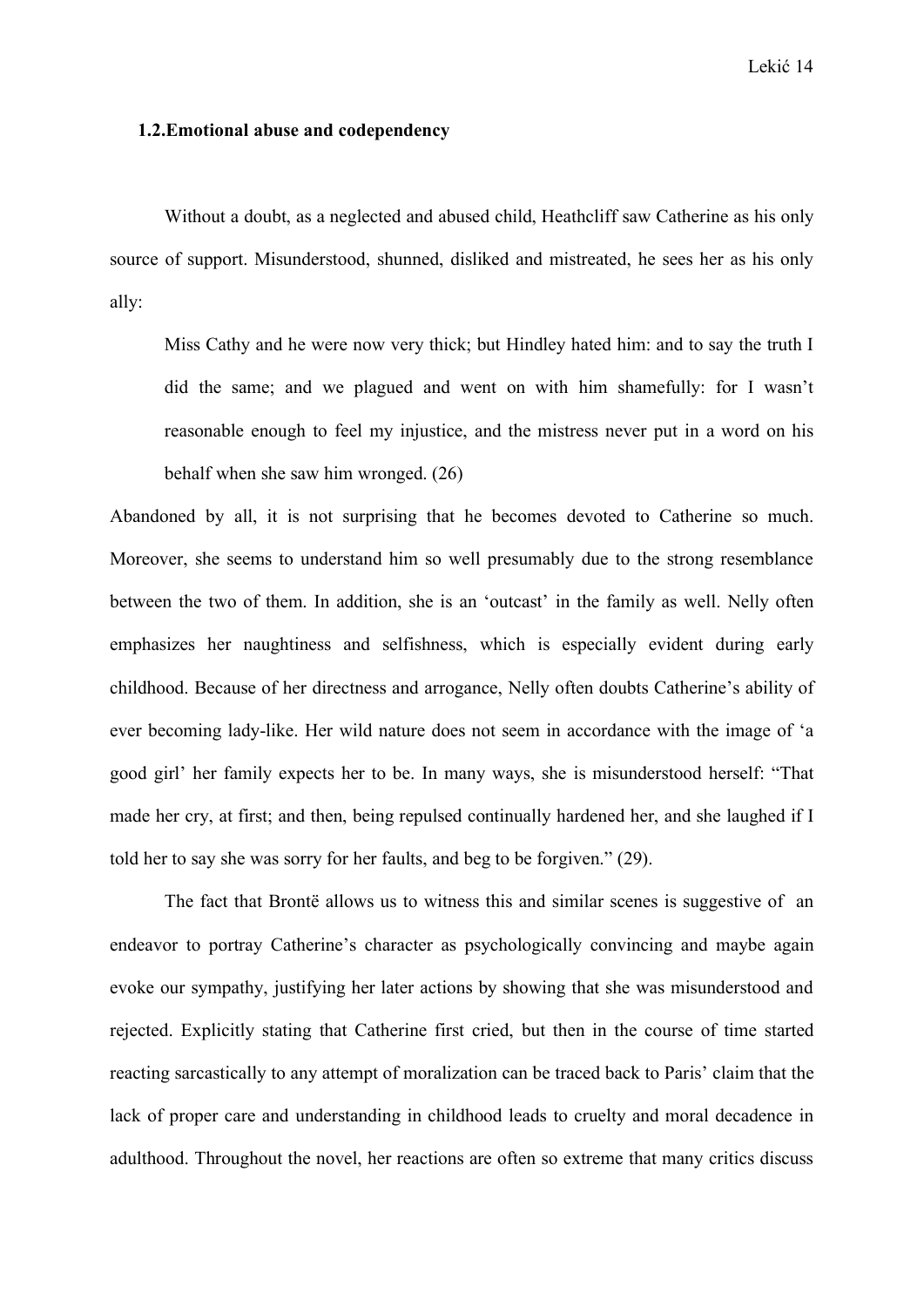her behavior in terms of mental illness. In her article "Why am I So Changed?: Witnessing the hysteric's trauma narrative through movement in place", Abigail Moeller analyses Catherine sudden mood swings and intense reactions in the light of hysteria, whereby her feelings, as well as her reactions become ridiculously exaggerated (3). The intensity of her reactions and radical nature of her actions are by various critics often discussed also in reference to social conformity and feminism. Similarly, Moeller argues that her 'hysteria' stems from the rage caused by her "awakening to the social restraints placed on her" (3).

 The notion of social conformity in the novel is, indeed, far from irrelevant. Catherine becomes more eloquent and socially aware due to the education that Heathcliff was deprived of. She even seemingly starts to appear softer, gentler, as if the tomboy in her had vanished completely. Moreover, the first indications of her attempt to conform in order to meet the standards of society are mirrored in the decisiveness to repress her arrogant and aggressive nature only to be accepted by Edgar and Isabella Linton. In her article "Reading (not-) eating in the works of Emily and Charlotte Brontë" Pearce links this to an eating disorder (Catherine 'willed' herself into a terminal illness by refusing food) that reveals her desire to live up to the Victorian ideal of femininity (9). However, interesting and relevant as it is, the notion of social conformity will be discussed later in more detail with regard to Jung's theory.

 Shifting the focus again on the aspect of childhood, it is relevant to acknowledge the fact that Heathcliff and Catherine were unified in a shared trauma, and recognized each other as the only sources of support. Although Catherine's degradation after the death of both of her parents was not as severe as Heathcliff's, Hindley was as far from a father figure to her, as he was to Heathcliff: "The master's bad ways and bad companions formed a pretty example for Catherine and Heathcliff." (46). Therefore, their interdependency began at a very early age. However, perhaps more than their mutual understanding, it is important to notice the striking resemblance in the way they see the world and interact with people in those early years. In the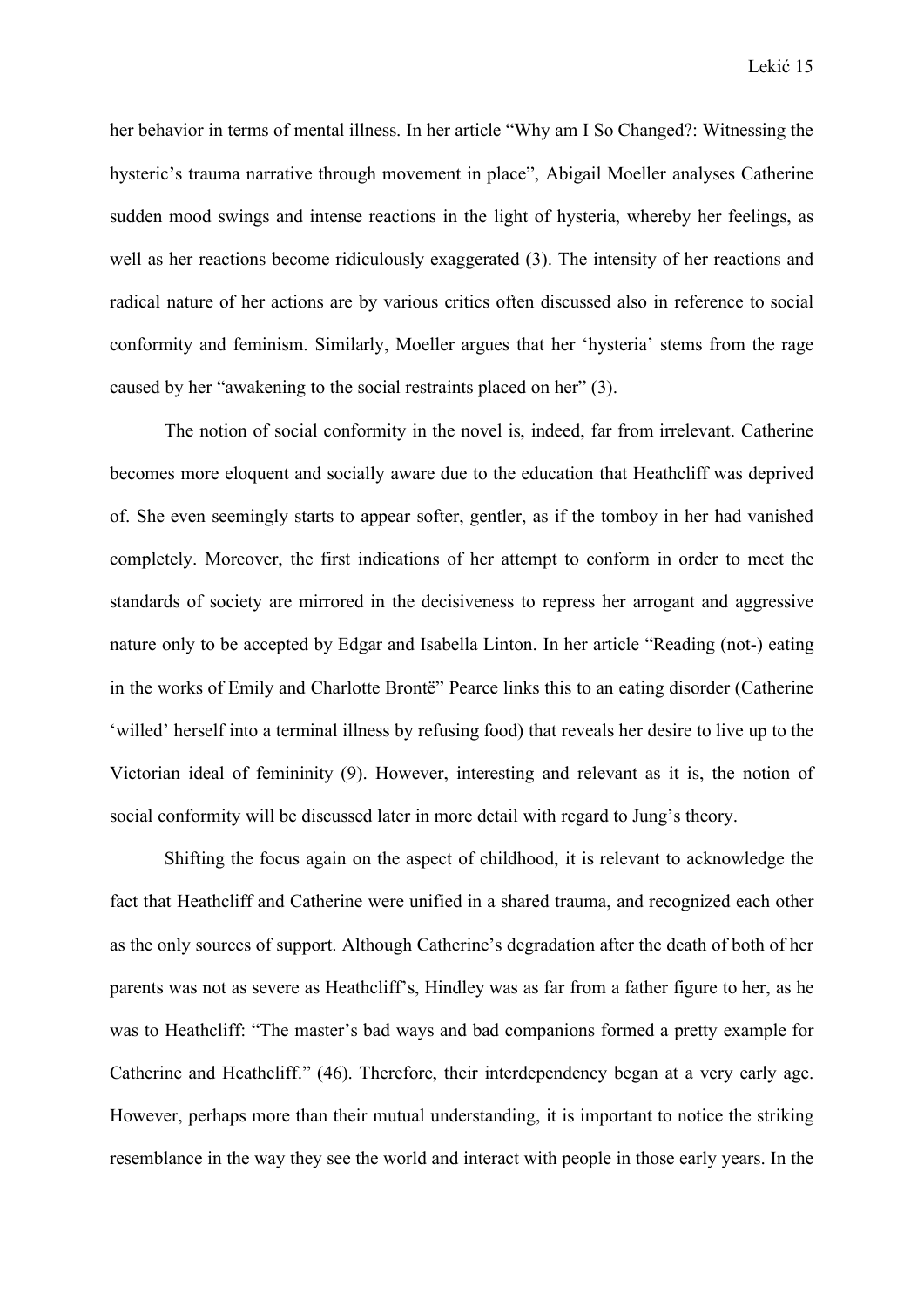course of their lives, depending on the circumstances, their behavior and manners significantly change and seemingly start to differ. It could, nevertheless, be argued that any careful reader, regardless of the differences in their behavior, and at various phases of their lives, in social status, could by no chance miss how, at their very core, they seem to remain absolutely alike.

 It could be concluded that some critics see Catherine and Heathcliff as two abused and misunderstood children who, due to shared trauma, became overly attached to each other. Therefore, their childhood pain is an explanation, if not an excuse, for their manipulative and often cruel actions, their complete lack of consideration for those around them, their insensitivity, their vanity and their selfishness. On the other hand, rejection, abandonment and trauma they both suffered as children is believed to have created such a strong bond between the two of them, that explains their passionate love and intense need for each other. Moreover, the idea that Brontë attempts to evoke our sympathy by allowing us to witness the pain that was inflicted on them or create a *Bildungsroman* effect is far from unlikely. However, instead of becoming a *Bildungsroman* hero, as it later on becomes evident, Heathcliff develops into one of the most controversial hero- villains in the history of literature. As Paris notices, his victimization led him to become a victimizer, and his misery to make others miserable (242).

 Valuable as it is, Paris' analysis still fails to fully explain the controversial bond between the two protagonists. He argues that the childhood trauma, affected Heathcliff's relationship with Catherine in a way that has caused him to become overly attached to her (242). However, the reason why this explanation seems unsatisfactory is the fact that it does not address the problem of identification. He does not state *why* Catherine says that she *is*  Heathcliff: "Nelly, I *am* Heathcliff! He's always, always in my mind: not as pleasure, anymore than I am always a pleasure to myself, but as my own being." (59). Moreover, even if one accepts childhood trauma as an explanation of their extreme attachment to one another,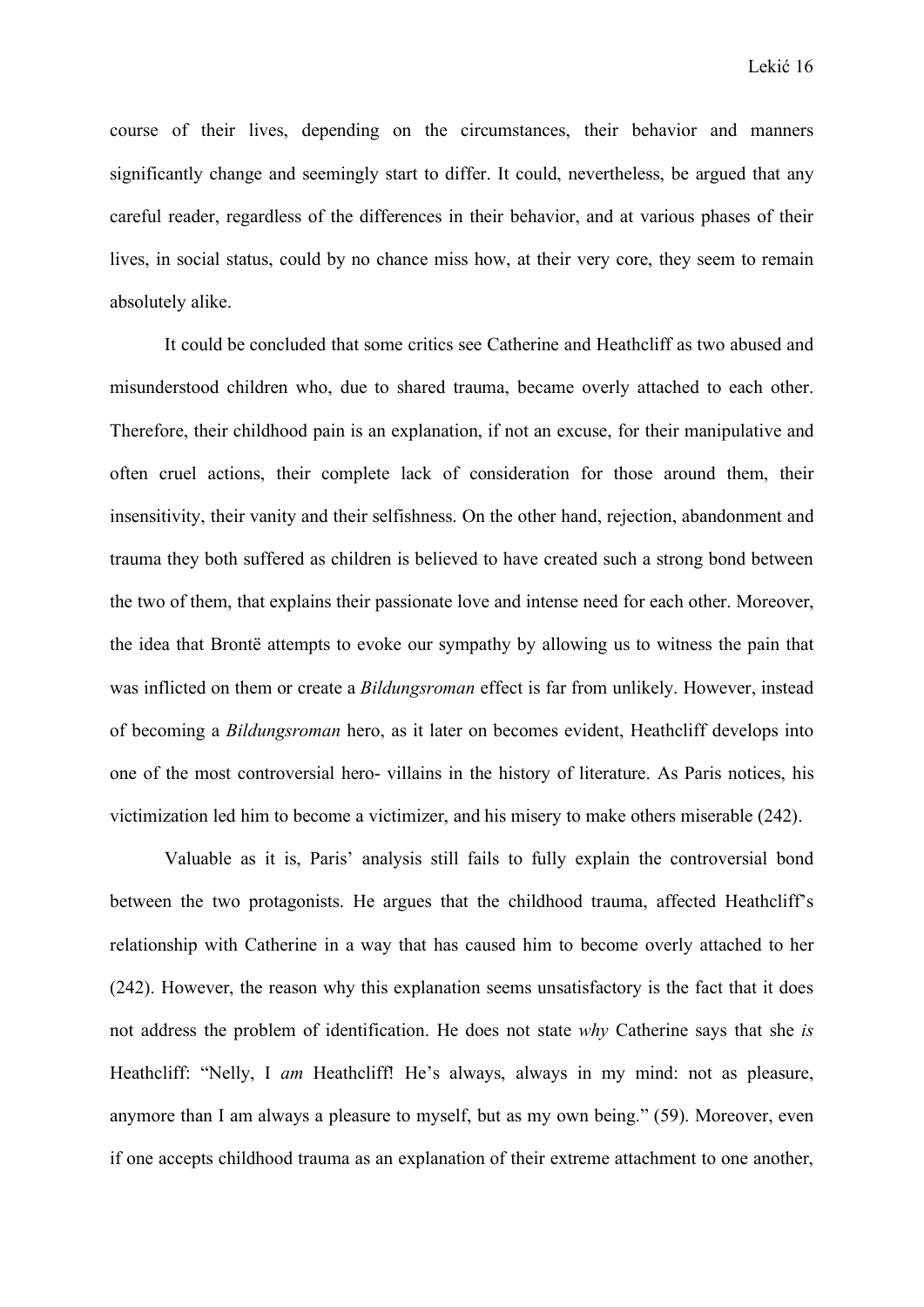there are still serious inconsistencies in both of their characters. One of the most obvious ones is the difference in Heathcliff's behavior towards Catherine compared to his behavior towards other characters. Even before Mr. Earnshaw's death and in the course of his childhood, Heathcliff shows signs of severe lack of empathy (e.g. the way he blackmails Hindley, his behavior towards Edgar and Isabella). On the other hand, his empathy for Catherine seems boundless, prompting him to abandon his most important plans (revenge) just to avoid hurting her. Therefore, behavioral inconsistencies such as these call for questioning the credibility of his character.

#### **2. Behavioral discrepancies in Heathcliff**

 In all his power after his return to Wuthering Heights, Heathcliff is, nevertheless, completely powerless when it comes to his feelings for Catherine. It seems that, if his reality was to be split in two, she would be on one side and the whole world and everything in it would be on the other. Precisely this discrepancy has stirred heated discussions among critics. The contrast between Heathcliff's behavior towards Catherine and his behavior towards everyone else around him is prominent to such an extent that it calls for questioning the psychological credibility of his character. Heathcliff displays extreme cruelty towards everyone, yet astonishing gentleness towards Catherine. Moreover, he is hateful and vindictive to his core, but unimaginably forgiving and loving towards her. He is *selfish* at all times*,* and yet, in his love for Catherine- boundlessly *selfless.*

 The question of whether such exclusive treatment can be attributed to love, although completely reasonable, is a philosophical one. It fails to provide a ground on which an objective discussion could be based, simply because there is rarely anything objective about romantic love. One cannot help but wonder, whether it is possible to love only one person in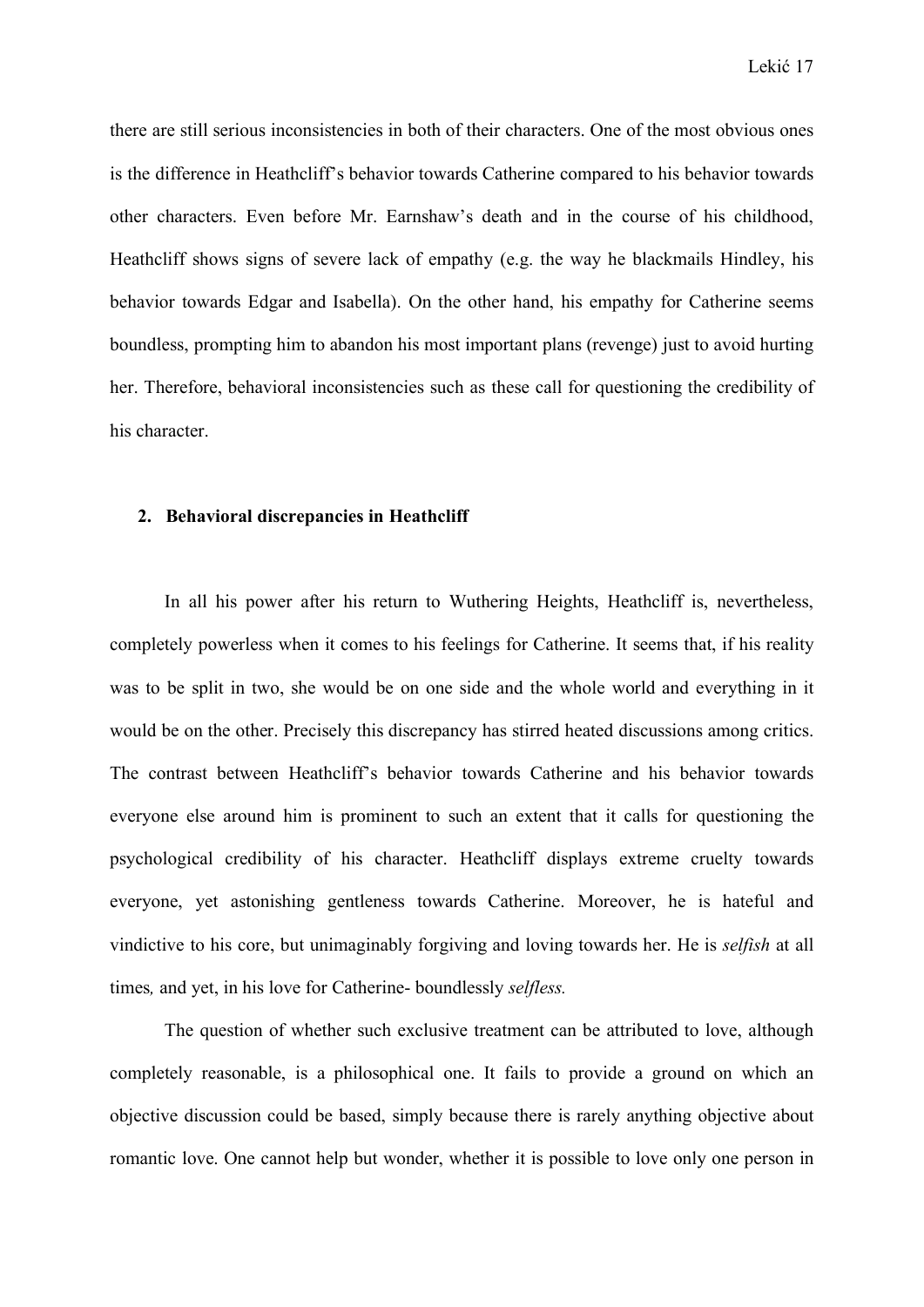life and detest absolutely everyone else. However, posing a question like this would be senseless, as it is very doubtful that such question can be answered at all. Heathcliff's feelings of intimacy, admiration, affection and closeness are also reserved exclusively for Catherine, but at the same time considered subjective and, as a result, cannot be seriously considered in the analysis. Therefore, in contemplating the psychological credibility of Heathcliff's character, it seems necessary to direct our attention to something in his psycho-emotional processes that *can* be analyzed and explained. The subject of empathy appears to be gaining on popularity in modern psychology, presumably because it operates on principles that can be tested, measured and analyzed. Therefore, it could be deemed worthwhile to delve into the question of Heathcliff's seemingly selective emphatic capacity and how it reflects on the credibility of him as a character.

#### **2.1.Empathy and the question of psychological credibility**

 In order to explore the subject of empathy in Brontë's novel, it is inevitable to take a look at the definitions first. Hatfield et al. write:

Most clinical and counseling psychologists agree that true empathy requires three distinct skills: the ability to share the other person's feelings, the cognitive ability to intuit what another person is feeling, and a "socially beneficial" intention to respond compassionately to that person's distress. (Decety & Jackson, 2004)

 Applying this definition to Heathcliff, it is not clear whether he is able to "intuit" what the other person is feeling. It is even very likely that he is, having in mind that he appears to have a considerable knowledge regarding human emotions. The reason why he is believed to understand emotions so well is the fact that he intentionally attempts to trigger the exact same emotional responses in others that he felt in his childhood. There are many examples that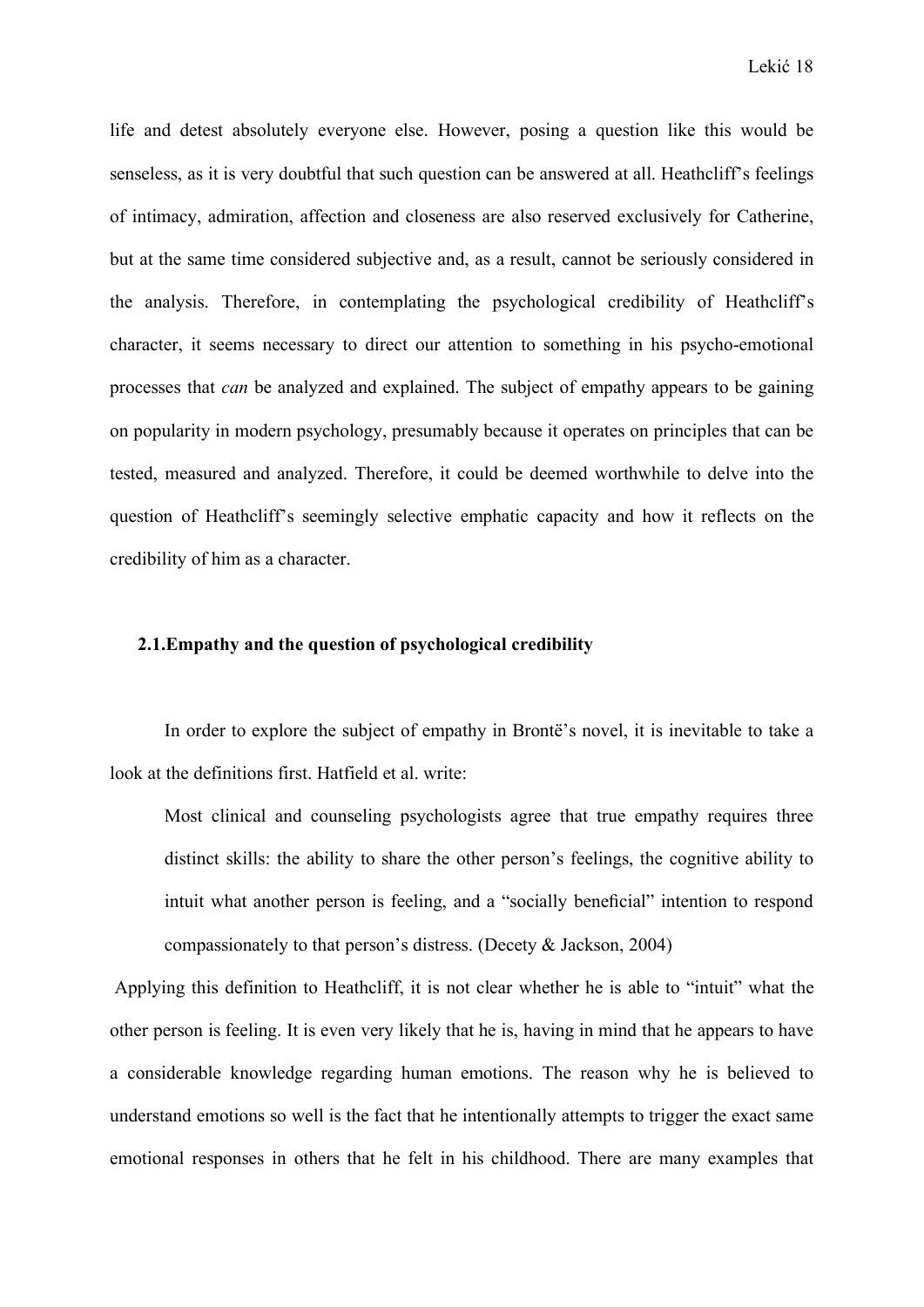prove this; however, one of the most obvious ones is his behavior towards Hindley's son Hareton. He degrades him and deprives him of his rights in the exact same way Hindley had done that to him years ago. He makes Hareton feel ashamed in front of younger Catherine for not being educated, just like he felt years ago before her mother. He practically recreates the same circumstances that led Catherine to abandon him and marry Edgar. Moreover, he attempts (and succeeds) in creating the same feelings of unworthiness and rejection that he felt in his teenage years. The reason why he does this takes us back into his childhood: I 'm trying to settle how I shall pay Hindley back. I don't care how long I wait, if I can only do it at last." (42). His statement, indeed, turns out to be prophetic.

 Furthermore, with regard to whether Heathcliff can "share the other person's feeling", it is highly unlikely that he can. It seems that he is so disturbed in his vindictiveness that he fails to realize the severity of damage he is causing to his innocent victims. His vicious plan for revenge is so amoral and ill-intentioned that it leaves no doubt about his inability to feel another's pain or "share" another person's feeling. Moreover, the determination to recreate the circumstances of his pain and make others suffer in the exact same way he did is actually perverse. He despises his own son with Isabella only because he resembles her and not him: "Thou art thy mother's child, entirely! Where is my share in thee, puling chicken?" (151); "…I'm bitterly disappointed with the whey-faced whining wretch!"(152). Nevertheless, he is still prepared to exploit him for causing pain to the Lintons. He reveals this in one conversation with Nelly:

…my son is prospective owner of your place, and I shall not wish him to die till I was certain of being his successor. Besides, he is *mine*, and I want the triumph of seeing *my* descendant fairly lord of their estates: my child hiring their children to till their fathers' lands for wages. (151)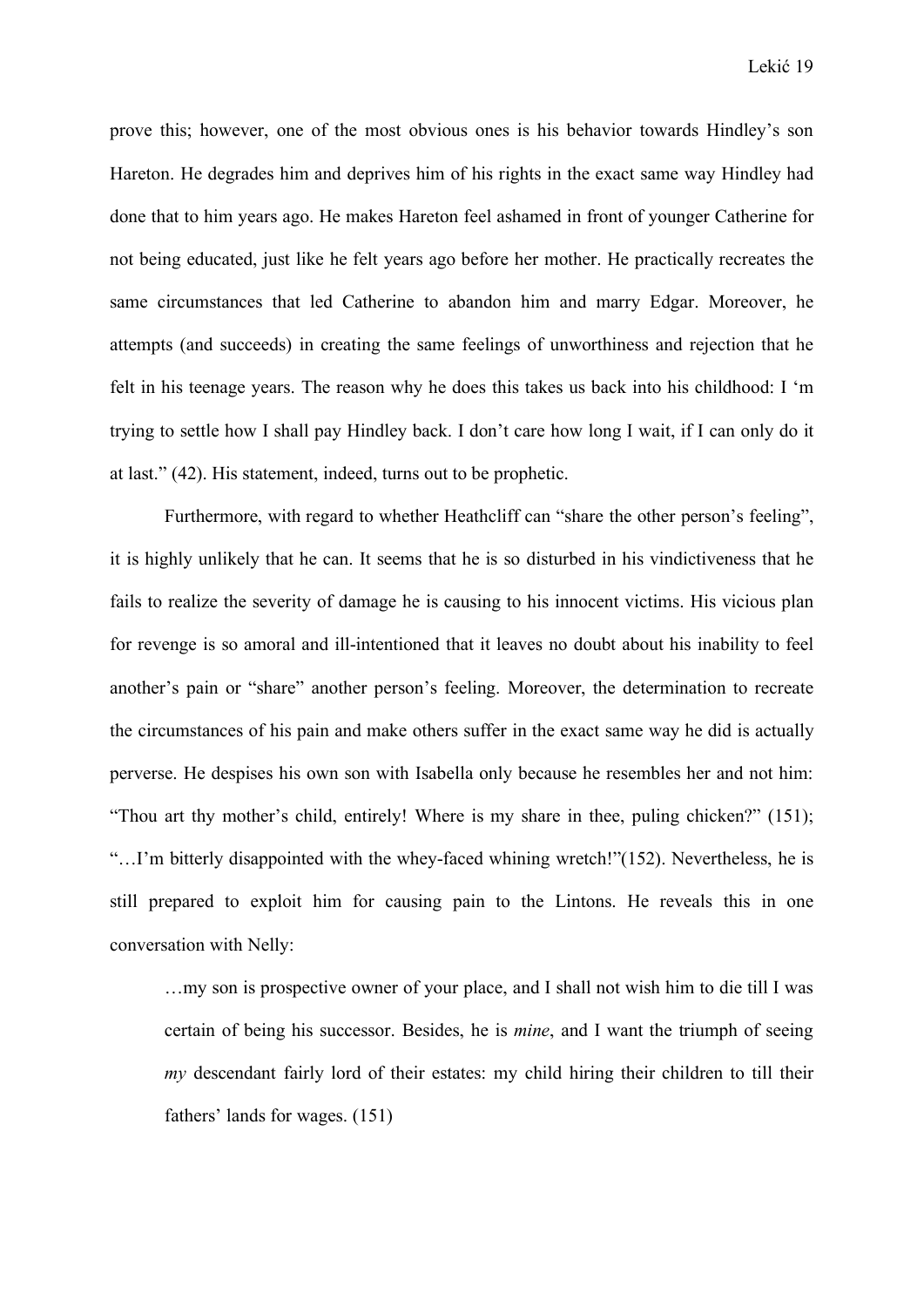Heathcliff's plan is to force Catherine's and Edgar's daughter, also named Catherine to marry his son who is severely ill just to ensure his ownership of Edgar's property Thrushcross Grange. In doing so, he does not care who will be hurt in the process, nor does he have any remorse for causing pain to those who are innocent (e.g. Cathy 2, Hareton). It is evident that, although perhaps able to conceptualize or understand the pain of another, he most certainly does not have feelings for them, let alone "a 'socially beneficial' intention to respond compassionately to that person's distress". Therefore, it can be concluded that Heathcliff most certainly lacks two out of three crucial skills in order to be characterized as an emphatic person.

 However, what appears as strikingly unrealistic is that, despite Heathcliff's inability to have any kind of empathy for any of his victims or any human being whatsoever, he is extremely compassionate when it comes to Catherine. Apart from an intuitive belief that it is not possible to have empathy exclusively for one person, but not for others, the discussion of psychopathy, for instance, suggests that emphatic ability may have a neurological basis. The lack of empathy is one of the representative characteristics of psychopaths (Blair 1, 2). Therefore, studies that investigate the functioning of their brains could be regarded as indicative of the correlation between empathy and the neurology of the brain. In his article "A Cognitive Neuroscience Perspective on Psychopathy: Evidence for Paralimbic System Dysfunction" Kiehl writes: "The few structural brain-imaging studies in psychopathy suggest that hippocampal regions (i.e., paralimbic) are implicated in the disorder (Laakso et al., 2001; Raine et al., 2004)" (16). In other words, certain brain centers of individuals diagnosed with psychopathy are impaired.

 Of course, one may want to inquire on which basis Heathcliff is to be deemed a psychopath. Nevertheless, it could be argued that, whether he is or is not a psychopath does not even have to be considered. The relevance of the condition of psychopathy is not so much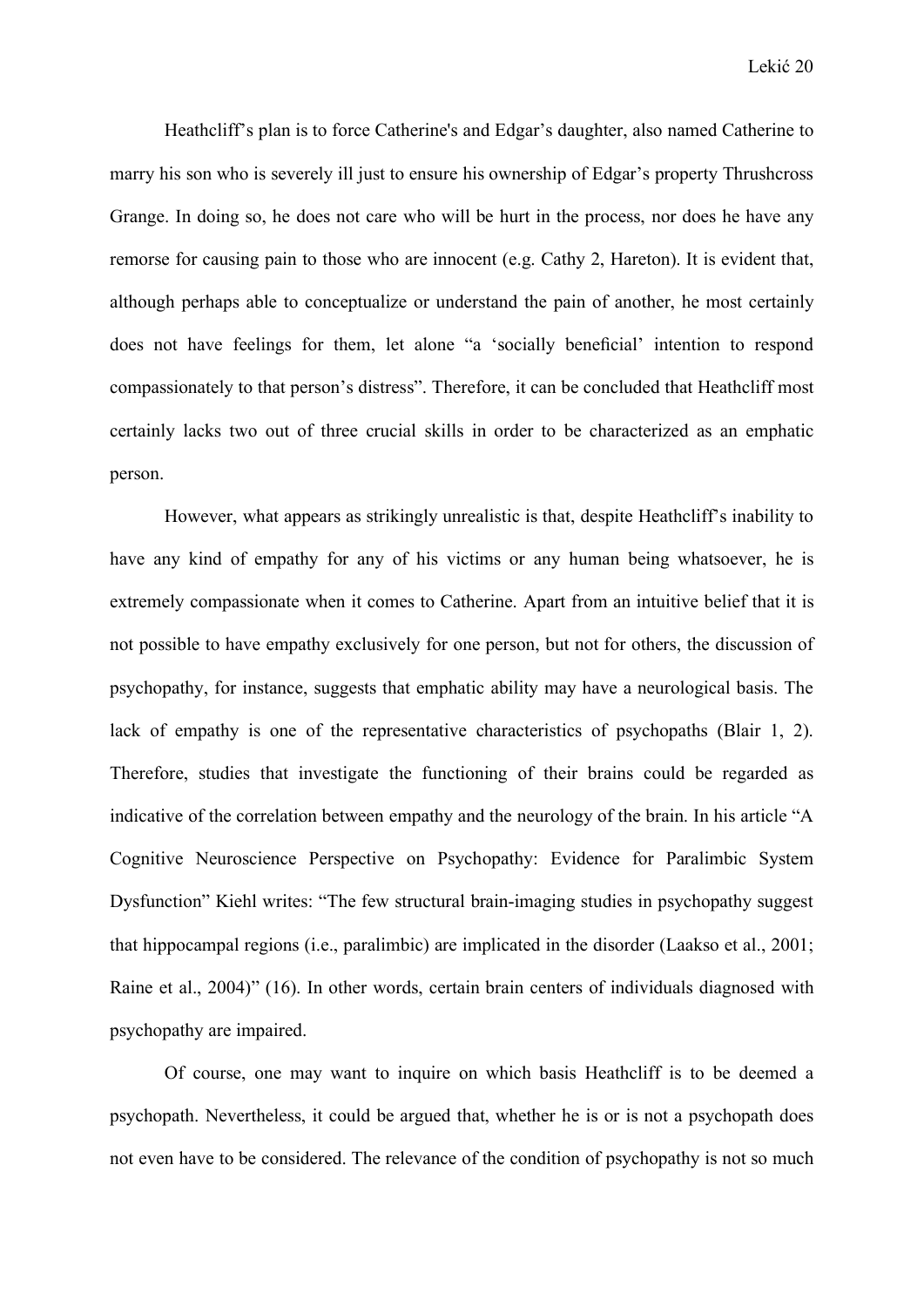in deciding whether it applies to Heathcliff, but rather in establishing empathy as an ability that could be correlated to the specific brain centers. The functioning of these centers determines an individual's emphatic capacity. Consequently, this ability could hardly be regarded as selective. It seems highly unlikely that one can display extremely strong empathy towards one person and yet stay completely insensitive to the pain of others.

 It seems that true villains, like psychopaths are genuinely incapable of empathy. They might become attached to, care for or even love another person (at least the contrary has not been yet proven), but they are not able to feel another's pain as if it were their own. Yet, there are various instances in which Heathcliff demonstrates his capacity for exactly that- feeling Catherine's pain as if it were his own. In one conversation with Nelly, he clearly states that he refrains himself from murdering Edgar Linton solely out of fear that it might cause pain to Catherine: "I wish you had the sincerity enough to tell me whether Catherine would suffer greatly from his loss: the fear that she would restrains me." What follows afterwards is one of the epic passages of the novel in which Heathcliff describes not only how his love for Catherine differs from the Linton's, but also how the fear of hurting her prevents him from acting on his violent impulses:

And there you see the distinction between our feelings: had he been in my place and I in his, though I hated him with a hatred that turned my life to gall, I never would have raised a hand against him. You may look incredulous, if you please! I never would have banished him from her society as long as she desired his. The moment her regard ceased, I would have torn his heart out and drank his blood! But, till then- if you don't believe me, you don't know me- till then, I would have died by inches before I touched a single hair of his head! (108)

 What appears to be most striking in this description is the contrast between the love for Catherine and hatred for Edgar, as well as the intensity of both. Furthermore, the seeming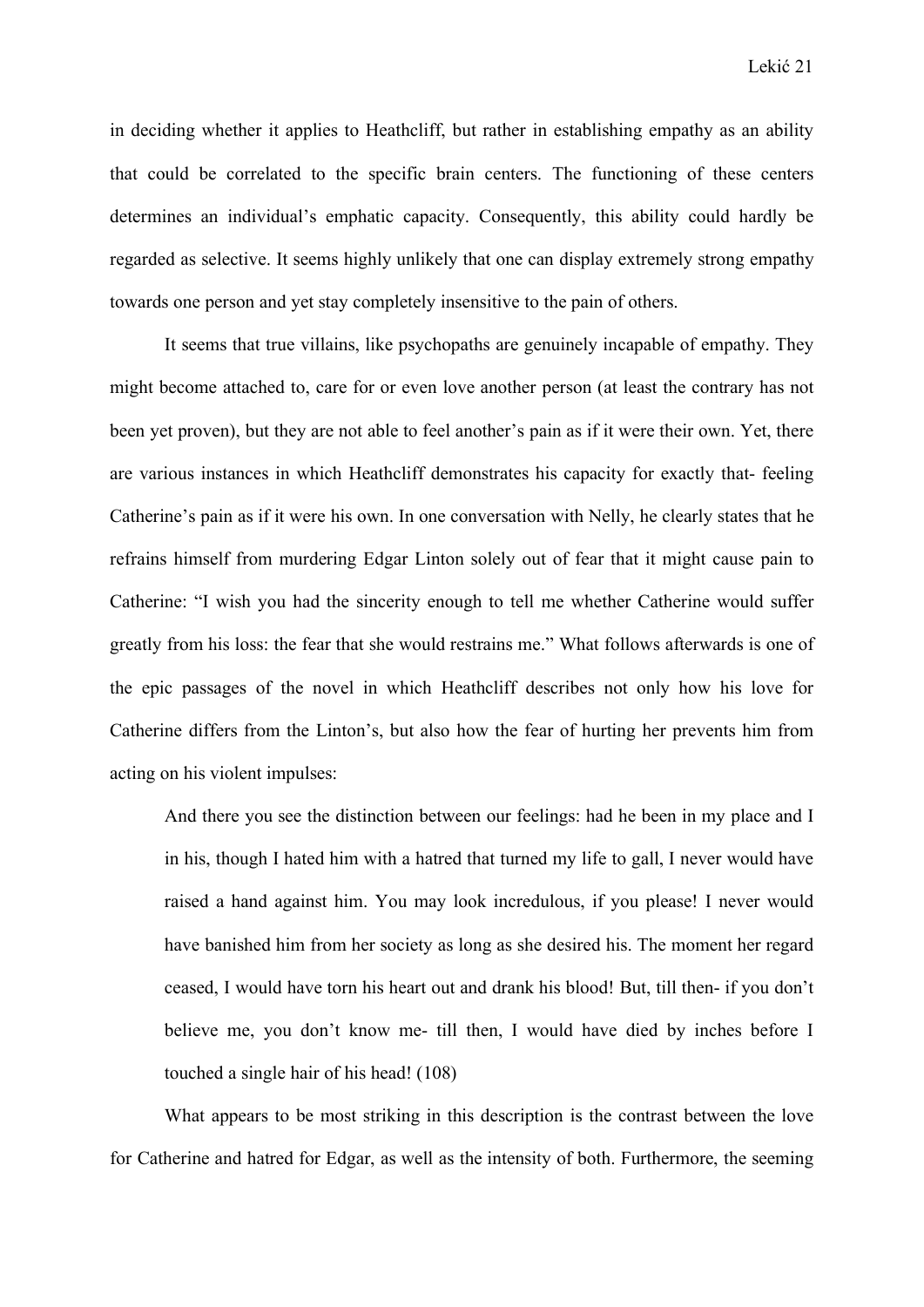selflessness with which he loves appears unfathomable in combination with the selfishness with which he hates. Could it be the same person who would so selflessly tolerate the presence of their rival in one moment, but be ready to kill in the cruelest of ways and without a trace of remorse in another? Such a strong contrast, between love and hate, gentleness and cruelty, strong empathy on one hand, and a complete lack of it on the other, could maybe even pass as psychologically credible if one was to adopt a 'romanticized' view of the situation and regard it as an extreme example of an emotionally charged love triangle.

 Nevertheless, one cannot avoid wondering about Heathcliff's utter insensitivity towards absolutely everyone else with whom he comes into contact. It is not only Edgar whom he wants to hurt. Perhaps the most striking is his complete lack of remorse and sympathy for the suffering he causes to those who in no way wronged him and are completely innocent, such as his son, Catherine's daughter and Hareton. His tyranny and cruelty is so extreme and so radical that it makes Isabella Linton to question his humanity. The doubt about the psychological credibility of Heathcliff's character (as an 'imagined human being', as a realistically drawn figure) can be traced back to her letter to Nelly in which she wonders the following: "Is Mr. Heathcliff a man? If so, is he mad? And if not, is he a devil?" (99).

 Many critics approve of her doubt in his humanity. Even Charlotte Brontë questions the legitimacy of his character, wondering whether it is "right or advisable to create beings like Heathcliff" (Al Balola et al. 356). Nevertheless, her choice of words, the fact that she calls him 'a being' instead of 'a person' somehow creates an impression that she does not consider him to be a *human* being. On the other hand, Bernard Paris argues that the interpretations in which Heathcliff is romanticized, and seen as a gothic character, a projection, a symbol, in some interpretations even as a demon or a 'devilish being' are unnecessary because he can be understood in motivational terms (241). Presumably this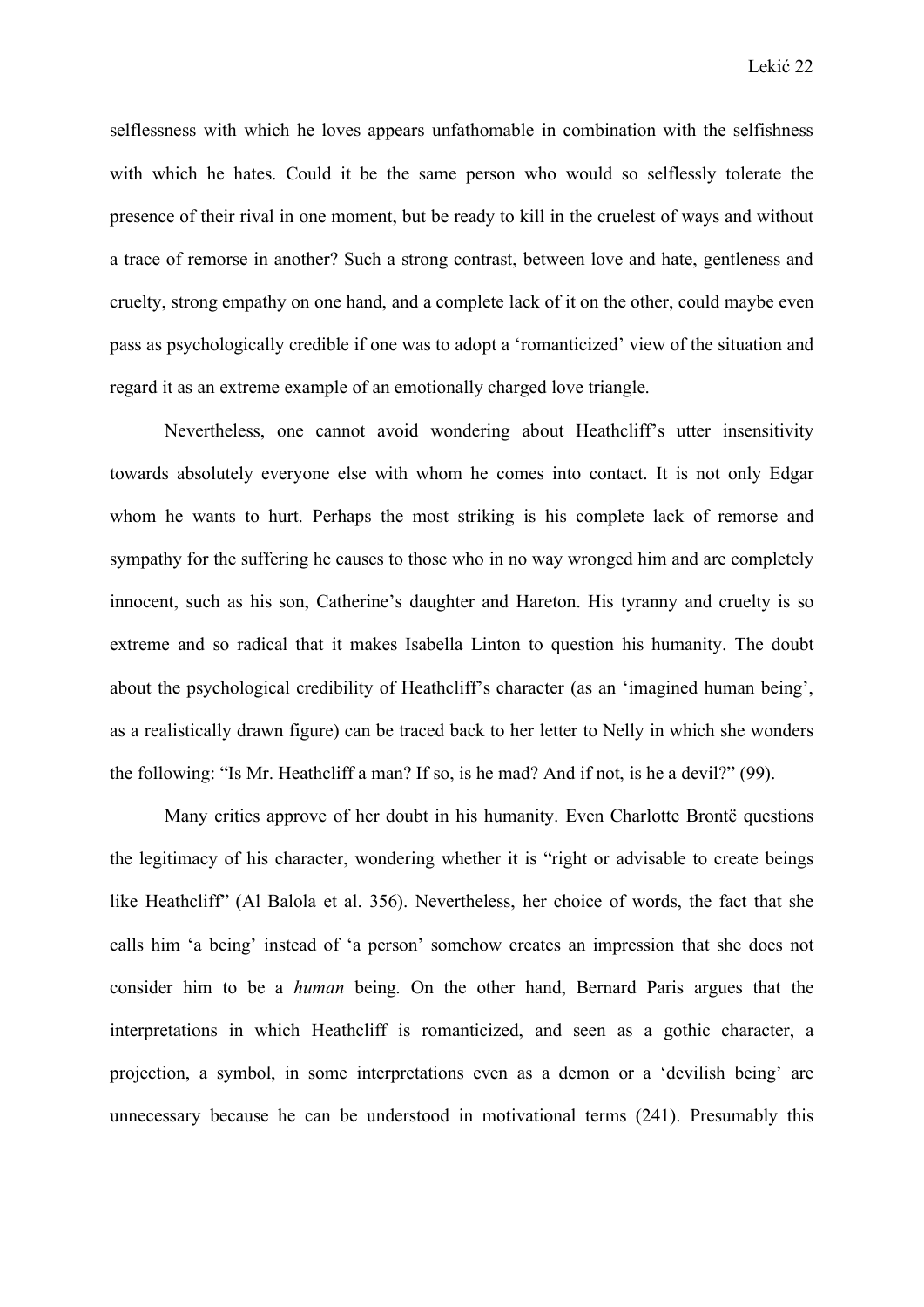means that the childhood trauma somehow created 'a split' in his personality, causing him to become what he is and behave as inconsistently as he does.

 Having explored the notion of empathy, however, it becomes even more questionable that the discrepancies in Heathcliff's behavior can be explained solely as a result of childhood trauma. Nevertheless, whereas one may not understand the characters in the way Paris does, it must be acknowledged that he does have a point in claiming that considering advanced psychological phenomena is absolutely required in the analysis. Therefore, contemplating his reminder not to underestimate Brontë's intuitive knowledge of psychological phenomena, one cannot help but wonder, whether Catherine and Heathcliff really are the same person? What is more, what if one could pose this question without denying their human status, without even having to resort to metaphysical explanations? Leaving the sphere of the 'fantastic' behind, it is, in fact, possible to argue that the strong impression of Catherine and Heathcliff somehow being one and the same person does not necessarily indicate an unrealistic component of their character. Instead, a slight change in perspective leads to the question of *in what sense* it seems that they are the same 'person'.

 To conclude this chapter and summarize the arguments so far, it is necessary to remind ourselves of the questions that have started the discussion in the first place: Is Heathcliff a man, a realistically drawn figure, an "imagined human being"? If so, could he then be characterized as one having empathy, given the pain he has caused to those around him, especially fragile and innocent children that could not defend themselves? The answer to this question would be- yes, he could, indeed retain his 'human' status, as Paris argues, and- no, he could in no way be deemed as possessing any kind of emphatic ability whatsoever. Lastly, considering this to be true, how can his behavior towards Catherine be explained? How is it possible, having all this in mind, that he displays empathy exclusively towards her? The answer is that it cannot be explained because he does not. As a matter of fact, he is more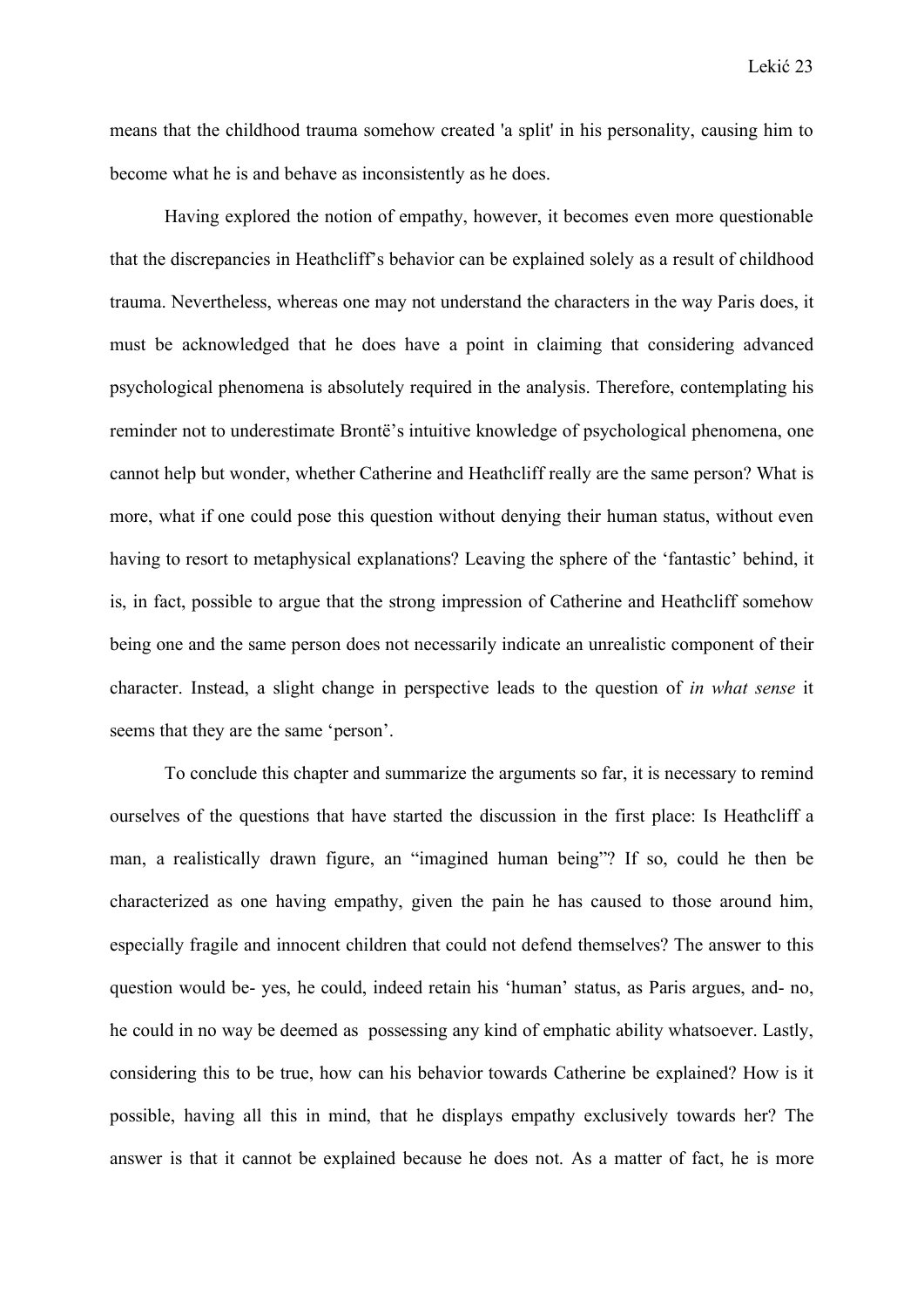selfish than ever. What appears to be empathy is, in fact, something else. It is a psychological mechanism that enables him to see her, not as a separate individual, an autonomous person, but rather as an extension of him.

#### **3. Invisible influences: a response from the unconscious**

#### **3.1.Projection**

 Having established the fact that Heathcliff's exaggerated sensitivity towards Catherine's feelings and well-being cannot be attributed to empathy, the question of how his concern *can* be explained remains to be answered. Furthermore, exploring the mystery of their bond in Brontë's novel, it becomes apparent that, not only is this kind of concern reciprocated by the normally equally selfish Catherine, but it is also expressed with a remarkable intensity. As already mentioned, Catherine says she *is* Heathcliff. Therefore, it is possible to conclude that their attachment is not even a matter of empathy anymore, but rather of identification. Catherine sees herself in Heathcliff, which consequently makes the two of them in her psychological experience inseparable. In *Collected Works of C.G. Jung: Archetypes and the Collective Unconscious* (1968), Jung argues that everything unconscious or repressed tends to be projected outwards until it becomes conscious; the inner drama of the psyche becomes accessible to consciousness through a phenomenon called *projection* (*Archetypes and the Collective Unconscious* 6). This indicates that one sees a reflection of oneself, either in their environment or in another individual. The unconscious, projected part of the personality is, therefore, 'waiting' to be discovered and recognized as one's own:

Now, as we know from psychotherapeutic experience, projection is an unconscious, automatic process whereby a content that is unconscious to the subject transfers itself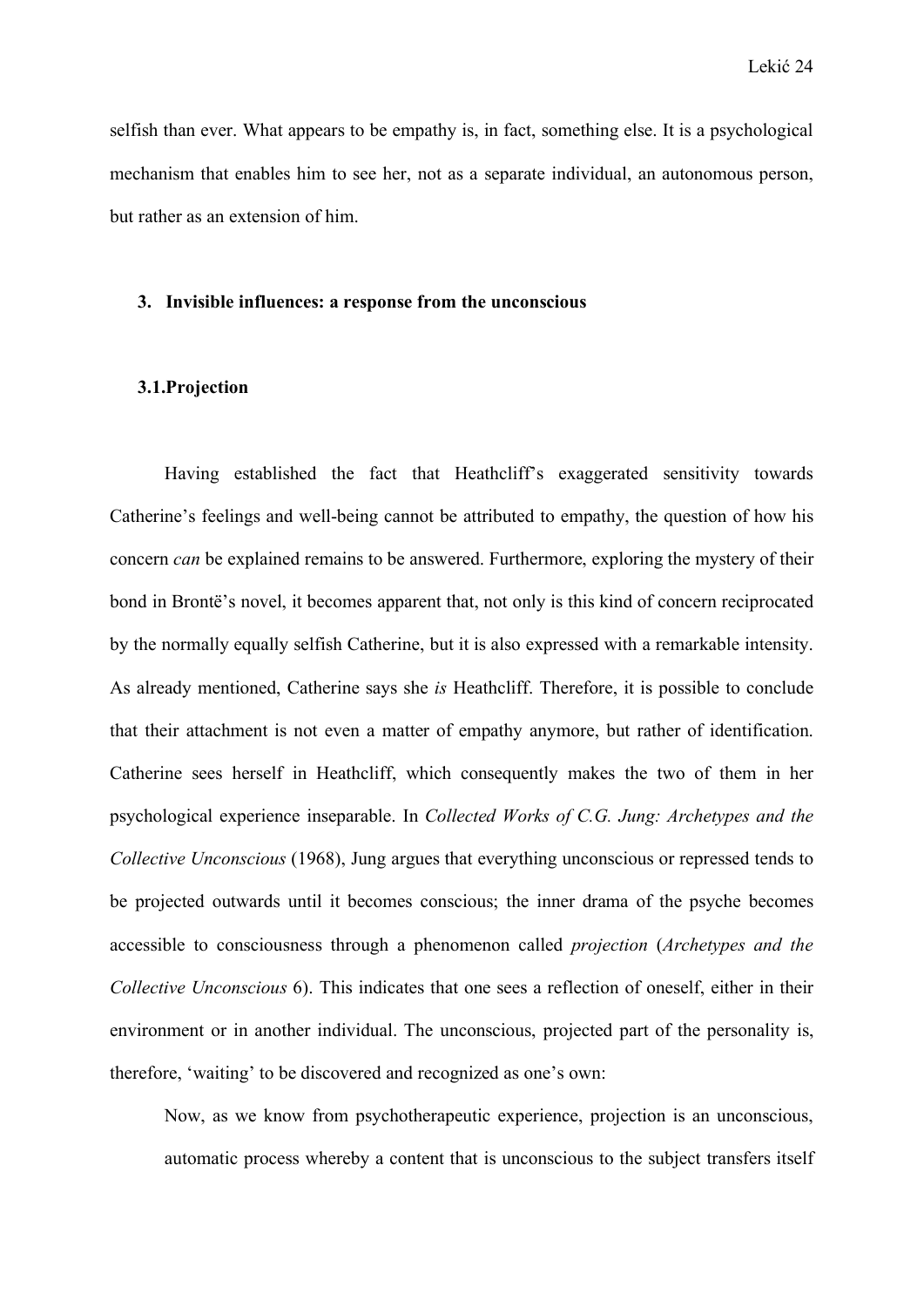to an object, so that it seems to belong to that object. The projection ceases the moment it becomes conscious, that is to say when it is seen as belonging to the subject. (Jung, *Archetypes and the Collective Unconscious* 60)

 Not only is this phenomenon described and recognized as highly valuable and relevant for psychoanalysis in Jungian psychology, but it is also emphasized as distinctively apparent precisely in romantic relationships. Moreover, it can be argued that both protagonists are affected by it. When Catherine falls severely ill, Heathcliff expresses his despair by saying: "Do I want to live? What kind of living will it be when you- oh, God! Would you like to live with your soul in the grave?" (117), whereby it is evident that, it is not only that he cannot accept the possibility of losing her, emphasizing emptiness and meaninglessness of life without her, but he also refers to her as his *soul.* Therefore, since one's soul is considered to be unique and inseparable from one's own being and existence, Heathcliff's reference to Catherine as his soul seems to once again indicate that he, in fact, *identifies* with her. As one explores Jung's theory, it becomes evident that the terms 'soul' and 'psyche' in fact merge together and even become difficult to differentiate. In Jungian terminology, Heathcliff is projecting the unconscious contents of his own psyche to the object (Catherine).

Furthermore, the term *soul* is understood by Jung in a quite unorthodox fashion. One would normally conceptualize a soul as a part of and belonging to the individual, under the assumption that the individual and their soul are one and the same (the same with individual and his psyche). Nevertheless, according to Jung, a soul is "the living thing in a man", it designates "something wonderful and immortal" and "lives of itself and causes life" (*Archetypes and the Collective Unconscious* 26). Particularly interesting is the claim that the soul "lives of itself", which implies that it possesses a certain agency. This indicates that, despite belonging to the individual, the soul is also autonomous in a sense, which is to say not completely subservient to the individual and not entirely under their control. Moreover,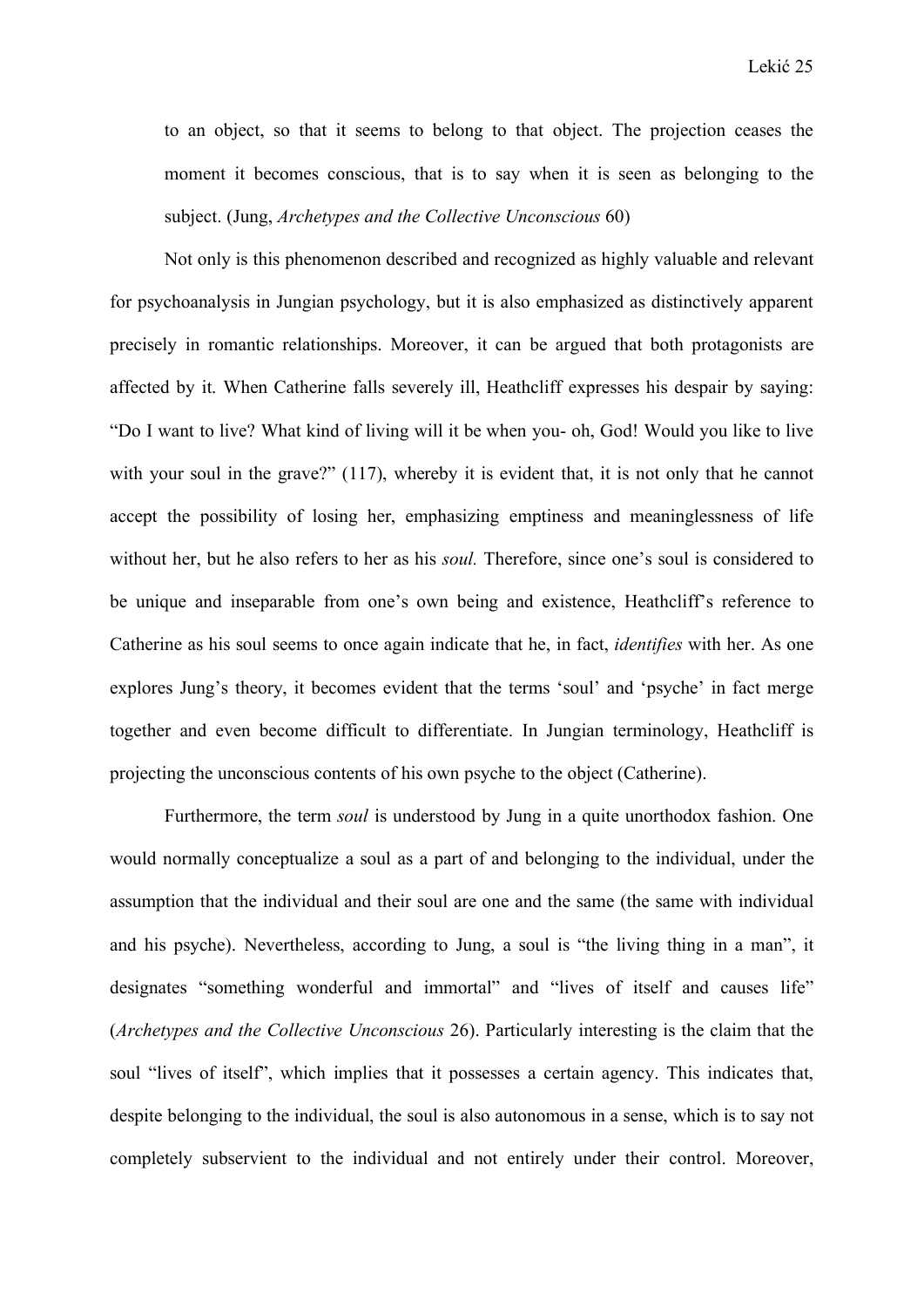returning to the hypothesis that in Jungian psychology the soul and the psyche are one and the same, the unconscious part of the psyche could then be seen as "living of itself", precisely because it cannot be controlled by the individual. Therefore, Heathcliff's reference to Catherine as his "soul" is even ambiguous in a sense. On the one hand, it can be interpreted as an insinuation that she, although being a separate and autonomous, is also a part of him; or, that the part of him (the part of his soul/psyche) that she represents is beyond his conscious control. The Latin word for soul, *anima,* is also used to denote a concept in Jungian psychology that refers to the feminine principle in a man's psyche. By analogy, since the feminine principle in a man's psyche is his soul, then Catherine being Heathcliff's soul actually implies that she is the representation of the feminine principle in his psyche.

#### **3.2.Archetypes and archetypal ideas**

 In order to understand that which is beyond consciousness, and before introducing the term *archetype*, it is necessary to first understand Jung's concept of the *unconscious.* Jung argues that the psyche consists of a conscious and an unconscious part, whereby the unconscious can again be divided into two categories- the *personal unconscious* and the so called *collective unconscious* (Jung, *Archetypes and the Collective Unconscious* 3). According to him, everything that one can experience and know belongs to consciousness, whereas everything beyond one's cognition belongs to the sphere of the unconscious. Moreover, unlike the personal unconscious, the collective unconscious does not owe its existence to personal experience, which means that the contents from the personal unconscious have once been in consciousness, but were later repressed or forgotten, whereas the contents of the collective unconscious have not, because they are not individually acquired, but rather hereditary (Jung, *Archetypes and the Collective Unconscious* 42).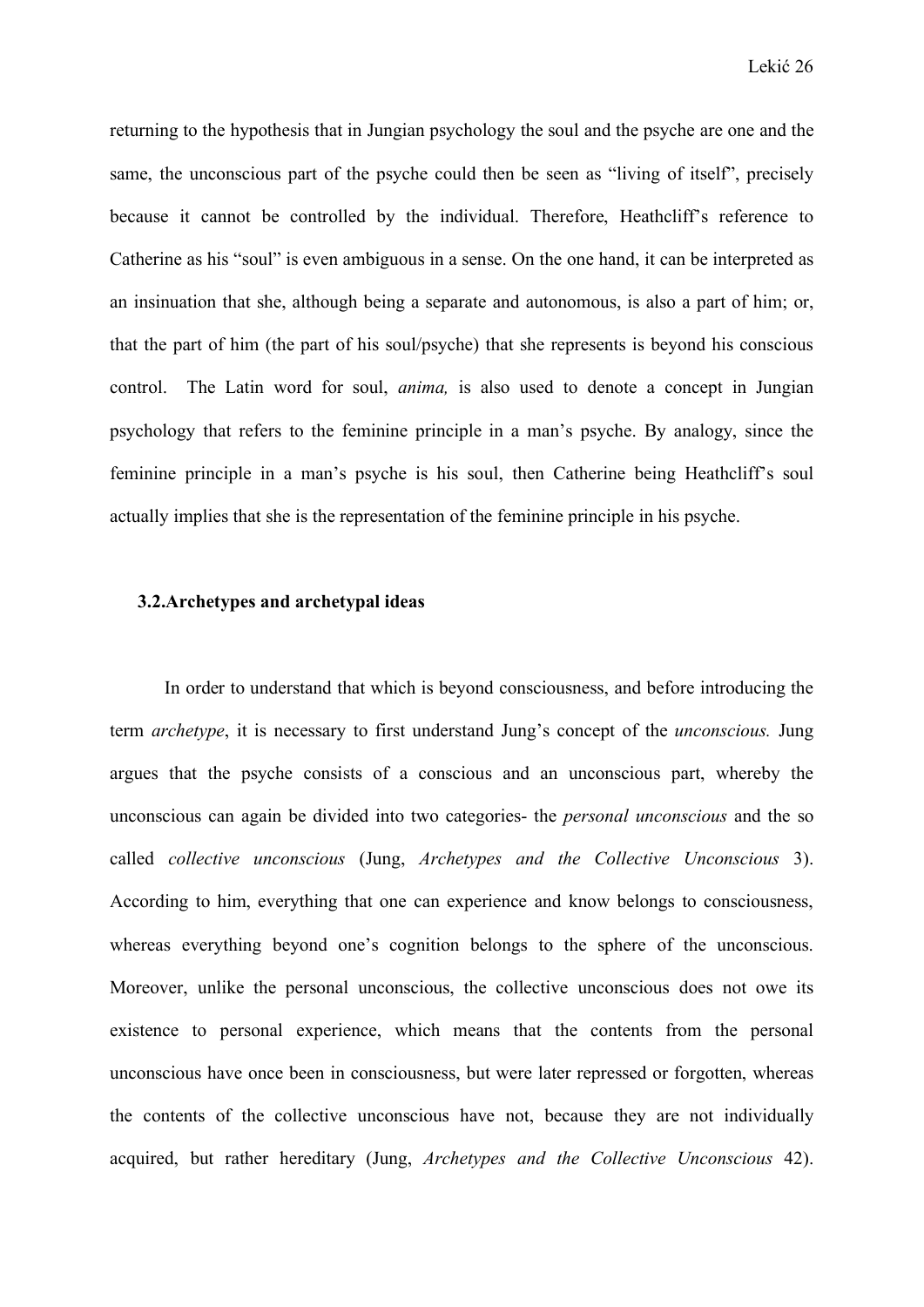Therefore, when one refers to primordial images or motifs, there is a presupposition that they originate from this 'realm' of the collective unconscious. Jung himself claims that he chose the word 'collective' precisely to indicate that it is universal or inherent in the human nature, common to all people (*Archetypes and the Collective Unconscious* 3). He also calls it "a common psychic substrate of a suprapersonal nature which is present in every one of us" (*Archetypes and the Collective Unconscious* 4).

 Nevertheless, the idea that one is born with a set of images or motifs is probably among the most controversial ones in Jungian psychology. One would assume that we are aware of primordial images only due to exposure to literature and mythology. However, this is not what Jung believed. Instead, he claimed that these motifs and images are only represented in myths and fairytales (*Archetypes and the Collective Unconscious* 5), but, as already mentioned, originate from the collective unconscious, which implies that they are an integral part of one's being and have the potential to enter one's awareness without exposure to literature or mythology. Moreover, the term *archetype* is often identified with primordial images, but it is also, on the other hand, not uncommon to find definitions in which it is described as 'an experience', or as 'a pattern of behavior'. Frattaroli understands it as a psychological/motivational pattern (173), whereas Jung himself describes it as "a typical basic form, of certain everrecurring psychic experiences" (173).

Due to complexity of the term *archetype* and for the sake of simpler understanding, Jung encouraged simply recognizing it as having its universal features represented in myths and fairytales. For instance, typical anima-myths are those of Eros and Psyche, Pluto and Persephone, Perseus and Medusa (Stevens 173). This recognition, however, enables an understanding of the term only in a 'nominal sense', as Jung claims, but the matter of what exactly it is *psychologically*, is slightly more complicated (*Archetypes and the Collective Unconscious* 5). For this reason, he made a distinction between an *archetype* and *archetypal*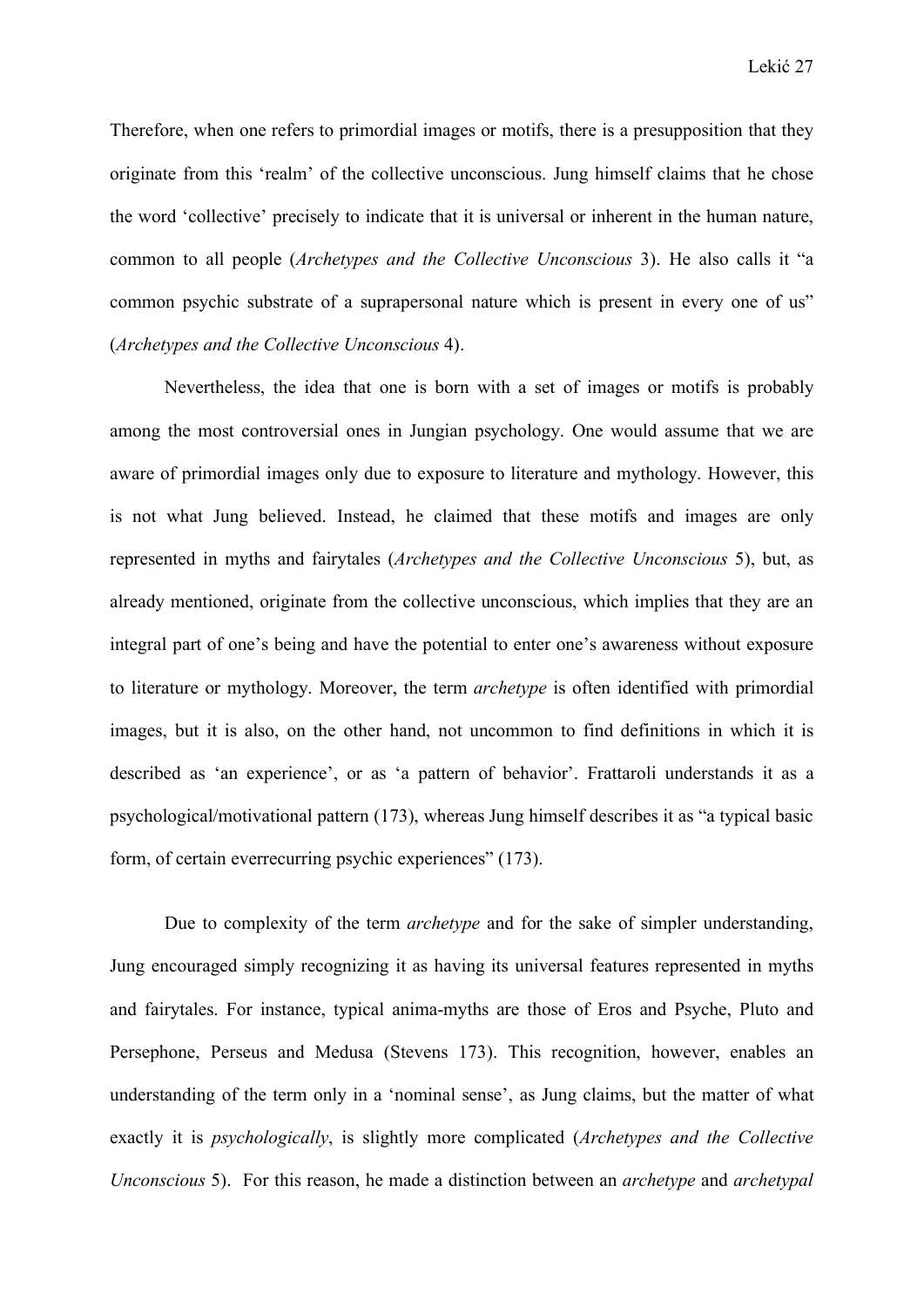*ideas,* whereby an archetype signifies precisely a "pattern of behavior" (*Archetypes and the Collective Unconscious* 5). The reason for emphasizing this is the fact that the analysis will be for the most part focused precisely on the archetypal influences on the behavior of Brontë's protagonists. Therefore, focusing more on the behavioral effects than on the psychological causes, the exact and detailed description of what an archetype really is psychologically, will be left out. As Jungian analyst Anthony Stevens writes: "Ultimately, you cannot define an archetype, any more than you can define meaning. You can only experience it." (76).

 Furthermore, Fratarolli writes that the unconscious part of man's psyche, the anima, can be seen either as a general form  $-$  an archetype  $-$  or as a particular embodiment of the archetype in an individual (173). According to this, Heathcliff and Catherine seem to represent the latter, whereby they both embody the unconscious personality traits of another and, at the same time, project the unconscious contents of their own psyche. The hypothesis is that this explains the problem of identification, as well as the chaotic dynamic that governs their relationship. The analysis of Catherine and Heathcliff's childhood opened up a possibility of explaining their bond as a result of a shared trauma that, on some level, led them to feel rejected and resulted in shared feelings of being misunderstood in the world. However, the feeling of unity in pain and suffering could hardly be deemed a satisfactory explanation of their attachment depicted as so strong, so profound, but above all, so destructive that it is often described as 'demonic'. Nevertheless, precisely the destructiveness of the relationship may provide crucial hints of clarifying it in the light of Jung's theory. As Jungian analyst Anthony Stevens writes: "Inherent in every archetype is the notion of unfulfilment: an inner awareness of need" (77). Therefore, Catherine and Heathcliff's individual incompletion can be interpreted as a motive, a cause of the inclination to seek completion in one another, and their own unfulfillment as a justification for feeling fulfilled *only* in each other's presence.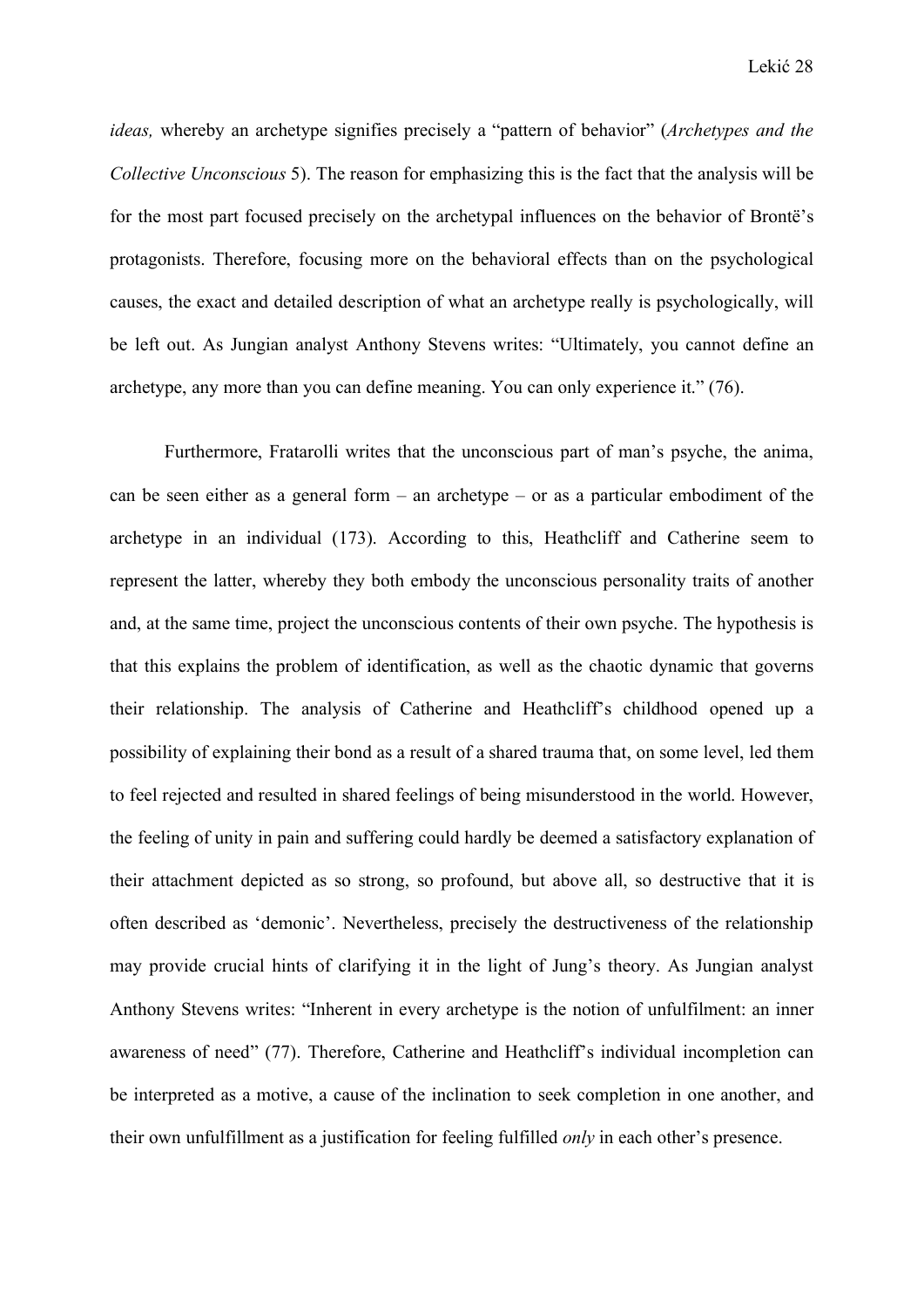However, in order to fully explore the dynamic that shaped their relationship one must first understand the underlying influences of the archetypes, which can be explained by the concept of complementarity of opposites. In other words, intricately connected with animus/anima archetypes is the idea that every individual possesses two complementary principles in their personality, the feminine and the masculine one: "A man therefore has in him a feminine side, an unconscious feminine figure—a fact of which he is generally quite unaware. I may take it as known that I have called this figure the "anima," and its counterpart in a woman the 'animus'" (Jung, *Archetypes and the Collective Unconscious* 284).

 Variations of this concept can be found across cultures, philosophies and religions. In ancient Chinese philosophy, for instance, the dualistic nature of reality is expressed through the concept of yin and yang, with yin representing the feminine and yang, representing the masculine principle. Greek philosopher Heraclitus mentions it in his theory about the unity of opposites*,* while in Hinduism, for instance, it is referred to as Shiva and Shakti. The crucial point is, however, that these aspects are opposite in nature, but, at the same time, interdependent in practice, since, as Jung's student and analyst Lucy Huskinson, claims, "the interplay of opposites is crucial to Jungian psychology" (35).

 However, it has to be mentioned that the notions of the feminine and the masculine principle should by no means be mistaken or mixed with the stereotypical ideas of femininity and masculinity. These principles, more than anything else, represent a state of mind and a state of being. Although it may be argued that the yang, masculine principle-characteristics are generally more dominant in men, and that yin characteristics are more prominent in women, it has to be kept in mind that these concepts are not used to explain the difference between men and women, but rather as a description of opposite and complementary qualities within individuals: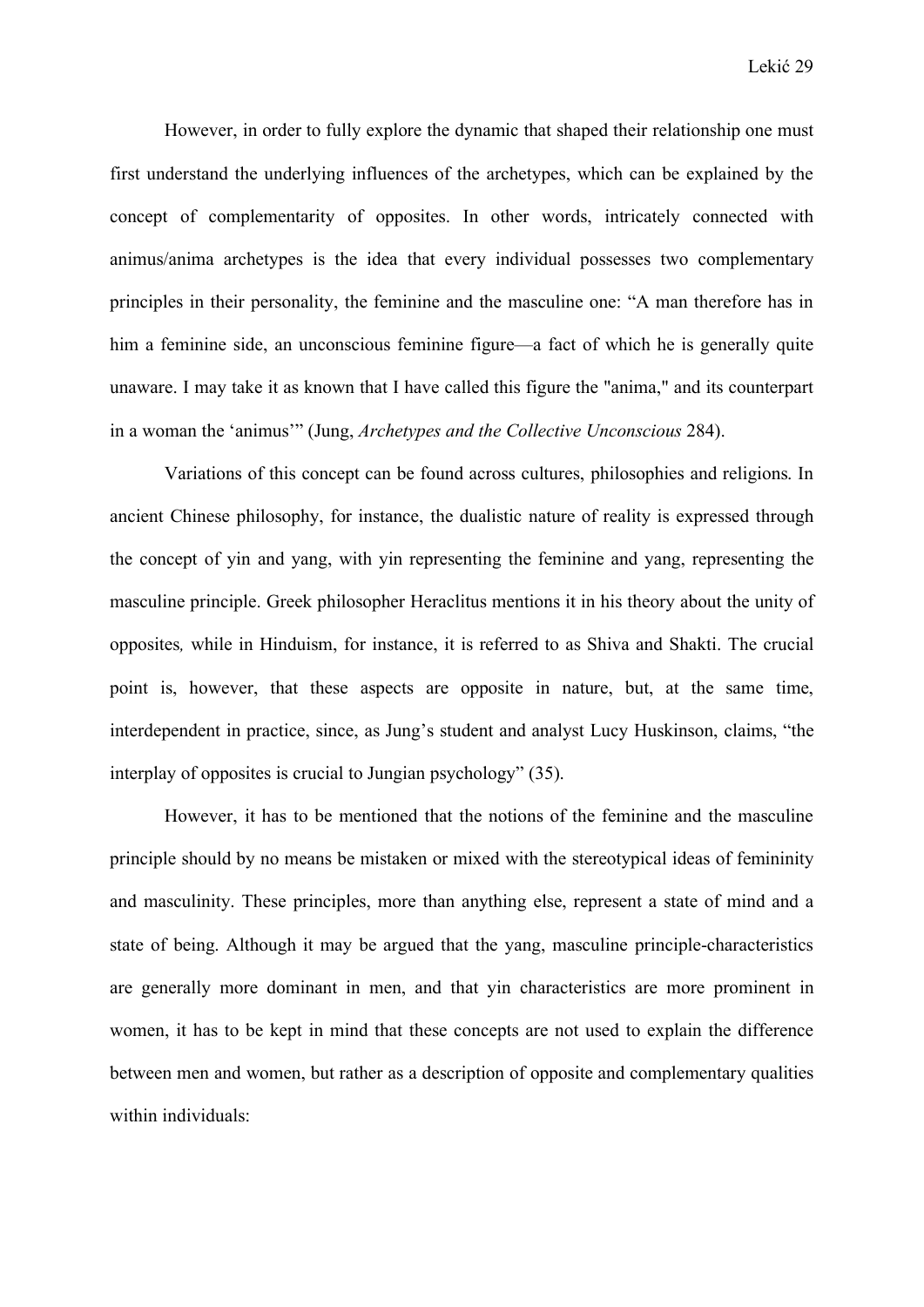…but the universal experience of mankind is that yang is more highly developed (more conscious) in men and yin more highly developed in women. The complementary principle is nevertheless still present and functional in both sexes, and it was to these contrasexual propensities that Jung gave the names Animus (the yang in women) and Anima (the yin in men), knowing them to be vitally important factors in the psychic economy of us all. (Stevens 209)

However, the question of why yin is generally more active in women and yang more apparent in men is very broad and complex. It can, nevertheless, be observed that it is so, at least to a certain extent, owing to society that encourages the development of yin in women more than in men and vice versa.

 Stevens describes the yang principle as "energetic, dynamic and assertive, with an essentially centrifugal, out-going, extraverted orientation" (208). On the other hand, the yin principle is passive and containing; "its movement is centripetal, in-turning and introverted" (Stevens 209). While yang is connected with aggressiveness, combativeness, dominance and self-assertion, yin is expressed in the need to become involved with individuals rather than things or abstract ideas; it is personal and subjective, corresponding to Jung's Eros principle (Stevens 210). Moreover, the dynamic yang is labeled by Whitmont after Mars and the dynamic yin is represented by Aphrodite (Stevens 210). Contemplating the meaning behind Whitmont's labels, it can easily be concluded that Mars, being the god of war, can broadly be associated with forceful action, whereas Aphrodite is mostly connected to beauty and pleasure. Consequently, if yang symbolizes action and initiative, then its counterpart yin stands for passivity and receptivity.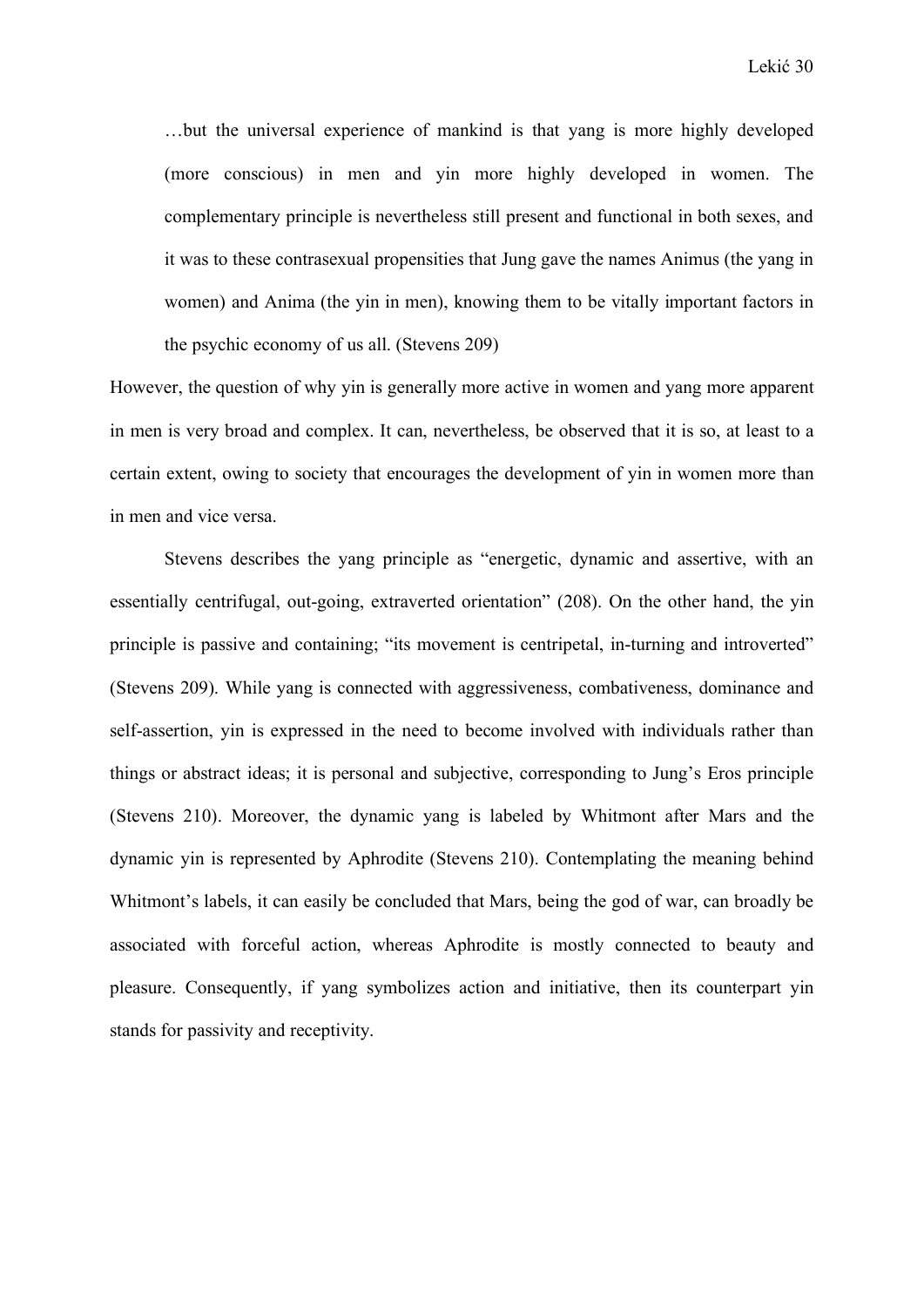#### **4. Catherine and Heathcliff as embodiments of the anima/animus archetype**

 Frattaroli summarizes very articulately the importance of the anima and animus archetypes with regard to romantic relationships:

In any relationship with a woman, a man will tend to project elements of his animacomplex, as an image, onto the woman – perceiving her through filtering lenses that reveal only those aspects of the real woman that conform to the unconscious prototype in his anima. (173)

In other words, what appears to be a genuine romantic love can often, in fact, be a projection. The stronger the projection of the unconscious is, the more destructive the personality becomes. Whenever the personification of the unconscious takes possession of our mind, we become so identified with it and, as a result, unable to see it for what it is. As Jung explains: "One is really "possessed" by the figure from the unconscious" (*Man and his Symbols* 193).

 Catherine and Heathcliff's teenage years in Jungian terms reflect the development of the feminine principle in Catherine and the masculine principle in Heathcliff, representing a condition that will enable the influence of the animus/anima archetype. Every individual has both feminine and masculine side, or, as Jung said: "…in the unconscious of every man there is hidden a feminine personality, and in that of every woman a masculine personality" (*Archetypes and the Collective Unconscious* 284). As already mentioned, the idea of the feminine and masculine principle as complementary and interconnected is not new. It has been present in philosophy from the ancient times and expressed in many ways, whereby one of the most famous models is represented by the yin and yang concept. Most of these traits, however, can be clearly observed in Brontë's protagonists' behavior, with yin being more highly developed in Catherine and yang evidently more developed in Heathcliff. Therefore,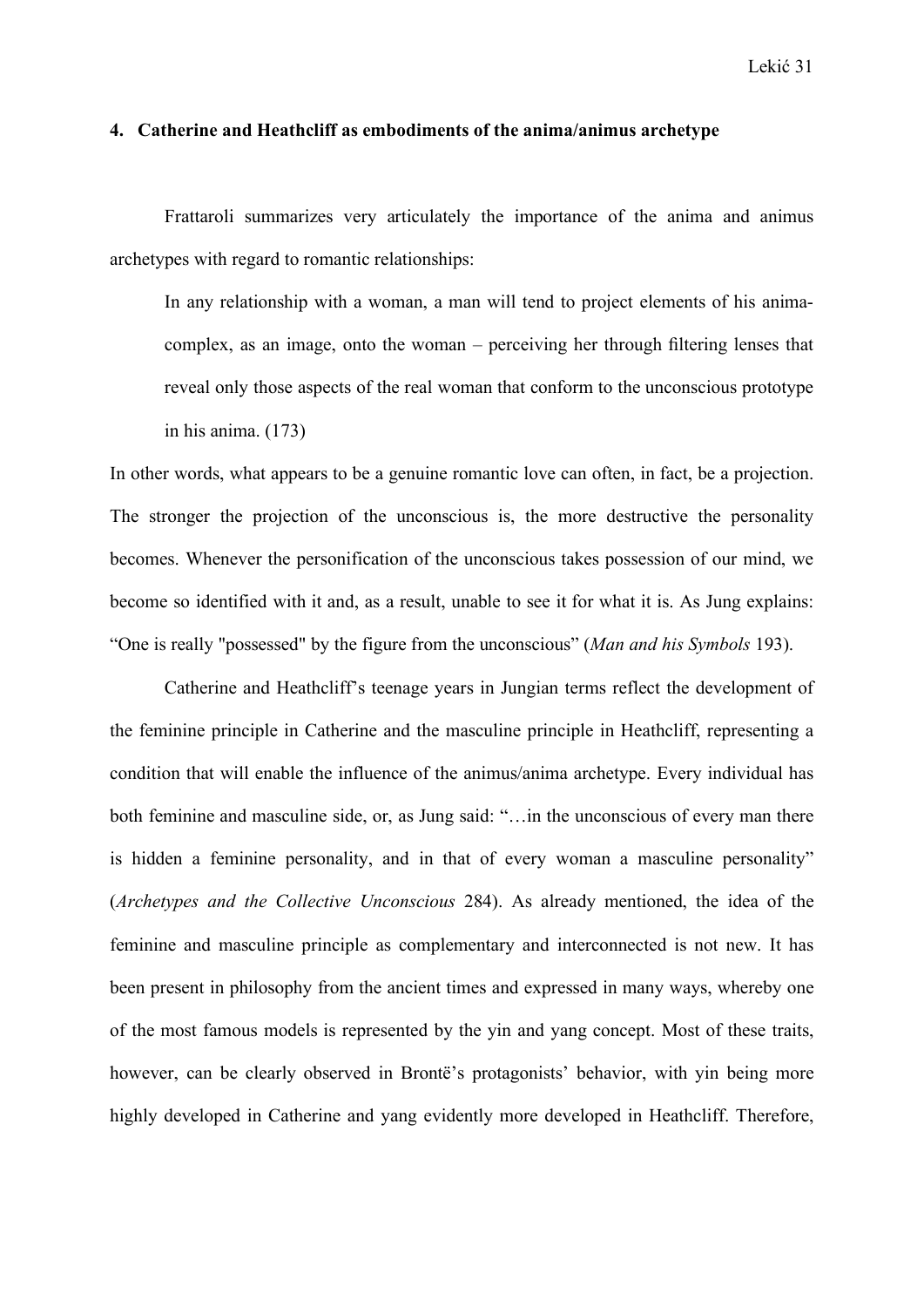the different qualities they develop increases the strength of the opposite polarities, which, as a result, prompts and gives force to the archetypal influences in them.

 Yin is described as impersonal, nonindividual and collective (Stevens 210) which could be observed in Catherine's increasing focus on the collective, instead on the individual. She is becoming aware of what society wants her to be and what expectations and norms it places on her, whereas Heathcliff, shunned from the society, is becoming increasingly selfcentered. Unlike Catherine, he is not concerned with the collective at all. As a matter of fact, completely losing connection with the collective, he becomes focused almost exclusively on the individual, which could be traced back to a 'yang- tendency' for self- assertion. The way this manifests itself in their lives could be mainly seen in the different ways they spend their time. Heathcliff spends more and more time alone, not socializing, talking less and less and becoming rougher as opposed to Catherine's strivings to become more sophisticated and eloquent. In contrast to his roughness, she starts to appear gentler and in comparison to his solitude and social isolation, she starts to socialize more. In Jungian terms, the aggressive, combative yang is contrasted with gentle, connecting yin. This new behavior, as it will become evident later on, fulfils Catherine's need for social recognition. On the other hand, Heathcliff painfully notices her estrangement, in fact, to an extent that he begins counting days she spent with the Lintons and those spent with him.

 Moreover, the contrast between a "centripetal, in-turning and introverted" yin movement and centrifugal, out-going, extraverted" yang orientation can also be recognized In Catherine and Heathcliff's behavior. In contrast to Catherine, whose pain is directed inwards, because she directly hurts only herself (others are hurt only indirectly, due to their sadness for having to lose her), Heathcliff projects his pain outwards and directly affects many lives (Edgar, Hareton, younger Catherine). This is again mirrored in the yin-yang concept, with yin being projected inwards, whereas yang is considered to be projected outwards. He causes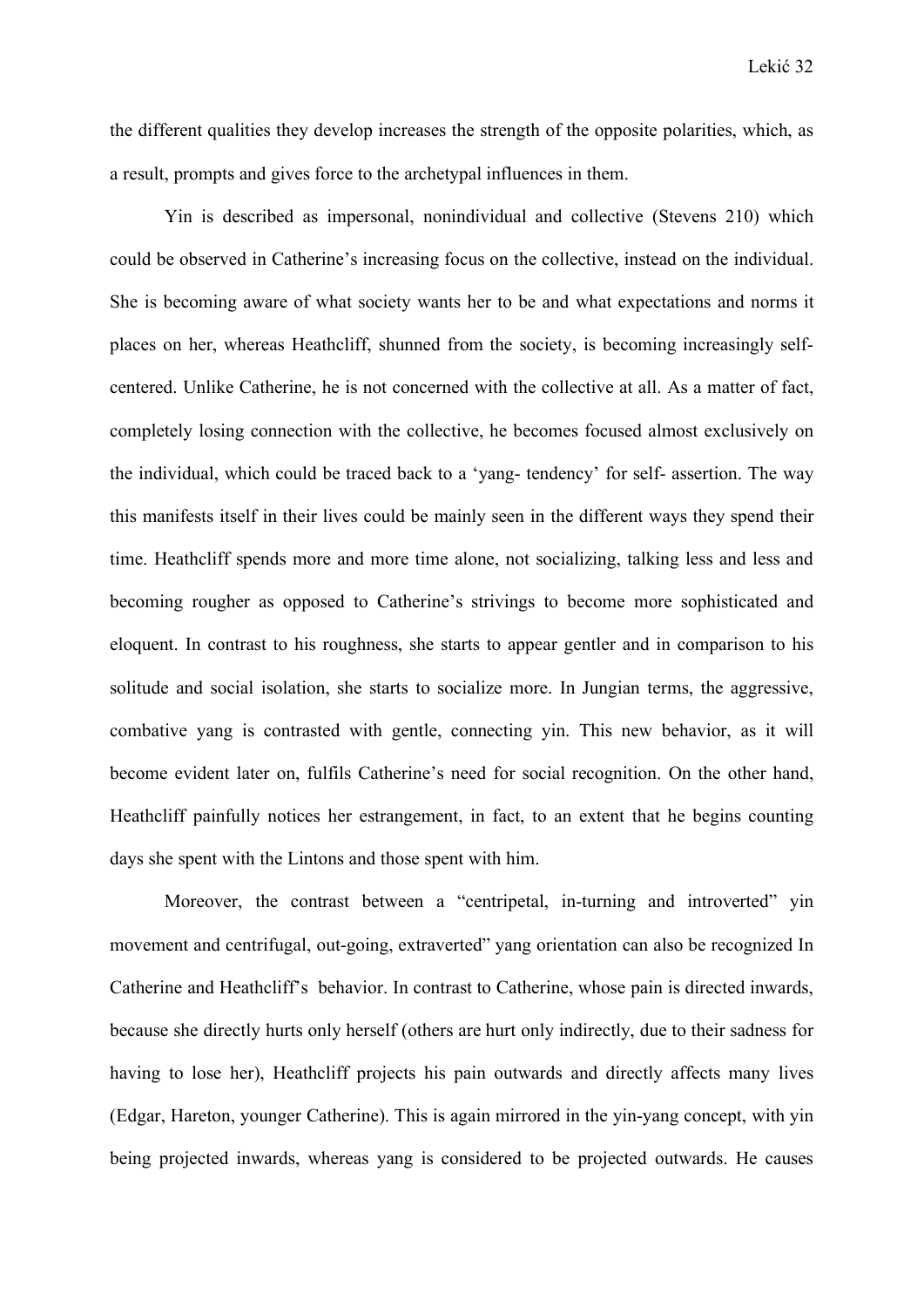destruction by doing, whereas Catherine causes it by not-doing (reflecting a yin-yang contrast between passivity and activity). She is not eating, not talking, not solving her problems, and not moving through space at all. Moreover, she is receptive (again a yin principle) in being compliant and not rejecting the expectations society placed on her. Once she finally turns to rebellion, it is already too late and she can no longer escape the destruction of her own passivity. On the other hand, Heathcliff inflicts pain by doing too much. He is trying to influence and decide a course of other people's lives, he meddles into everyone's business to pursue his selfish goals. His action in attempting to determine the course of the lives of others is directed towards all aspects-estates, finance, love relationships, marriages, emotions. As has already been mentioned, he uses younger Catherine and his son to ensure his ownership of Thrushcross Grange, forcing them to marry without love, he intentionally manipulates Hareton's emotions, consciously inflicts pain to Edgar, etc.

#### **5. Social conformity and self-denial giving rise to animus possession**

 As Helene Moglen claims in her article "The double vision of 'Wuthering Heights': A clarifying view of female development", *Wuthering Heights* is a novel about loss and repression, the loss and repression of self (391). Like Heathcliff, Catherine cannot develop fully, as society imposes its expectations on her and she is urged to live up to them. At the same time, the opportunity to express her true nature is denied to her. She is encouraged to act fragile and passive, which means refraining herself from free unrestrained play with Heathcliff and engaging in a more passive activities with the Lintons. As a result, she is forced to repress one larger part of the self and it is precisely the one she connects to Heathcliff. This part of her psyche is mirrored in their wild play, their naughtiness, the moors, the freedom, everything that was once her reality, but later became something she had to let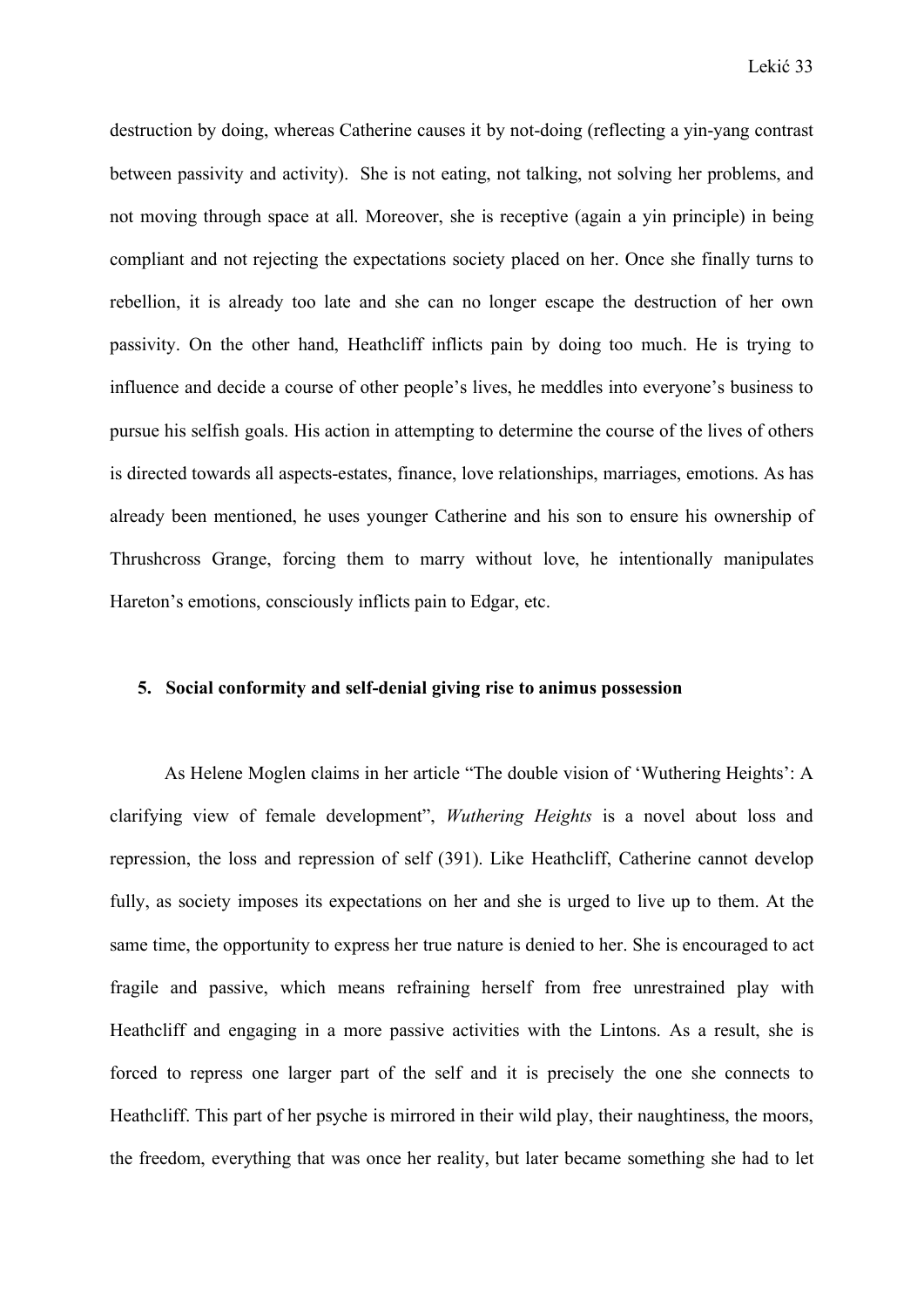go of and forget. Even when she falls severely ill and starts hallucinating, her drive never ceases to be to return to the moors.

 In her article "Repression and Sublimation of Nature in Wuthering Heights", Margaret Homans argues that for Catherine, nature is representative of Heathcliff (17). At the same time, however, it also represents her own wild side. To demonstrate this, she analyses Catherine's first return to Wuthering Heights after spending a few weeks at Thrushcross Grange. The fact that she is repulsed by seeing Heathcliff coming from his "dirt and wildness" and repulsed by his life of "a savage in nature", reveals her own shame due to possessing the same tendencies as Heathcliff (17). Homans argues that, having spent some time with the refined, cultivated Lintons, she learns that "dirt is bad and that therefore her own savage past was bad and that therefore any relic of that past, such as Heathcliff's perennially dirty person, is to be avoided" (17). Therefore, she represses not only the satisfaction that she used to draw from nature and from her relationship with Heathcliff, but also the aspects of her personality that are just like Heathcliff- uncultivated, unrefined and 'raw'.

 Catherine longs for Heathcliff and for the moors, but in fact, she longs for the lost part of herself, the one she gave up in order to meet society's standards. Her behavior mirrors the animus possession and is characterized by falling into delirium states, behaving as if she has gone mad, refusing food and finally willing herself to illness and death. Critics describe Heathcliff's pain that prompts him to get revenge as demonic, but her pain is hardly anything less than that. It is only that he expresses his pain through destructive activity, whereas she expresses hers through lethal passivity (she refuses food and stays locked up in her bedroom). In refusing food she refuses life, as Sarah Pearce writes. If aggression and exploitation are regarded as representing masculine principle and action itself in its negative aspect (Heathcliff), then Catherine's behavior' could be seen as representing feminine principle in its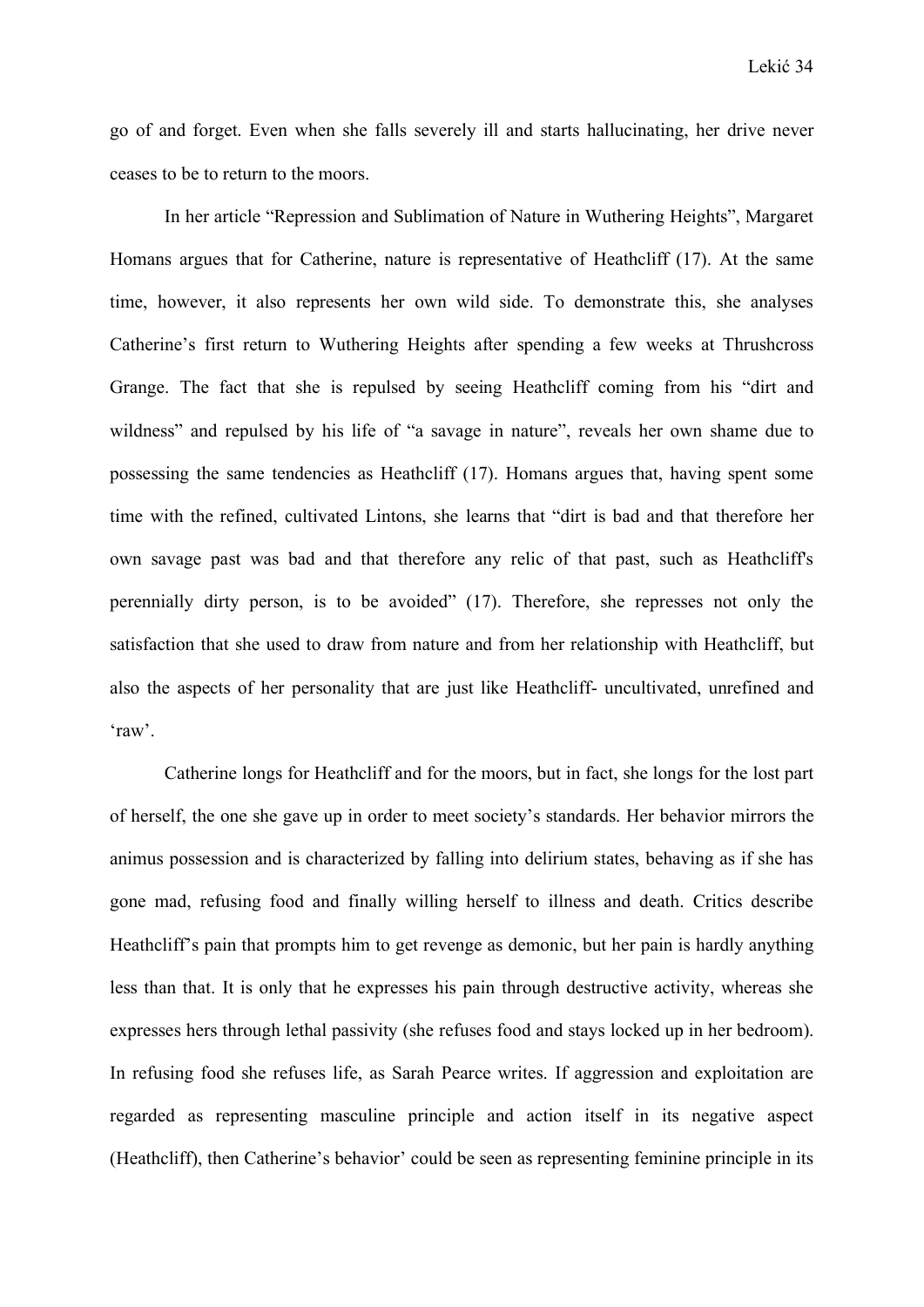negative aspect, which is the destruction by inaction and passivity: "A strange passivity and paralysis of all feeling, or a deep insecurity that can lead almost to a sense of nullity, may sometimes be the result of an unconscious animus opinion. In the depths of the woman's being, the animus whispers: 'You are hopeless.'" (Franz 191).

 Furthermore, Pearce writes that the refusal of food can be interpreted both as rebellion and acquiescence (3). She argues that, on the one hand, it expresses a desire to be identified with Victorian ideal of femininity, suggesting that having a thin, almost wasting body was desirable and attractive because it was associated with control and self-possesion (4). Rejection of her own appetites was to be one of the top priorities for a Victorian woman if she was to meet society's standards and serve others (take up a role of a good wife and a mother). We witness this in Catherine's choice to marry Edgar, bear his child, be financially secure and, in general, live a socially accepted life, which all meant having to repress a part of herself. On the other hand, food refusal also represents rebellion. According to Pearce, in rejecting food, Catherine actually rejects the life that was imposed on her (14). Since food is life, in controlling the intake of food she attempts to exert control over her life.

 Moreover, it could hardly be a coincidence that Catherine falls into a delirium and starts having mad, uncontrollable need for Heathcliff (passion) and the moors (freedom) precisely at a time when she was pregnant. She seems unable and unwilling to accept her new role of a mother-to-be. Moreover, the idea that she locked herself up in a room refusing to eat, becomes even stronger act of rebellion considering her pregnancy. Reaching the pinnacle of her selfishness, she resembles a stubborn child who makes tantrums in order to achieve what it wants, disregarding both Edgar and her unborn baby:

But the animus does not so often appear in the form of an erotic fantasy or mood; it is more apt to take the form of a hidden "sacred" conviction. When such a conviction is preached with a loud, insistent, masculine voice or imposed on others by means of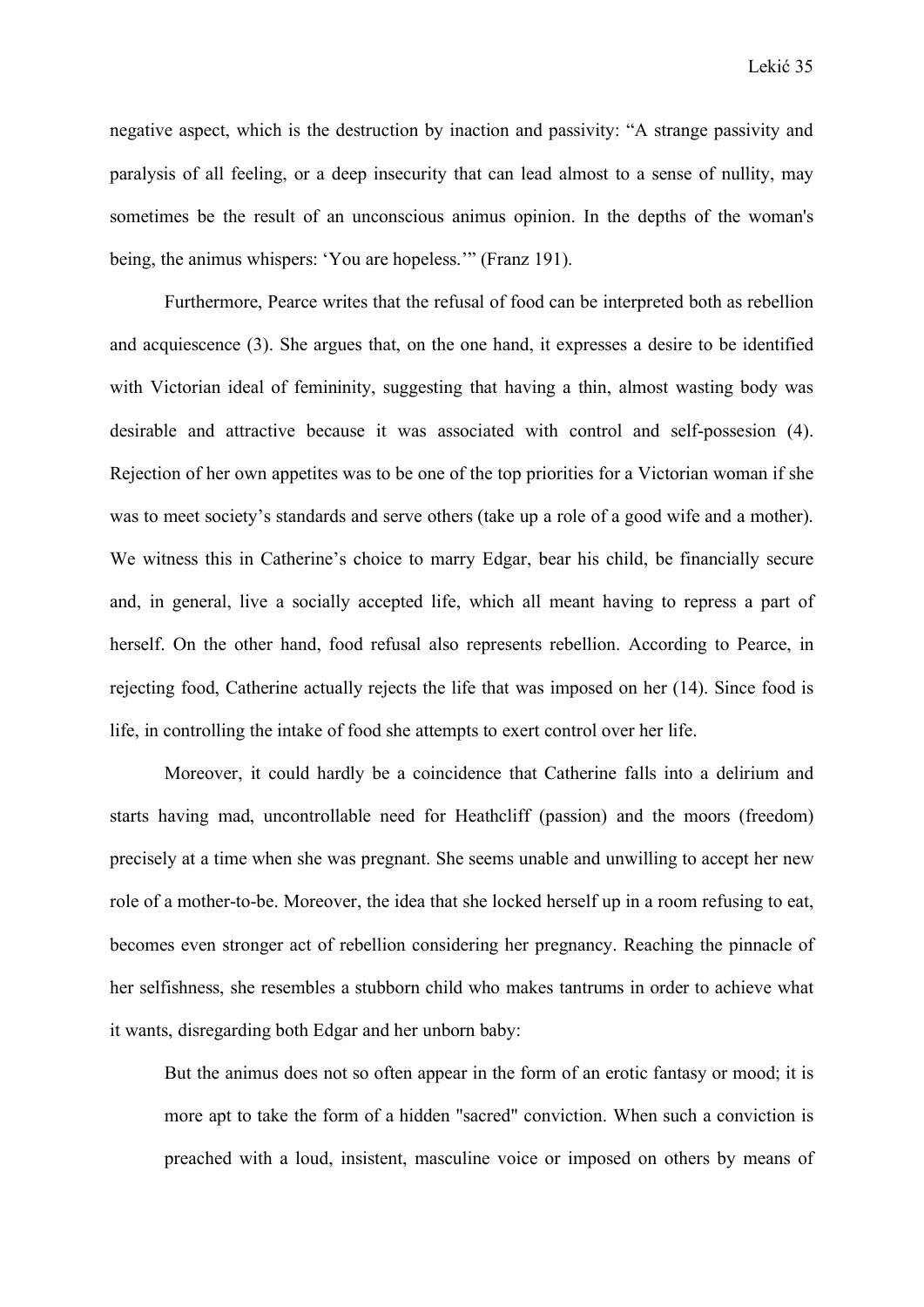brutal emotional scenes, the underlying masculinity in a woman is easily recognized. (Franz 189)

It seems that her emotional development stopped at the age of fifteen, with Heathcliff's disappearance and her marriage to Edgar. As Joyce Carol Oates claims, even married and pregnant, Catherine Linton has never been anything other than a child (439). She behaves in a spoiled and entitled manner, and yet, Brontë will not let us despise her. As her illness progresses, Brontë uses emotionally charged language to vividly portray Catherine's misery, pain, helplessness and despair. As a result, one is left with the impression that no matter how childish, spoiled and selfish her actions may appear, they are, nevertheless, beyond her conscious control.

 Moreover, it seems that Heathcliff as her animus embodies her (most) regretted repressed part of herself, which is her 'fire', her passionate nature. This becomes evident in her growing intolerance for Edgar's lack of passion: "What is that apathetic being doing?' she demanded, pushing the thick entangled locks from her wasted face. 'Has he fallen into a lethargy or is he dead?" (87). It becomes evident that his passive nature irritates her. Furthermore, it is impossible for her to truly love him, since, being animus- possessed, she yearns for very specific character traits in a partner. Nevertheless, the character traits that Edgar exhibits are opposite of those represented by her animus. Edgar is calm, passive, unaggressive, composed and dispassionate, whereas Heathcliff as embodiment of her animus is rough, wild, uncultivated, raw and unpredictable. These are, nevertheless, *her* traits. If we revisit once again her early childhood and remind ourselves of the repeated scorns both by Nelly and her parents for being 'naughty', 'bad-behaved' girl, we are left with no doubt that she once *did* live the later repressed character traits.

 It is also interesting to notice the contrast that is apparent in Catherine's reactions to external expectations as a child compared to approaching adulthood. In her early childhood,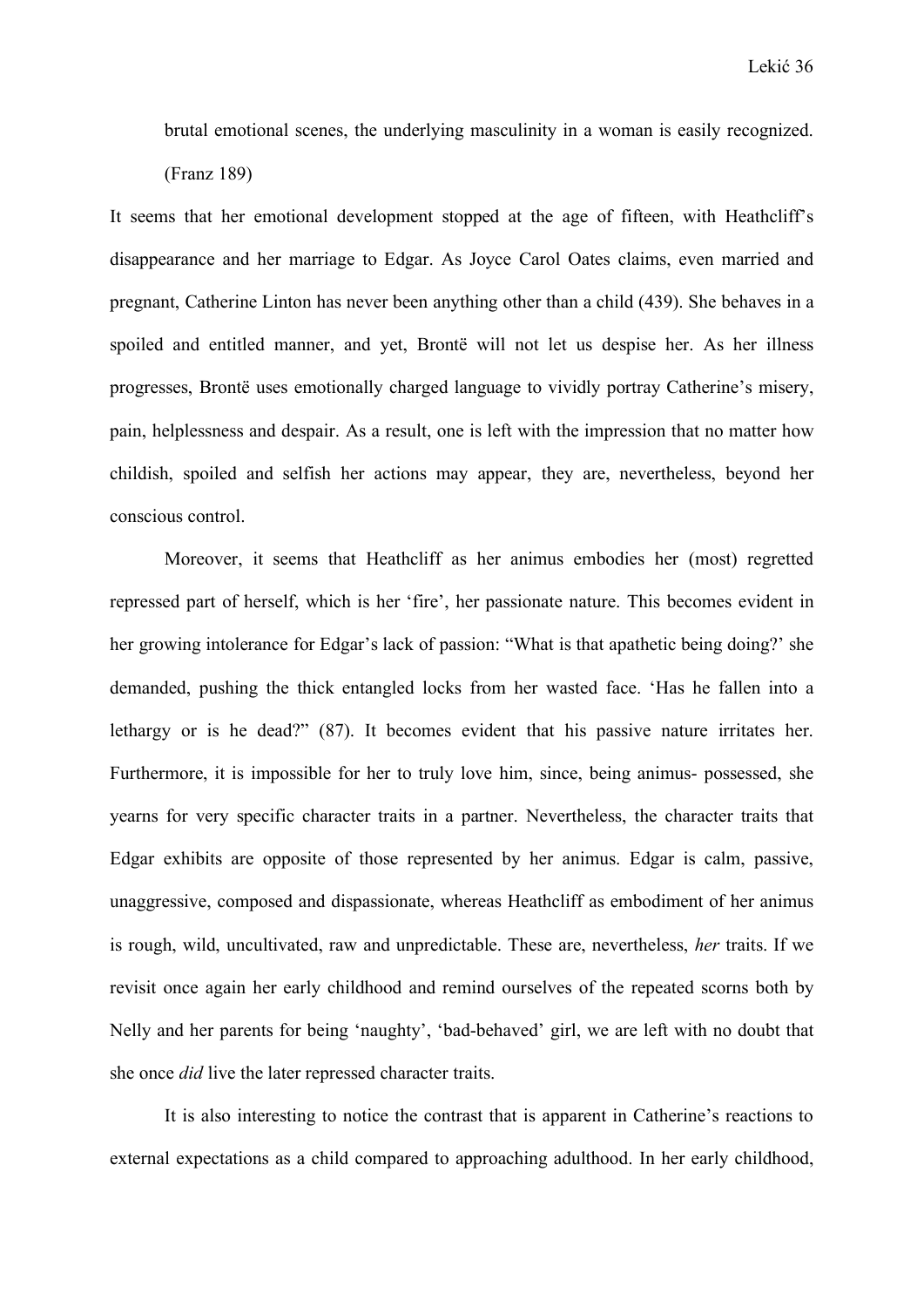she was hurt by non-acceptance only at the beginning and later started to laugh at it, whereas later that same non-acceptance led her to change drastically, to abandon a part of herself in order to conform. Furthermore, seeing her at the final stage of her illness, Heathcliff tells her: "You teach me how cruel you've been- cruel and false. Why did you despise me? Why did you betray your own heart, Cathy?" (117). Interestingly, he uses the word 'false' indicating that she was not *fully* herself, implying that he is aware that she has not only betrayed him, she betrayed herself, "her own heart" in not acknowledging and repressing her own nature, denying her own "inconvenient" impulses (again destruction by inaction). As a result, the urge to play a role of an Angelic Victorian woman destroyed her; the role killed the life.

#### **6. Individuation: a path towards ending archetypal influences**

 Brontë's protagonists illustrate the worst of the negative anima/animus influences, becoming increasingly disconnected from reality, facing self- denial, suffering and even death: "Insanity is possession by an unconscious content that, as such, is not assimilated to consciousness, nor can it be assimilated since the very existence of such contents is denied" (Jung, *Alchemical studies* 36, 37). Their behavior is uncontrollable and their reactions mad. As Jung argues, one is not his own master, as long as one is not able to control one's own emotions and moods (Jung, *Man and his Symbols* 83). However, what is the alternative?

 According to Jung, the ultimate development occurs only when the unconscious becomes conscious. It is through this process that the person becomes fully autonomous and whole: "I use the term "individuation" to denote the process by which a person becomes a psychological "in-dividual," that is, a separate, indivisible unity or whole" (Jung, *Archetypes and the Collective Unconscious* 275). Therefore, it becomes clear that, in order for a woman to become a "whole", "indivisible" individual, she must first become conscious of her animus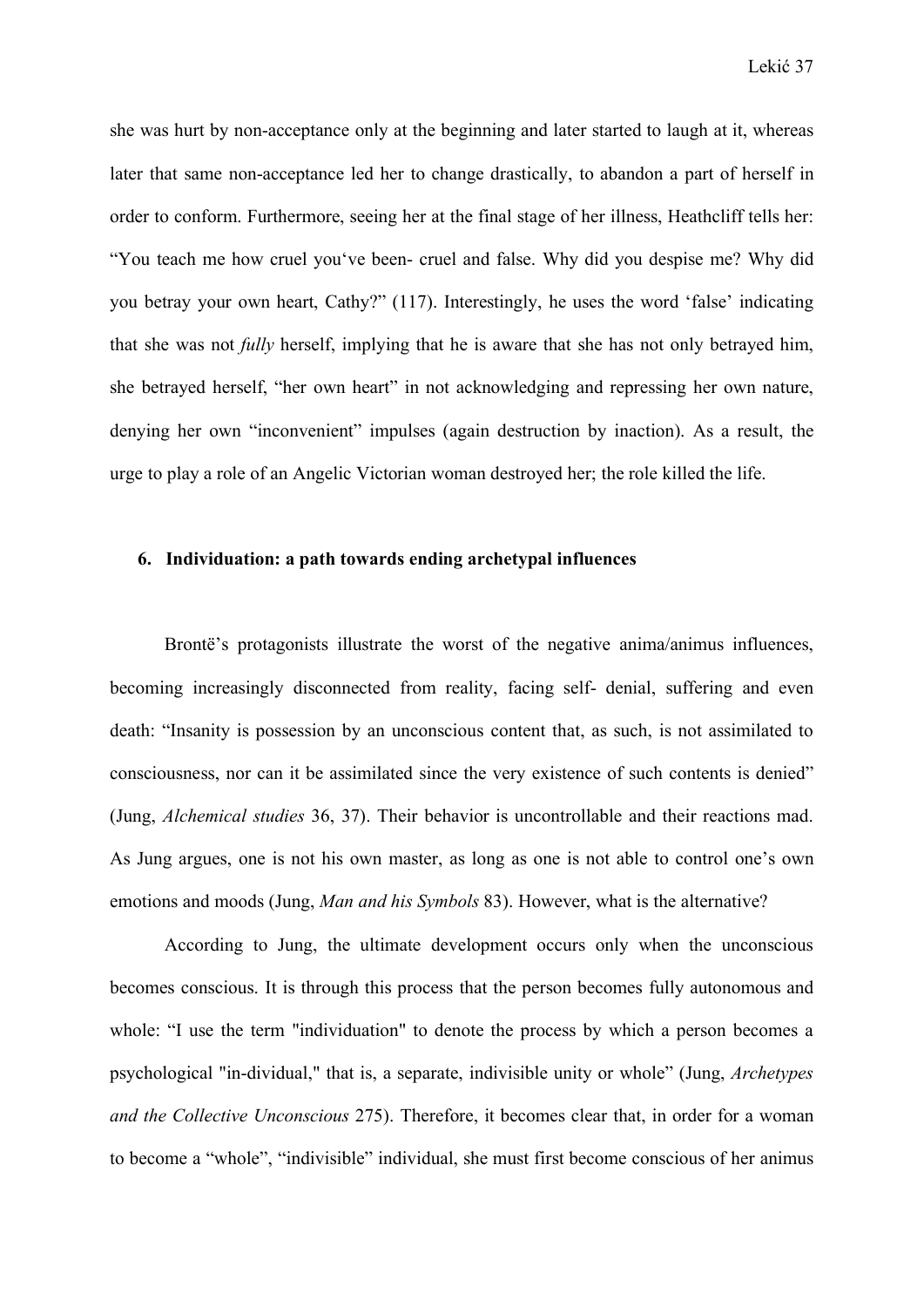and recognize it as part of herself, as part her own person and her own being, therefore integrating it in her personality:

But if she realizes who and what her animus is and what he does to her, and if she faces these realities instead of allowing herself to be possessed, her animus can turn into an invaluable inner companion who endows her with the masculine qualities of initiative, courage, objectivity, and spiritual wisdom. (194 Franz)

 The same, of course, applies to men, with the animus being the unconscious aspect of a woman's personality and the anima the parallel unconscious female part of a man's.

 Furthermore, contemplating Heathcliff's circumstances, it is not difficult to notice that he is, owing to Hindley's treatment, forced to become 'a brute'. He is deprived of education and his social development is completely impeded. Every access to cultivated and enlightened aspects of life is denied to him. Therefore, he cannot develop fully; his path towards the 'individuation' is severely hindered. On the other hand, at this same period, Catherine is living her 'transformation', where she undergoes a change in which she starts to develop precisely those traits in her character that Heathcliff is forced to suppress in his. She socializes more with the Lintons and becomes more sensibilised to society's expectations. Obviously portraying her as 'a tomboy' in childhood, Brontë now reveals her capacity to act and behave quite lady-like. Moreover, Catherine becomes eloquent, educated, elegant and sophisticated, which is the exact opposite of Heathcliff's becoming more and more 'savage' (deprived of education and denied the opportunity to become elegant, eloquent and sophisticated). The relevance of this period in their life, and the opposite 'lifestyles' that they lead during this time, can be seen as making them susceptible to archetypal influences, since, as already mentioned, the notion of lack is inherent in every archetype. Both are developing what the other one also once had, but had to repress (personal unconscious), whereas simultaneously denying certain aspects of their own character.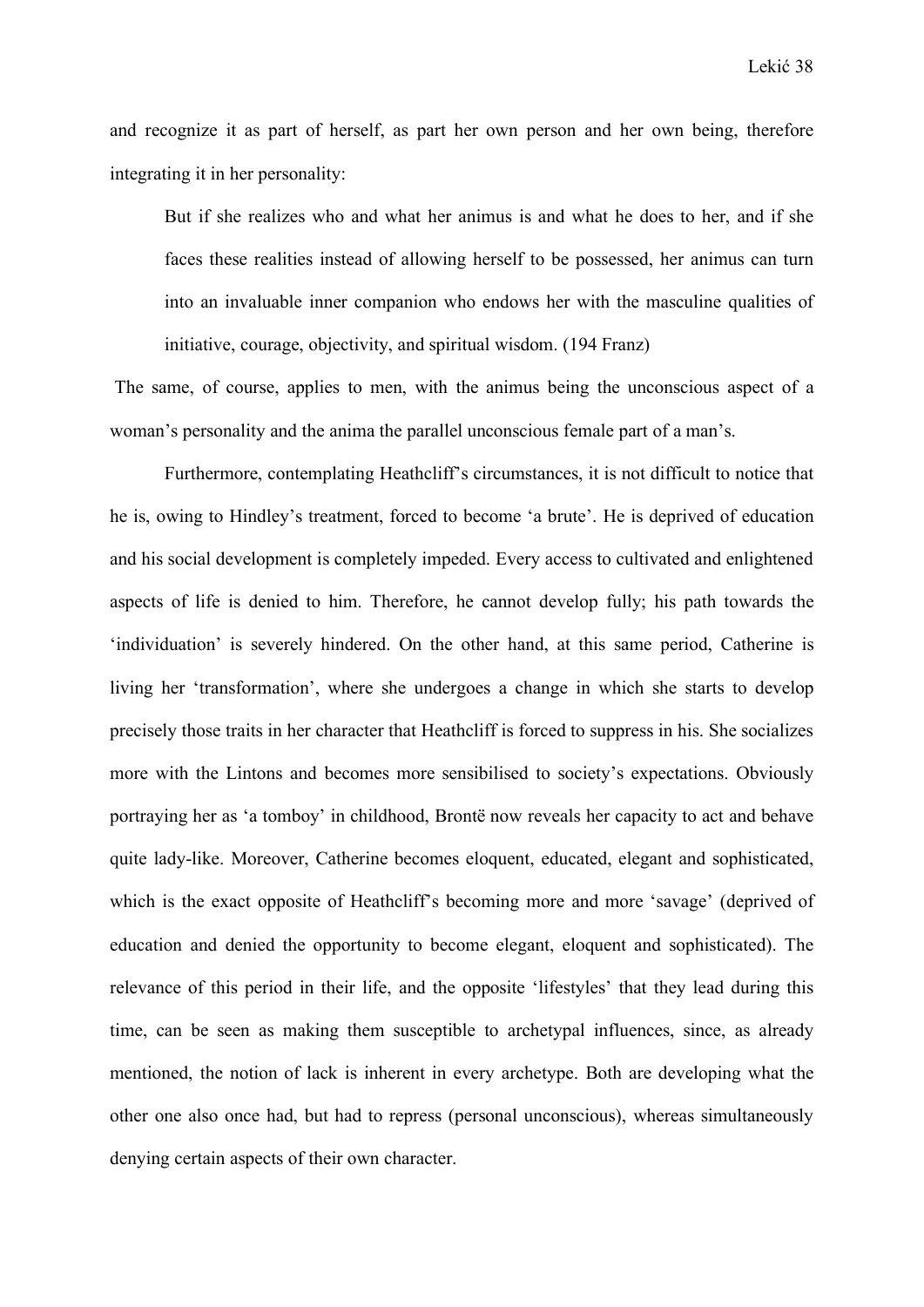Projection in Jungian sense seems to begin precisely in the period in which Catherine and Heathcliff started to develop in different ways. The two obviously very similar children (both naughty, entitled, misunderstood, selfish, passionate), due to the specific circumstances were compelled to take two separate ways in life, or, more specifically two opposite paths. Catherine is developing her 'cultivated, civilized nature' and simultaneously repressing her 'wild, even savage nature', whereas the opposite is true for Heathclif. The reason why this is important is the idea that, in their early childhood, they managed to balance both aspects (civility and wildness), but were, nevertheless, later conditioned to make a 'split' in their personalities, therefore losing one part of themselves. However, whereas their wild nature seems to be obvious, one may question the claim that they were both once 'cultivated' or 'civilised'. Nevertheless, it can be argued that they exhibited an astonishing persistence in keeping up their pride (even as children) and that they were most certainly *vain,* which may be regarded as indicative of a desire to at least appear cultivated.

 There are instances in which Heathcliff clearly shows that he is proud of the personality traits in Catherine that he also possesses, but is not able to fully integrate. Such example can be noticed in a scene where he observes her in one of her first interactions with the Lintons. The main sentiment and the one that is crucial for the understanding of his projection is *his* feeling of pride for *her* 'superiority': "I saw they were full of stupid admiration; she is so immeasurably superior to them- to everybody on earth, is she not, Nelly?" (35). Of crucial importance is that this particular scene took place after Mr. Earnshaw's death, when Hindley was responsible for the family. Therefore, Heathcliff does not have the opportunity to display *his* superiority, although he, without a doubt, has a strong tendency to act superior (the evidences of this are numerous- his treatment of Hindley before Mr. Earnshaw's death, his behavior in adulthood towards Isabella, Hareton, Edgar). However, Heathcliff's endeavor in adulthood to improve his status along with the constant attempts to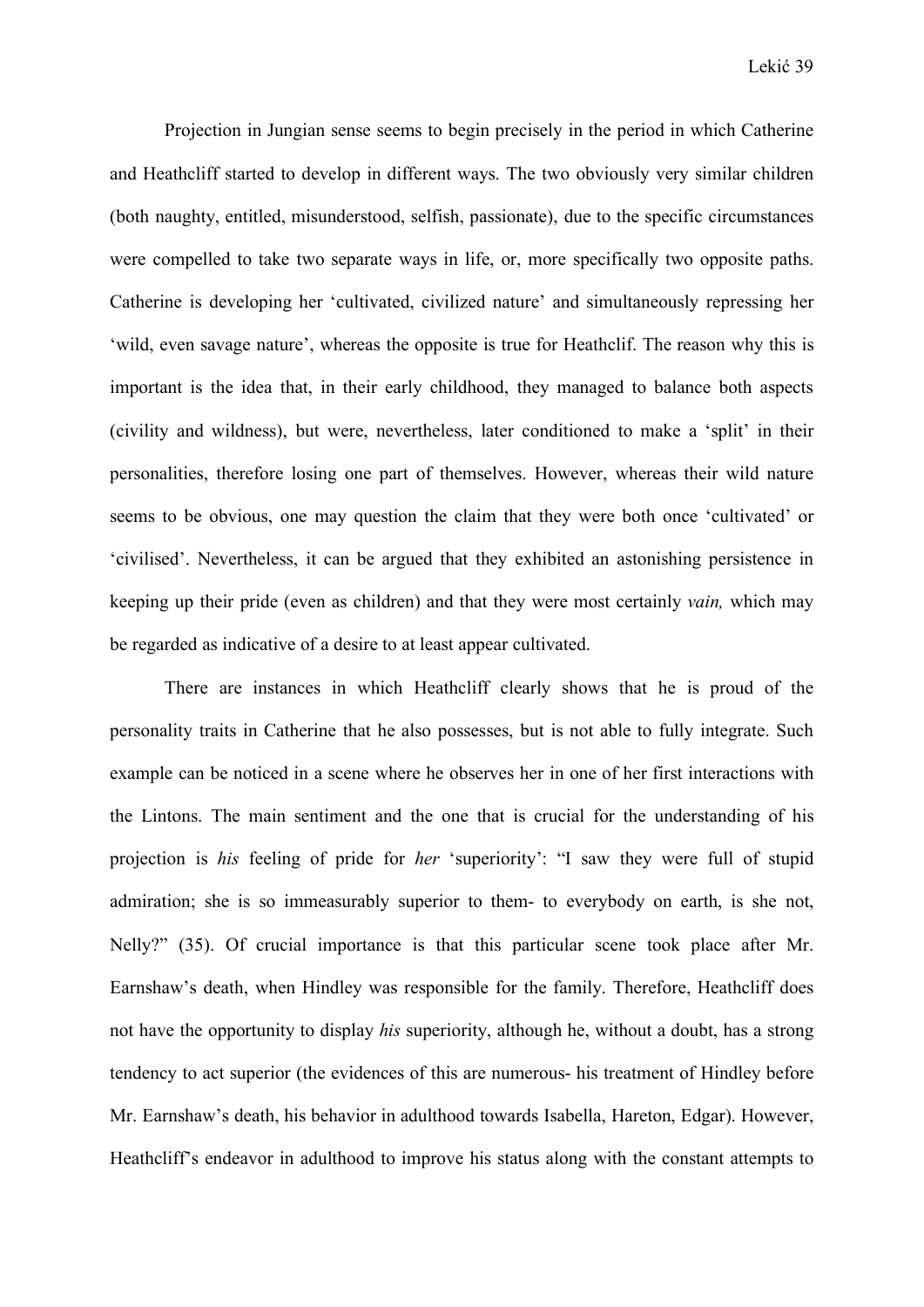exert influence on his immediate environment reveal that he actually struggles with selfassertion in society. Therefore, the essence of the problem in his teenage years seems to be caused by a more positive inclination, which is, in fact, Heathcliff's desire for society's approval. Nevertheless, he is unable to ensure society's admiration and respect for *himself,* but is, as a result, amazed seeing Catherine succeed in doing this. In this case, he compensates his own lack with an unconscious identification with her, activating the anima, the feminine, yin aspect of his psyche that is focused on the collective and yearns for belonging.

 Jungian analyst Stevens argues that the archetype ever seeks its own completion, and when activated reveals that which remains to be attained on the tortuous path forward to individuation (77). As it has become evident, the outcome for Catherine was tragic, as her animus, indeed, turned out to be "a demon of death" (Franz 189). However, what choice is Heathcliff left with? From a Jungian perspective he has two paths to choose from after Catherine, a living personification of his anima, has abandoned him. Either he is to embark on a path of individuation, attempting to make the unconscious conscious and integrate the repressed parts of his personality, or he is to increase the strength of the anima possession, 'sinking' deeper into illusion and unconsciousness. At first it appears quite odd when Heathcliff says that he loves *his* murderer, but cannot love Catherine's (117). However, if we consider that he is aware of what she had done, she denied a part of herself, she denied him (who is representative of her own nature) in her, she betrayed "her own heart", it becomes clear that he condemns society as her killer. On the other hand, he claims that he loves his murderer, which is in fact, her personification, anima in him represented by her. He 'stands' before that "which remains to be attained on the tortuous path forward to individuation" and yet, he chooses not to. He decides not to 'embark' on this path and become a better and a more complete individual. Instead, he clings to Catherine's image in his mind, keeping the anima in him 'alive', even deriving a certain masochistic pleasure in being tortured in this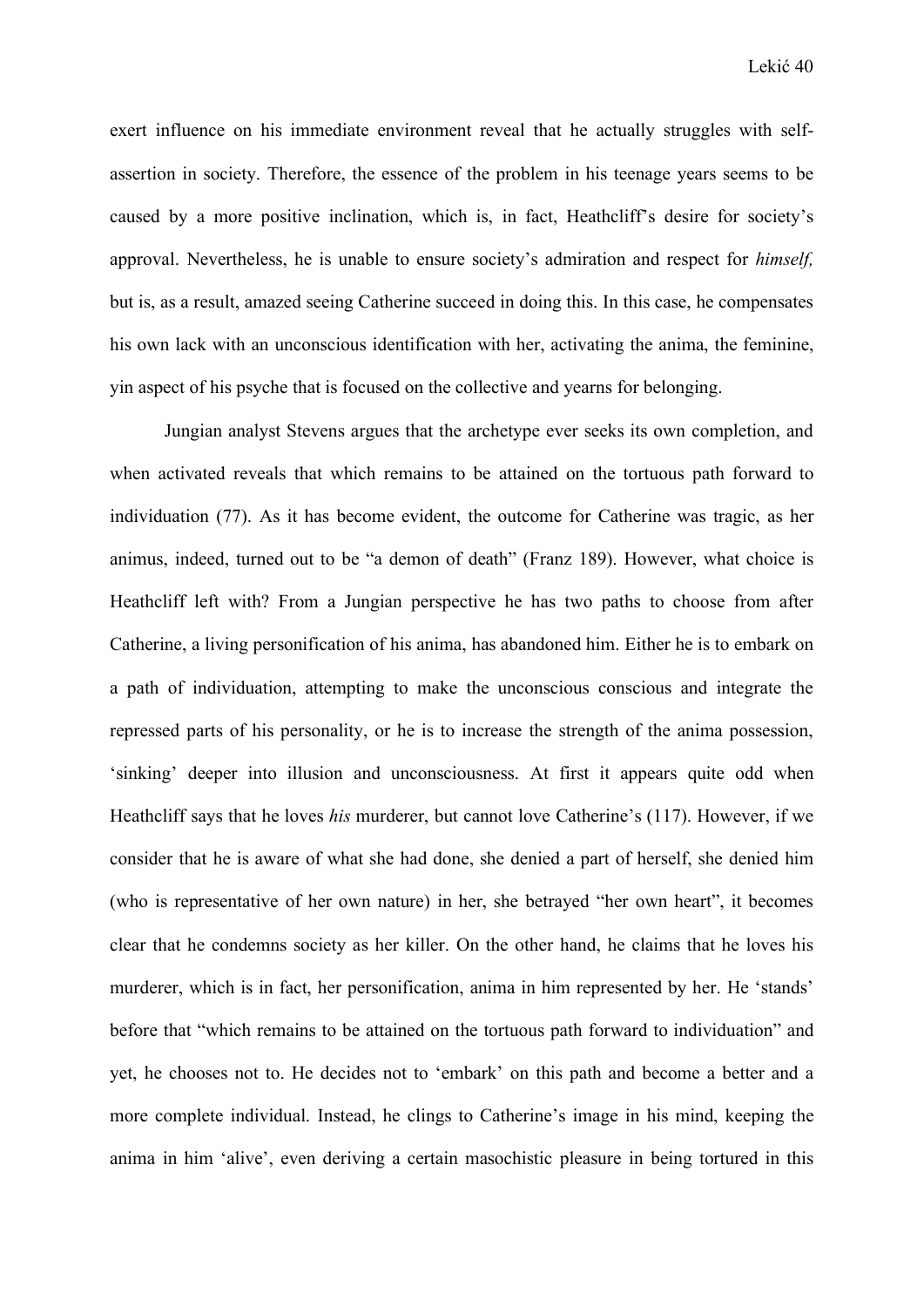way. What is more, his despair is so intense that he prays that Catherine's ghost haunts him and, in doing so, he chooses to stay unconscious, preferring the destruction over order, illusion over reality.

 In Psychology of Loneliness in 'Wuthering Heights'", Levy argues that, as a consequence of the distrust of love painfully acquired in childhood, the only love Heathcliff and Catherine can accept in adulthood is one sustained by fantasy (160). He, therefore, excuses Heathcliff's unwillingness to eliminate the destructive archetypal influence by facing reality with emotional suffering experienced in childhood. Moreover, Jung himself claimed that anima is as attractive as it is destructive:

Everything the anima touches becomes numinous—unconditional, dangerous, taboo, magical. She is the serpent in the paradise of the harmless man with good resolutions and still better intentions. She affords the most convincing reasons for not prying into the unconscious, an occupation that would break down our moral inhibitions and unleash forces that had better been left unconscious and undisturbed. As usual, there is something in what the anima says; for life in itself is not good only, it is also bad. Because the anima wants life, she wants both good and bad. (Jung, *Archetypes and the Collective Unconscious* 28)

#### **7. Conclusion**

 One may argue that Brontë's novel, which has been written almost two hundred years ago, as well as Jung's theory, developed over a hundred years ago, are outdated and wonder about their relevance for contemporary audience. However, the numerous publications that continually keep emerging and offering fresh and new perspectives on these readings indicate that their influence is far from losing its power. This is the case, presumably, due to the fact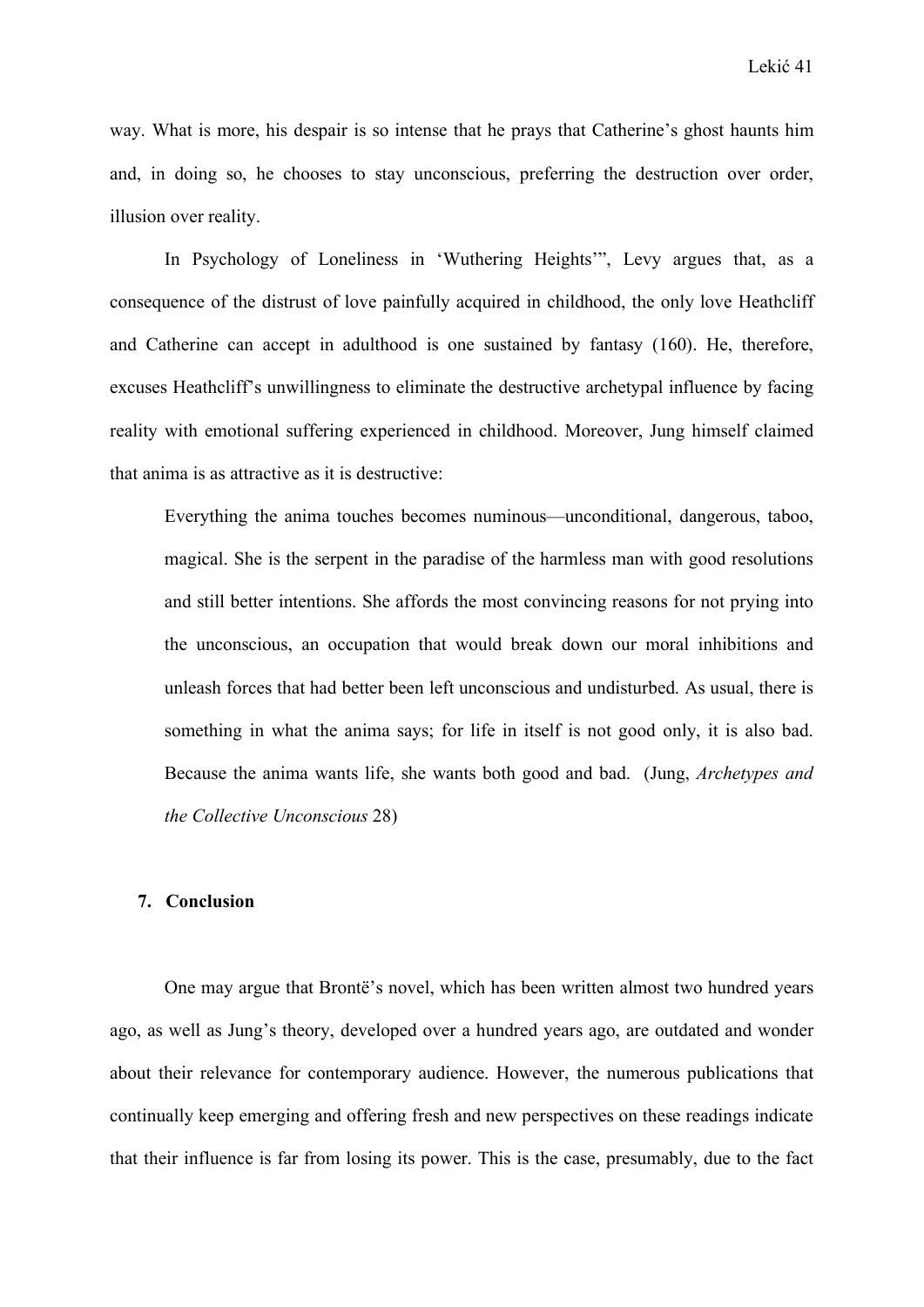that they tackle primordial human tendencies, which seem to be the ongoing subject of interest. Jung founded his theory on the idea that we do not really know ourselves: "But how much do we know of ourselves? Precious little, to judge by experience" (*Archetypes and the Collective Unconscious* 21). In drawing attention to this, he actually emphasized the need to explore the unconscious, to take a look at the roots of our anxieties, fears, seemingly illogical reactions and inner dramas. He called it 'a path of individuation', but in essence, it is a path towards becoming a more aware, more conscious and more complete individuals. It is a mission more important than any other, a life purpose, an ultimate goal of personal development.

 Nevertheless, whereas Jung invites on a path of individuation, Brontë offers an insight into what happens when one does not embark on this path, painting a picture of two tortured individuals who could not rise above their projections to see the unconscious parts of themselves. Her novel could, in many ways, be regarded as an admonition, both on a societal and on an individual level, of the dangers that come from neglecting the importance of the psyche. Moreover, it serves as a reminder that the focus should be directed inwards, instead of outwards and instead of seeking happiness, growth and prosperity in external things, these should first be discovered in one's own being. Everything else is nothing more than a consolation, a temporary tranquility and an elusive sense of peace. For this reason, the two works are complementary, with one being 'the way' and the other being 'the warning'.

 If Jung's philosophy had to be deduced to one single statement, arguing that the quality of the external life depends on the quality of the internal one would encompass the most significant aspects of his theory. Nevertheless, there must be willingness to see and recognize and learn in order to be able to perform an 'alchemy of transforming metal into gold', which is to say to transform the unconscious into conscious and, in doing so, to achieve a personal growth: "But one must learn to know oneself in order to know who one is" (Jung,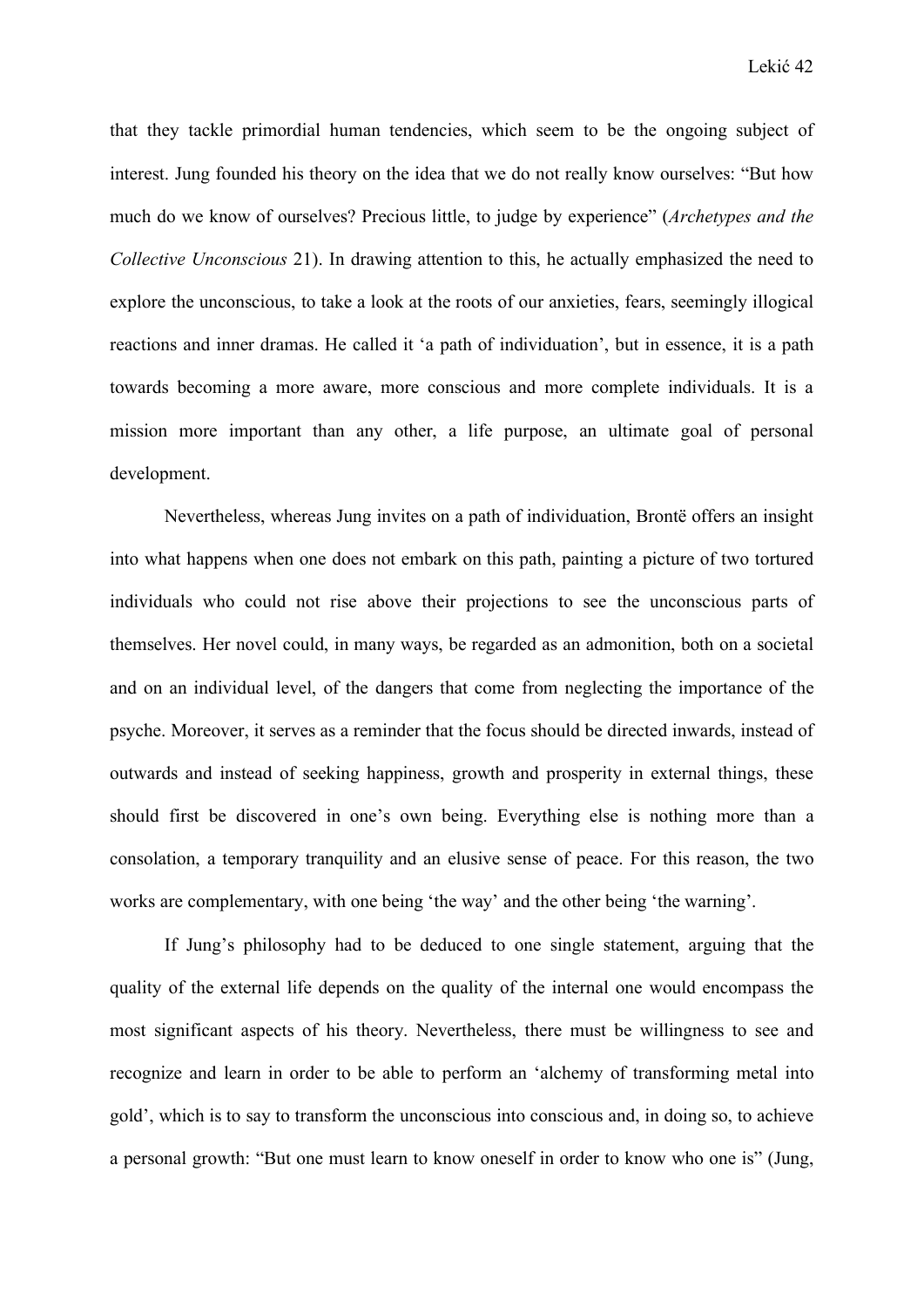*Archetypes and the Collective Unconscious* 21). We witness the truth of this in Catherine's desperate need for Heathcliff, as well as in his 'demonic' obsession with her image and a morbid desire that her ghost haunts him. In the end, Heathcliff's presence cannot save Catherine from destruction and death, just like his vision of her, years after she had died, cannot save him from madness and bring him back to sanity. As Jung argued, every projection is only an opportunity to notice and transform a part of ourselves. Therefore, only they had the opportunity to 'save' themselves by "learning to know themselves", in other words, by seeing the illusory nature of their own projections.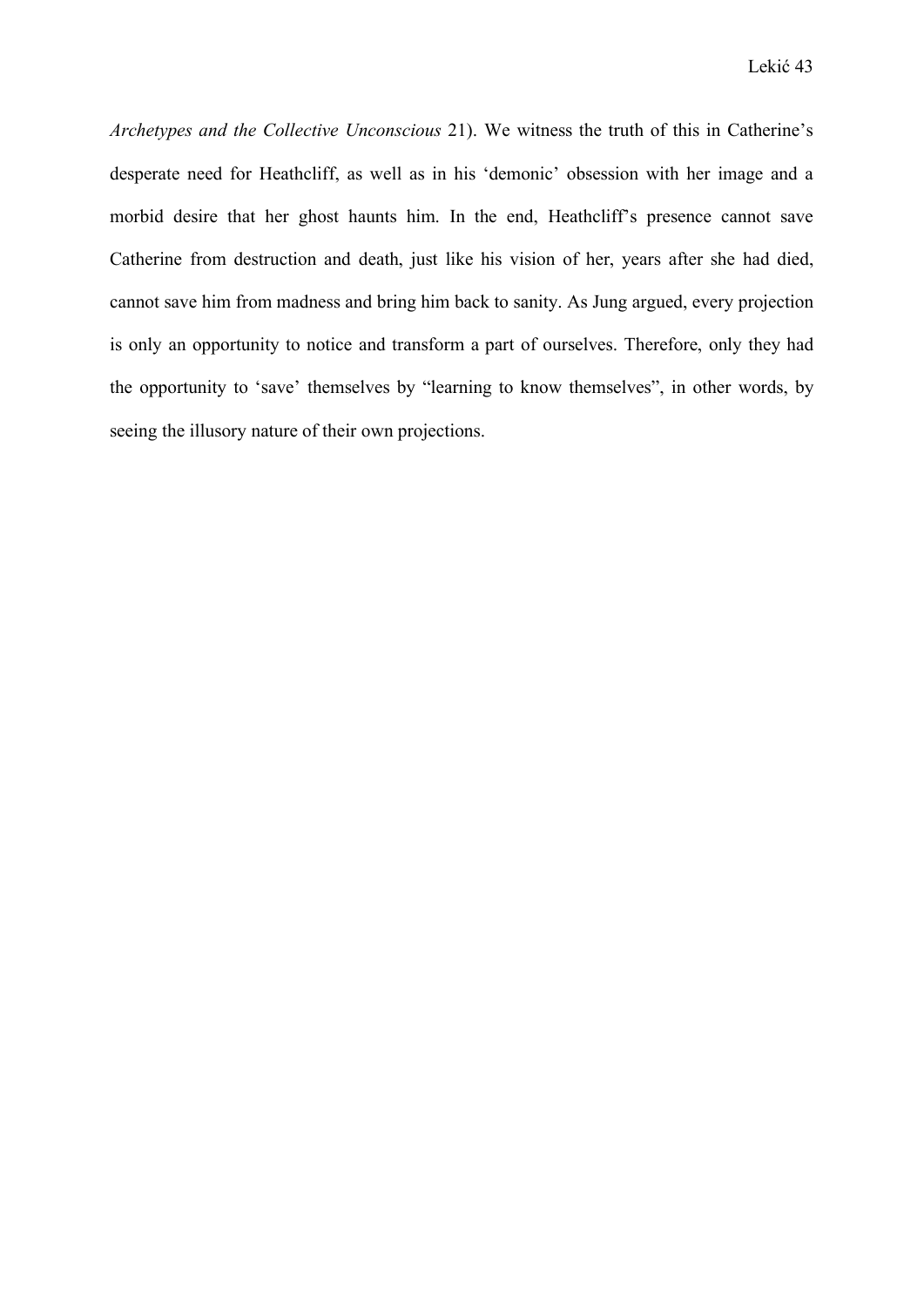#### **Works cited**

Abdulkareem, Ala'a. *A Psychoanalytical Reading of Emily Brontë's 'Wuthering Heights'*. MA Thesis. Dalarna Universitiy, 2011.

Al Balola, Amal M. F., Ibrahim, Idrees. "The Portrayal of Heathcliff's Character in

'Wuthering Heights'". *International Journal of Social Science and Humanities Research*, vol. 5, no. 4, 2017, pp. 349-356.

 Blair, R. "A Cognitive Developmental Approach to Morality: Investigating the Psychopath." *Cognition*, vol. 57, no. 1, 1995, pp. 1–29.

Bloom, Harold. *Bloom's Guides: Wuthering Heights*. Infobase Publishing, 2008.

Brontë, Emily Jane., and John Stuart. Whitley. *Wuthering Heights*. Wordsworth Classics, 2000.

Cecil, Lord David. *Early Victorian Novelists,* Indianapolis: Bobbs-Merril, 1935.

Decety, Jean, Icke, Wiliam and Hatfield, Elaine, Rapson, Richard L., Le,Yen-Chi L.

"Emotional Contagion and Empathy". *The Social Neuroscience of Empathy,* A Bradford Book, 2009.

Hagan, John. "Control of Sympathy in 'Wuthering Heights'". *Nineteenth- Century Fiction*, vol. 21, no. 4, 1967, pp. 305-323.

Homans, Margaret. "Repression and Sublimation of Nature in 'Wuthering Heights'". *Modern Language Association*, vol. 93, no. 1, 1978, pp. 9-19.

Huskinson, Lucy. *Nietzsche and Jung: the Whole Self in the Union of Opposites*. Brunner-Routledge, 2004.

Jung, C. G., et al. *Collected Works of C.G. Jung, Volume 9 (Part 1): Archetypes and the Collective Unconscious*. Princeton University Press, 1968.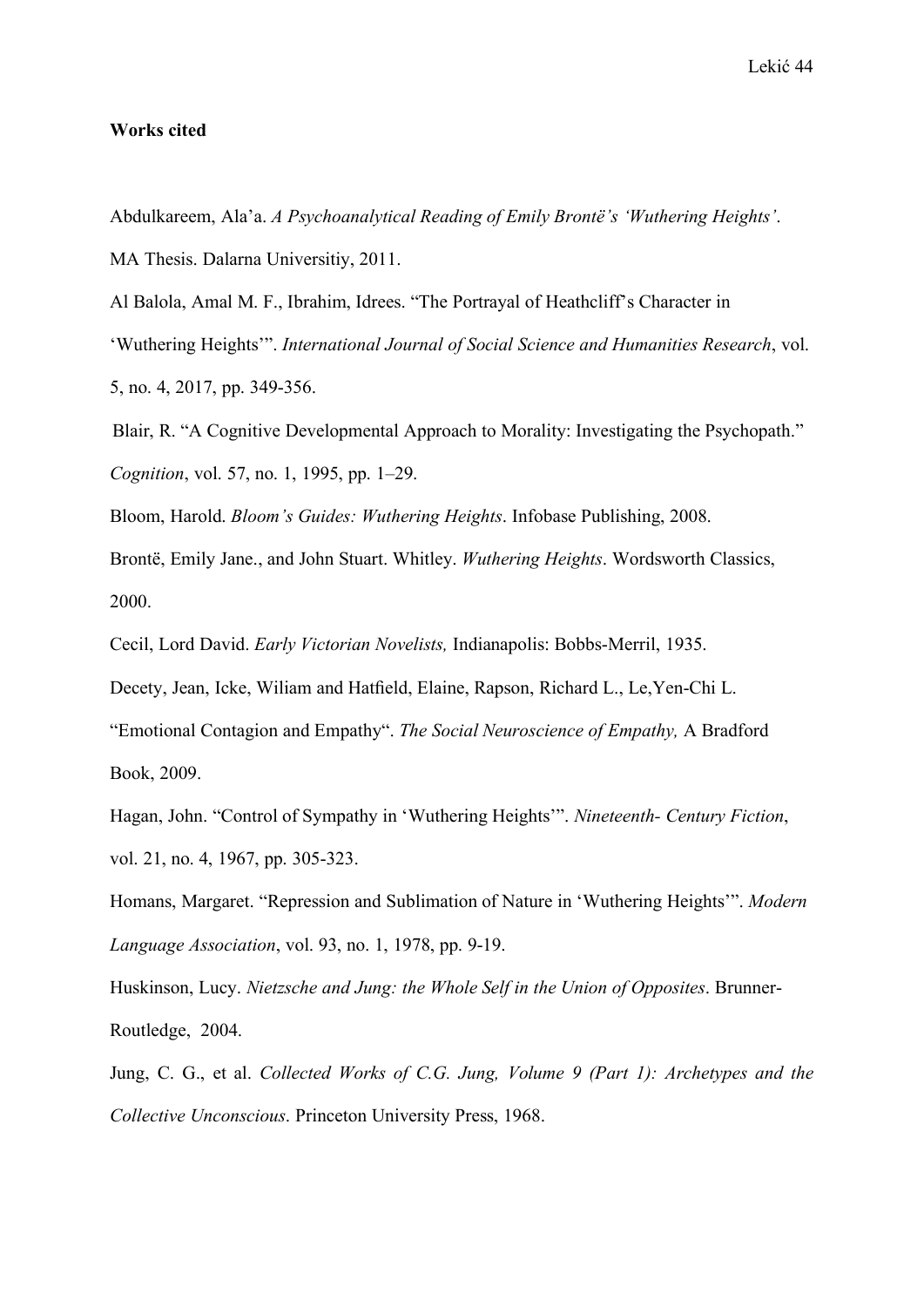Jung, C. G., et al. *The Collected Works of C.G. Jung Volume 13: Alchemical Studies*. Princeton University Press, 1967.

Jung, C. G., and Franz, Marie-Luise. *Man and his Symbols*. Doubleday, 1964.

Kiehl, Kent A. "A Cognitive Neuroscience Perspective on Psychopathy: Evidence for

Paralimbic System Dysfunction." *Psychiatry Research*, vol. 142, no. 2-3, 2006, pp. 107–128.

Levy, Eric P. "The Psychology of Loneliness in 'Wuthering Heights'". *Studies in the Novel*, vol. 28, no. 2, 1996, pp. 158-177.

Moglen, Helene. "The double vision of 'Wuthering Heights': A clarifying view of female development". *The Centennial Review*, vol. 15, no. 4, 1971, pp. 391-405.

Oates, Joyce Carol. "The Magnanimity of 'Wuthering Heights'". Critical Inquiry, vol. 9, 1982, pp. 435-449.

Paris, Bernard J., and Bernard J. Paris. "Wuthering Heights." *Imagined Human Beings: a Psychological Approach to Character and Conflict in Literature*, New York University Press, 1997.

Pearce, Sarah. "Reading (not-)eating in the works of Emily and Charlotte Brontë". *Outskirts*, vol. 36, 2017, pp. 1-21.

Stevens, Anthony. *Archetype Revisited: an Updated Natural History of the Self*. Taylor & Francis, 2004.

Frattaroli, Elio and Young-Eisendrath, Polly, Dawson, Terence. "Me and my anima: through the dark glass of the Jungian/Freudian interface." *The Cambridge Companion to Jung*. Cambridge University Press, 2008.

Watson, Melvin R. "Tempest in the Soul: The Theme and Structure of 'Wuthering Heights'". *Nineteenth-Century Fiction*, vol. 4, no. 2, 1949, pp. 87-100.

Wood, Kaitlin B. "'Prince in Disguise' or 'Imp of Satan'? (Mis)Reading Heathcliff in *Wuthering Heights*". *The Foundationalist*, vol. 1, no. 1, 2018, pp. 1-51.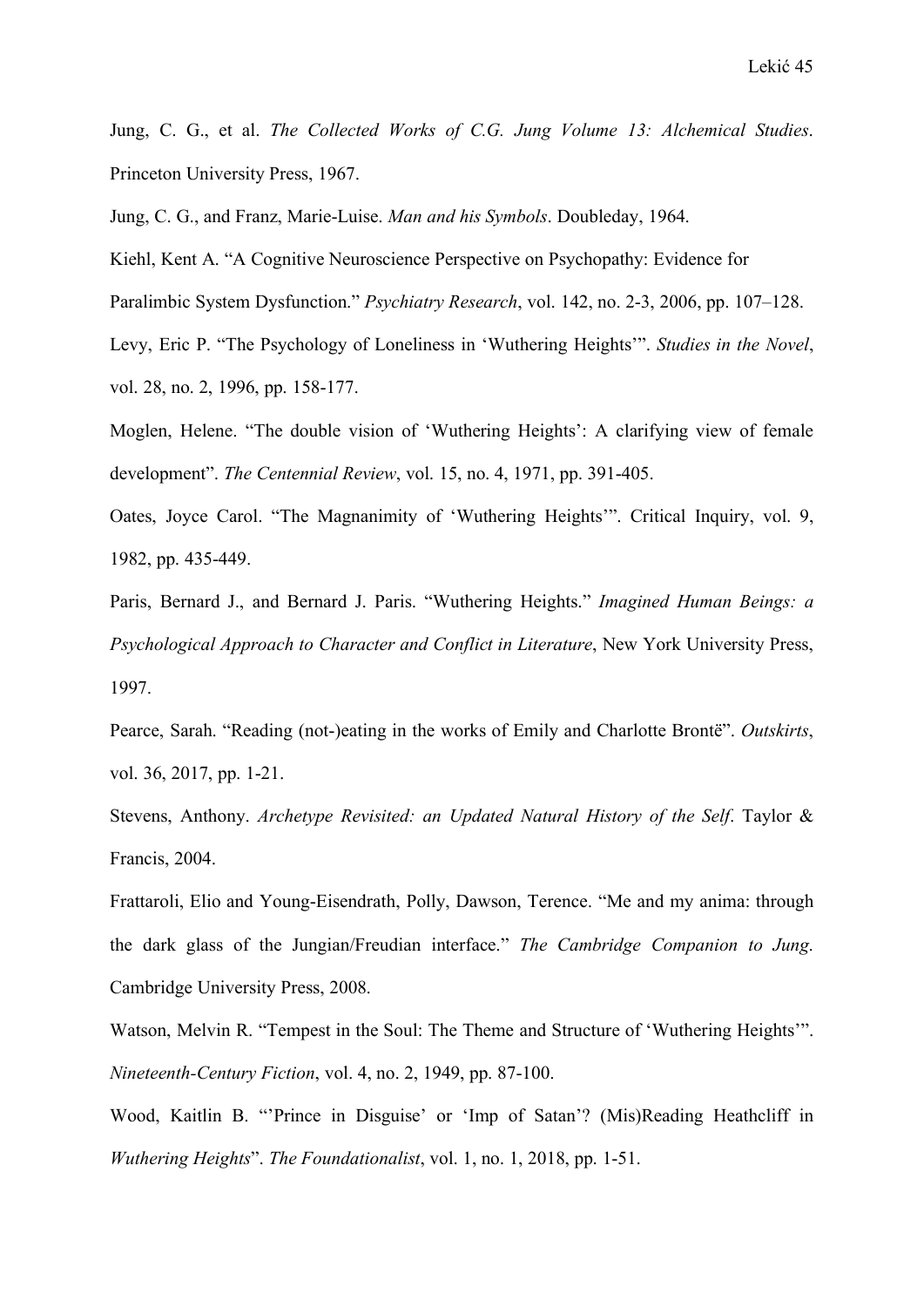## **JUNGIAN ARCHETYPES IN EMILY BRONTË'S** *WUTHERING HEIGHTS***: Summary and key words**

This final paper explores the effects of archetypes on a romantic relationship portrayed in Emily Brontë's *Wuthering Heights*. Focusing primarily on the two main characters in the novel, Heathcliff and Catherine, the aim is to explain the nature of their controversial relationship in the light of the psychoanalytical theory, i.e. the theory of archetypes and the collective unconscious first developed by Swiss psychiatrist and psychoanalyst Carl Gustav Jung. The paper puts emphasis on the role and influence of the anima/animus archetype, which is considered rather important in romantic relationships. This archetype represents two polarities within the psyche, with the animus being the masculine principle in women, and the anima the feminine principle in men. Applied to Brontë's protagonists, Jung's theory is used to argue that, contrary to popular belief, their love is actually not genuine. Instead, it is suggested that their mutual affinity can be traced back to a psychological mechanism which reveals that they are not really in love with each other, but rather with the living embodiment of their anima/animus. Consequently, it is argued that the struggle of critics to explain their 'mysterious bond', as well as the lack of consensus concerning the psychological credibility of their characters can also be attributed to an oversight of the animus/anima archetype governing and shaping their relationship.

Key words: *Wuthering Heights*, Jung, archetype, romance, psychoanalysis